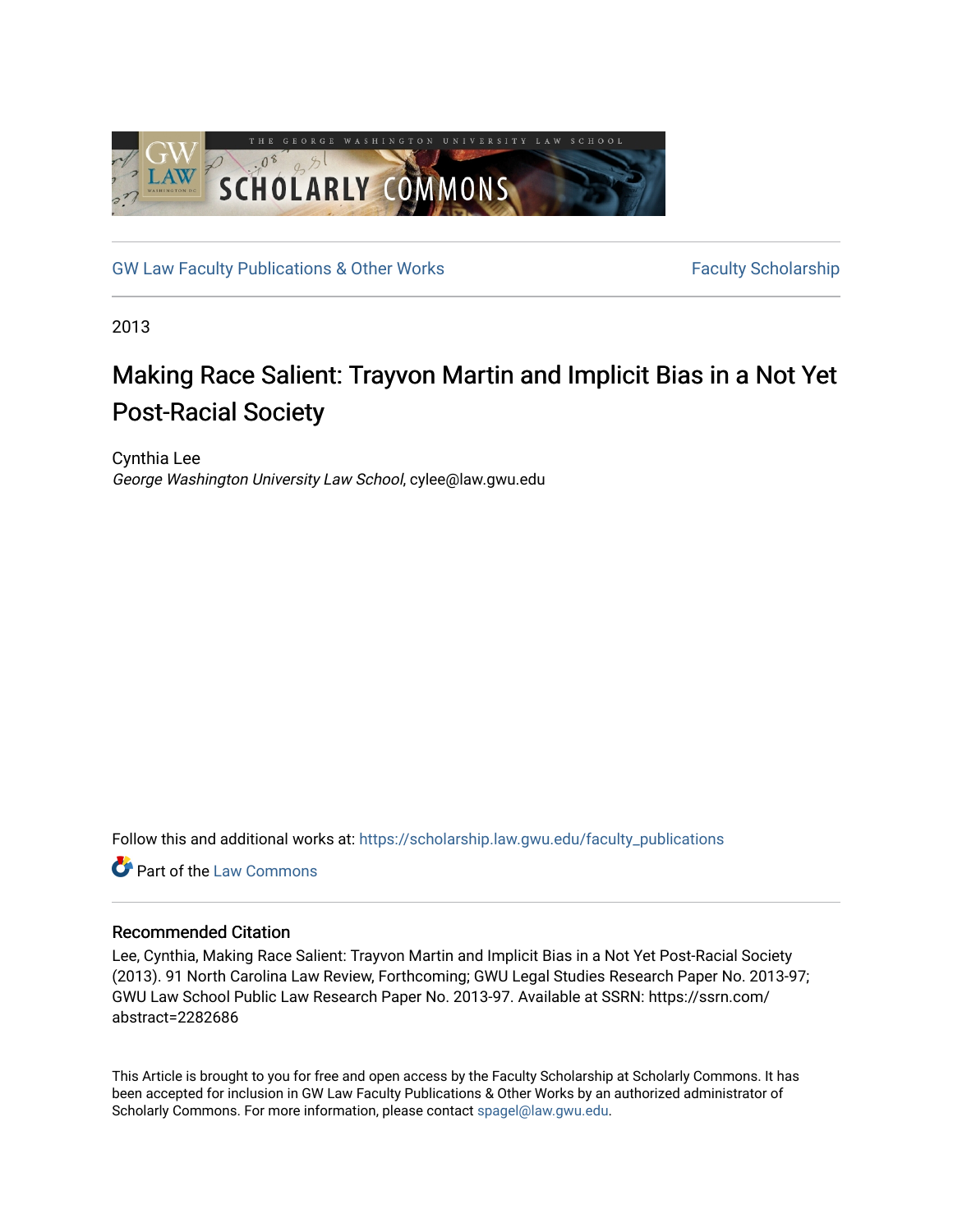## MAKING RACE SALIENT: TRAYVON MARTIN AND IMPLICIT BIAS IN A NOT YET POST-RACIAL SOCIETY[\\*](#page-1-0)

### CYNTHIA LEE[\\*\\*](#page-1-1)

*This Article uses the Trayvon Martin shooting to examine the operation of implicit racial bias in cases involving self-defense claims. Judges and juries are often unaware that implicit racial bias can influence their perceptions of threat, danger, and suspicion in cases involving minority defendants and victims. Failure to recognize the effects of implicit racial bias is especially problematic in cases involving black male victims and claims of self-defense because such bias can make the defendant's fear of the victim and his decision to use deadly force seem reasonable. The effects of implicit racial bias are particularly likely to operate under the radar screen in a society like ours that views itself as post-racial.* 

*Recent social science research on race salience by Samuel Sommers and Phoebe Ellsworth suggests that individuals are more likely to overcome their implicit biases if race is made salient than if race is simply a background factor—known but not highlighted. Making race salient or calling attention to the relevance of race in a given situation encourages individuals to suppress what would otherwise be automatic, stereotypic congruent responses in favor of acting in a more egalitarian manner. In the Trayvon Martin case, race was made salient by the huge public outcry over the Sanford Police Department's failure to arrest George Zimmerman and accusations of racial* 

 $@$  2013 Cynthia Lee.

<span id="page-1-1"></span><span id="page-1-0"></span><sup>\*\*</sup> Charles Kennedy Poe Research Professor of Law, The George Washington University Law School. The author wishes to thank Catherine Kim, Barbara Fedders, Richard Delgado, Akilah Folami, Janai Nelson, Solangel Maldonado, Elaine Chiu, Steven Ramirez, Leonard Baynes, Kim Chanbonpin, Adele Morrison, Patrick Shin, Song Richardson, and her George Washington University colleagues Orin Kerr, Ed Swaine, Christopher Bracey, Phyllis Goldfarb, Robert Tuttle, Roger Trangsrud, Naomi Schoenbaum, Miriam Galston, Peter Meyers, and David Fontana for their helpful comments on this paper. She benefited greatly from presenting this paper at the University of North Carolina School of Law, the George Washington University Law School, and NEPOC at Suffolk University School of Law in October 2012. The author also thanks Andrew Basham, Carly Deckelboim, and Jonathan Foster for excellent research assistance.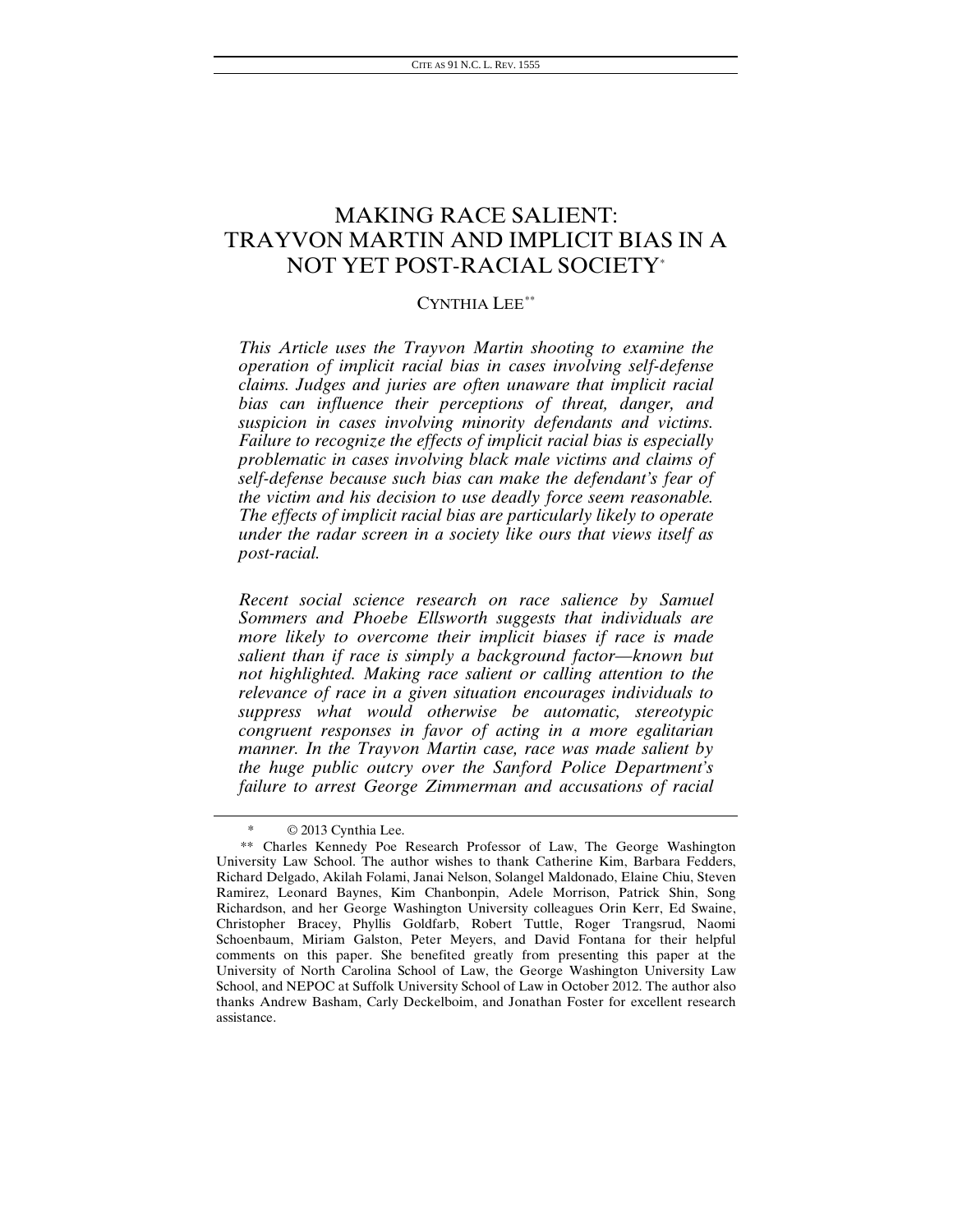*profiling, which received extensive media coverage. Most criminal cases, however, do not receive the kind of media attention received in the Trayvon Martin case. In most criminal cases involving a minority defendant or victim, race is a background factor but is not something either party tries to highlight. The parties may think race is not relevant, or they may fear that if they call attention to race, they will be accused of playing the race card. Race, however, often is relevant to questions about the reasonableness of fear, and calling attention to race may be the best way to defuse the adverse effects of implicit racial bias.*

*Building on these insights, this Article suggests that in the run-ofthe-mill case, when an individual claims he shot a young black male in self-defense, the police, the prosecutor, the judge, and the jury are likely to find reasonable the individual's claim that he felt he was being threatened by the young Black male unless mechanisms are in place to make the operation of racial stereotypes in the creation of fear salient. The Article concludes with some suggestions as to how prosecutors and defense attorneys concerned about the operation of implicit racial bias can make race salient in the criminal courtroom.*

| I.  |                                                     |                                                     |  |
|-----|-----------------------------------------------------|-----------------------------------------------------|--|
| II. |                                                     | AVERSIVE RACISM: BRIDGING THE GAP BETWEEN           |  |
|     |                                                     | POSITIVE EGALITARIAN BELIEFS AND NEGATIVE           |  |
|     |                                                     |                                                     |  |
| HI. | RACE, SELF-DEFENSE, AND THE PERCEPTION OF FEAR 1580 |                                                     |  |
| IV. |                                                     |                                                     |  |
|     |                                                     |                                                     |  |
|     | В.                                                  |                                                     |  |
|     | $C_{\cdot}$                                         |                                                     |  |
|     | D.                                                  |                                                     |  |
|     | E.                                                  |                                                     |  |
|     | F.                                                  |                                                     |  |
|     |                                                     |                                                     |  |
|     |                                                     | 1. Objection 1: Unfair to Hold Zimmerman Liable for |  |
|     |                                                     |                                                     |  |
|     |                                                     | 2. Objection 2: Unfair to Hold Zimmerman Liable for |  |
|     |                                                     | Acting on an Honest but Unreasonable Belief in      |  |
|     |                                                     | the Need to Use Deadly Force in Self-Defense1604    |  |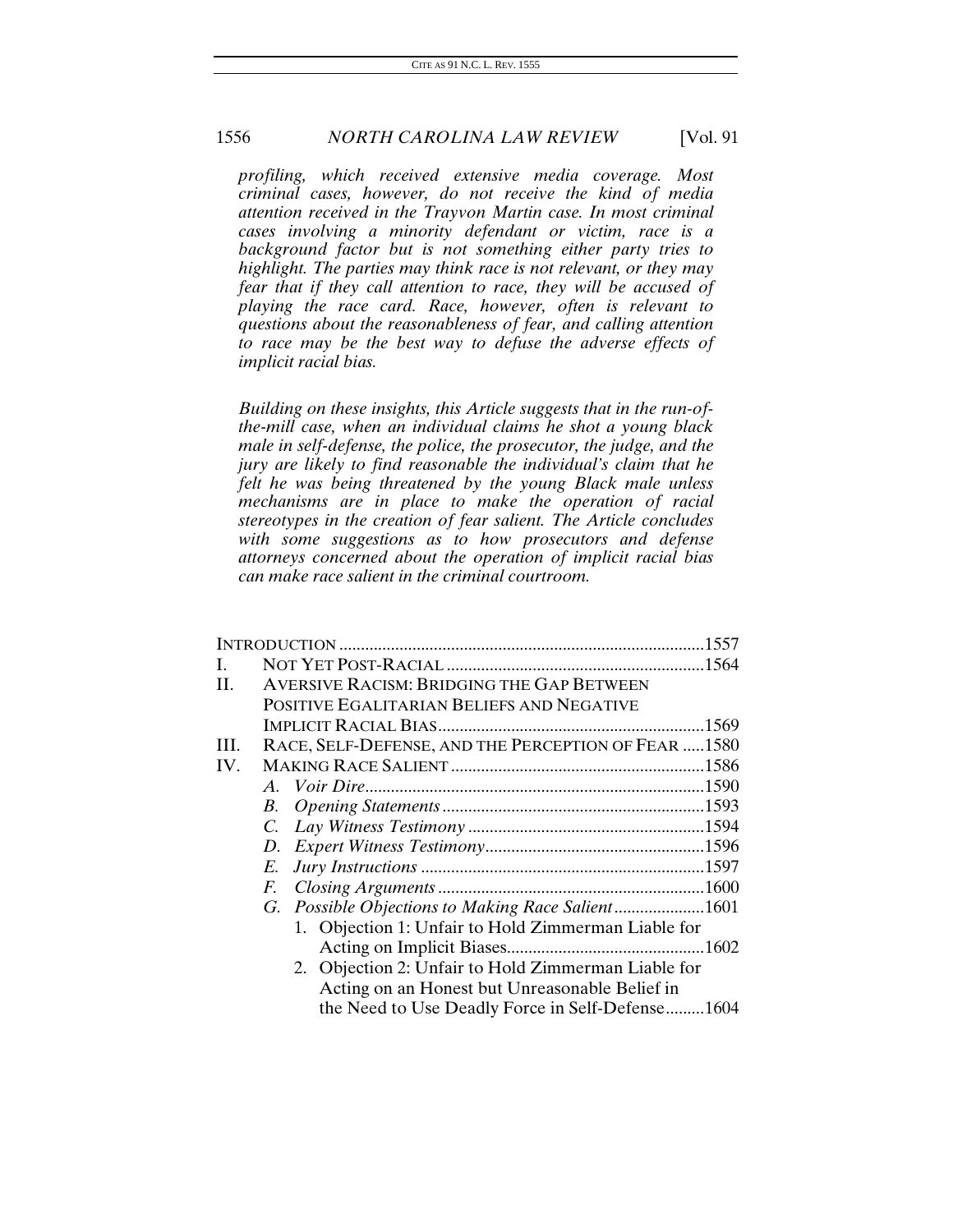| 2013] | <b>HUGHES V. JACKSON</b>                            | 1557 |
|-------|-----------------------------------------------------|------|
|       | 3. Objection 3: Making Race Salient Might Reinforce |      |
|       |                                                     |      |
|       | 4. Objection 4: Making Race Salient May Lead to     |      |
|       |                                                     |      |
|       | 5. Objection 5: Making Race Salient Violates Our    |      |
|       | Constitutional Commitment to Color-Blindness1609    |      |
|       |                                                     |      |
|       |                                                     |      |

#### **INTRODUCTION**

On February 26, 2012, at approximately 7:17 p.m., a seventeenyear-old Black teenager named Trayvon Martin was shot and killed by a twenty-eight-year-old Hispanic man named George Zimmerman, the Neighborhood Watch Captain for the Retreat at Twin Lakes Community.[1](#page-3-0) Minutes earlier, Zimmerman had called 911 to report what he thought was suspicious activity. "Hey, we've had some break-ins in my neighborhood," Zimmerman told the dispatcher.<sup>[2](#page-3-1)</sup> "And there's a real suspicious guy."[3](#page-3-2) Zimmerman told the 911 dispatcher that the suspicious guy looked like he was up to no good, or as if he was on drugs.<sup>[4](#page-3-3)</sup> Zimmerman asked how long it would take the police to arrive because "[t]hese assholes, they always get away."[5](#page-3-4) Zimmerman then told the dispatcher that the individual was starting to run[.6](#page-3-5) The dispatcher asked Zimmerman if he was following the suspicious person.<sup>[7](#page-3-6)</sup> When Zimmerman responded affirmatively, the dispatcher told him, "O.K, we don't need you to do that."<sup>[8](#page-3-7)</sup> Zimmerman's call ended at about 7:15 p.m.<sup>[9](#page-3-8)</sup>

<span id="page-3-10"></span>What happened next is hotly disputed, but one thing is clear. At approximately 7:17 p.m., Zimmerman shot and killed Trayvon Martin.<sup>[10](#page-3-9)</sup> Martin, who was unarmed,<sup>11</sup> had been walking and talking

<span id="page-3-1"></span><span id="page-3-0"></span><sup>1.</sup> Dan Barry et al., *In the Eye of a Firestorm: In Florida, an Intersection of Tragedy, Race and Outrage*, N.Y. TIMES, Apr. 2, 2012, at A1.

<sup>2.</sup> *Id.*

<sup>3.</sup> *Id.*

<span id="page-3-3"></span><span id="page-3-2"></span><sup>4.</sup> Melanie Jones, *Trayvon Martin Case: 911 Tapes 'Not as Conclusive as People Think*,' *Says Defense Attorney*, INT'L BUS. TIMES (Mar. 23, 2012, 2:56 PM), http://www.ibtimes.com/trayvon-martin-case-911-tapes-not-conclusive-people-think-saysdefense-attorney-429306.

<sup>5.</sup> Barry et al., *supra* note 1.

<sup>6.</sup> *Id.*

<sup>7.</sup> *Id.*

<sup>8.</sup> *Id.*

<span id="page-3-9"></span><span id="page-3-8"></span><span id="page-3-7"></span><span id="page-3-6"></span><span id="page-3-5"></span><span id="page-3-4"></span><sup>9.</sup> Report of Investigation Prepared by Officer Christopher F. Serino, Sanford Police Dep't 6 (Mar. 13, 2012) [hereinafter Mar. 13, 2012 Report of Investigation] (on file with the North Carolina Law Review).

<sup>10.</sup> Zimmerman called 911 at around 7:11 p.m. and Martin was shot at 7:17 p.m. *Id.*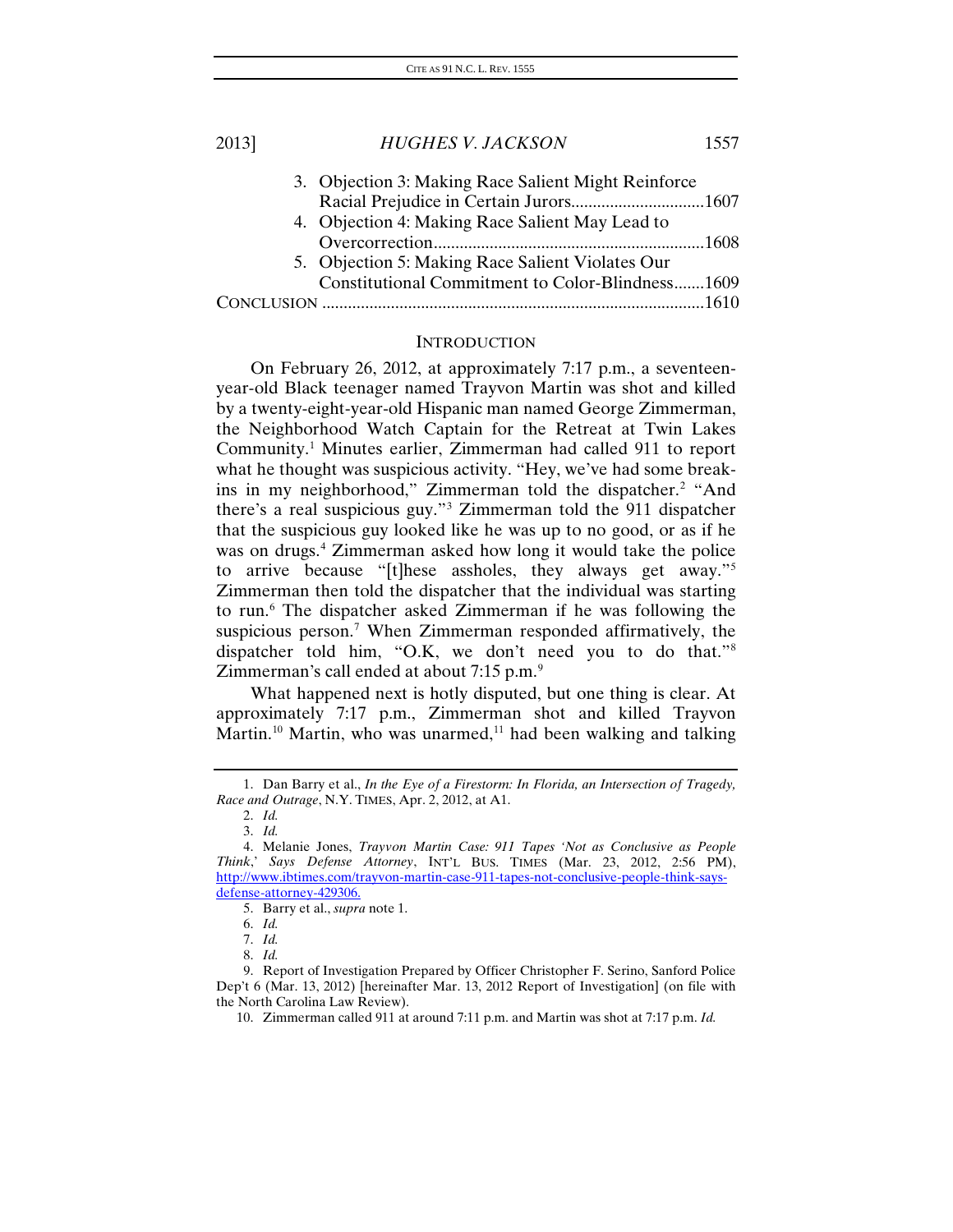on his cell phone with his girlfriend when Zimmerman first began following him in his car.<sup>[12](#page-4-0)</sup> When Martin began running away from him, Zimmerman got out of his car to follow Martin on foot.<sup>[13](#page-4-1)</sup> Apparently a scuffle ensued during which Zimmerman found himself face up on the ground with Martin on top of him.<sup>[14](#page-4-2)</sup> Witnesses heard someone calling out for help before hearing the sound of gunfire.<sup>15</sup> Police arrived on the scene shortly after the shooting to find Martin, who was shot once in the chest, lying face down on the grass with his hands underneath his body.[16](#page-4-4) Inside the front pocket of Martin's sweatshirt were a bag of Skittles and a large, cold can of Arizona iced tea.[17](#page-4-5) A black cell phone was found at the scene near Martin's body.[18](#page-4-6)

Zimmerman told police that he shot Martin in self-defense.<sup>[19](#page-4-7)</sup> Zimmerman was handcuffed and taken to the local police station in Sanford, Florida, then released without charges.<sup>[20](#page-4-8)</sup> The failure of the Sanford Police Department to arrest Zimmerman created a firestorm of protests. Across the country, thousands of people donned hoodies and held candlelight vigils to demand Zimmerman's arrest and show support for Martin, who was wearing a dark grey hoodie sweatshirt when he was shot.<sup>[21](#page-4-9)</sup> Amidst the calls for justice, Florida's "Stand

<sup>11.</sup> Ovetta Wiggins, *A Rallying Cry for Justice in Teen's Death*, WASH. POST, Mar. 25, 2012, at A3 (reporting that Martin was unarmed and carrying a bag of Skittles and a can of iced tea at the time he was shot).

<span id="page-4-0"></span><sup>12.</sup> Barry et al., *supra* note 1; *see also* Wiggins, *supra* note 11 (noting that Zimmerman followed Martin as he walked through the gated community).

<span id="page-4-1"></span><sup>13.</sup> Barry et al., *supra* note 1 (reporting that Zimmerman jumped out of his car to pursue Martin on foot, after indicating to the 911 dispatcher that Martin was running).

<span id="page-4-2"></span><sup>14.</sup> Mar. 13, 2012 Report of Investigation, *supra* note 9, at 4; *see also* Offense Report, Sanford Police Dep't 14 (Feb. 27, 2012) [hereinafter Offense Report] (noting that Zimmerman's back appeared wet and covered in grass and Zimmerman was bleeding from the nose and the back of the head); Narrative Report, Sanford Police Dep't 1 (Feb. 26, 2012) (noting that the witness saw a man in a red sweatshirt on the ground getting hit by another man who was up on top of him in a straddle position).

<span id="page-4-3"></span><sup>15.</sup> Mar. 13, 2012 Report of Investigation, *supra* note 9, at 4–5 (noting that a review of the 911 calls reveals a male's voice, determined to be Zimmerman's, yelling "help" and "help me" fourteen times in approximately thirty-eight seconds); *see also* Report of Investigation Prepared by Officer Christopher F. Serino, Sanford Police Dep't 2 (Mar. 18, 2012) (noting that a witness saw her neighbor talking to someone and "the kid" lying on the ground, groaning, and saying "help me, help me"); Narrative Report, *supra* note 14, at 1 (Feb. 26, 2012) (stating that "[t]he guy on the bottom getting hit was yelling help").

<sup>16.</sup> Offense Report, *supra* note 14, at 14.

<sup>17.</sup> *Id.* at 16–17.

<sup>18.</sup> *Id.* at 16.

<span id="page-4-7"></span><span id="page-4-6"></span><span id="page-4-5"></span><span id="page-4-4"></span><sup>19.</sup> Sari Horwitz, *Zimmerman Claims Martin Started Confrontation*, WASH. POST, Mar. 27, 2012, at A2.

<sup>20.</sup> Barry et al., *supra* note 1.

<span id="page-4-9"></span><span id="page-4-8"></span><sup>21.</sup> *NAACP Leads March on Sanford*, WASH. POST, Apr. 1, 2012, at A3 (reporting that thousands joined a march through Sanford demanding that Zimmerman be arrested);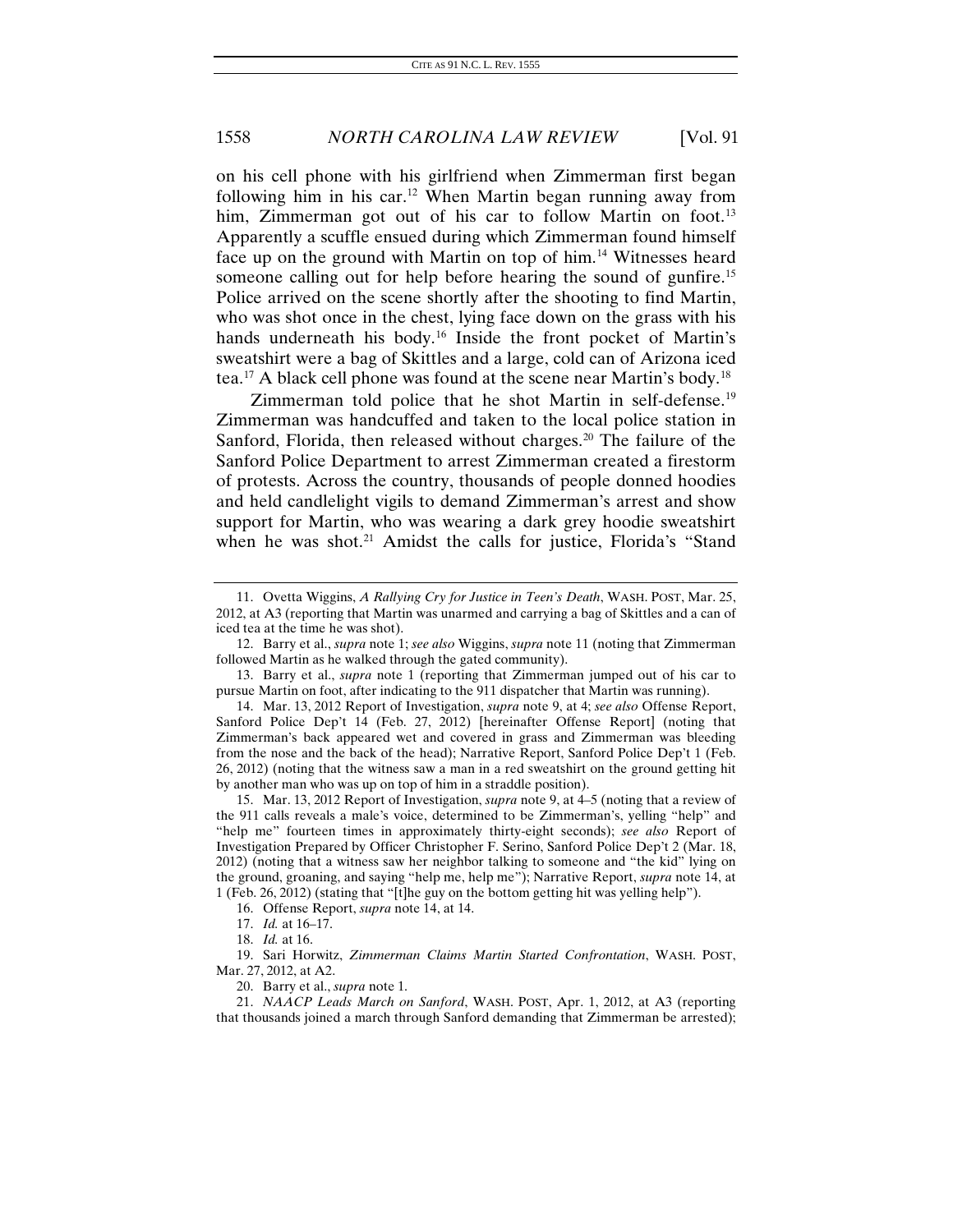Your Ground" law, which was cited by the City of Sanford as the reason why Zimmerman could not be arrested, became the subject of intense scrutiny.<sup>[22](#page-5-0)</sup>

This Article uses the Trayvon Martin shooting to examine the operation of implicit racial bias in interracial cases involving claims of self-defense. Implicit bias is unintended bias that operates without our conscious awareness.[23](#page-5-1) Legal decision makers are often unaware of the extent to which implicit racial bias can influence perceptions of fear and reasonableness determinations in self-defense cases. The effects of implicit bias are particularly likely to operate under the radar in a society like ours that views itself as post-racial.<sup>[24](#page-5-2)</sup> Many people today believe that race no longer matters, or that it matters too much to some people. Post-racialists, for example, view the 2008 election of Barack Obama, the nation's first African American president, as proof that race no longer matters and that racial discrimination is a problem of the past.<sup>[25](#page-5-3)</sup>

The notion that we have reached a post-racial moment in our history and therefore need not be as concerned with issues involving race as we have been in the past is popular among both conservatives and liberals, but is deeply misguided. Research on social cognition

Wiggins, *supra* note 11 (reporting that thousands have demonstrated in major cities across the country wearing hoodies to show solidarity with Martin, who was wearing a hoodie the night he was killed).

<span id="page-5-0"></span><sup>22.</sup> Florida's Stand Your Ground law provides immunity to a person who uses force in self-defense, FLA. STAT. ANN. § 776.032(1) (West 2012), and prohibits a law enforcement agency from arresting a person for using force "unless it determines that there is probable cause that the force that was used was unlawful." *Id.* § 776.032(2). The city of Sanford released a letter on March 19, 2012, explaining that "law enforcement was PROHIBITED from making an arrest based on the facts and circumstances they had at the time." Letter from Norton N. Bonaparte, Jr., ICMA-CM, City Manager (Mar. 19, 2012) (on file with the North Carolina Law Review). The city cited Florida Statute 776.032, the immunity provision of Florida's self-defense statute, as support for its decision not to arrest Zimmerman.

<span id="page-5-1"></span><sup>23.</sup> Jerry Kang et al., *Implicit Bias in the Courtroom*, 59 UCLA L. REV. 1124, 1129 (2012). "Implicit" bias is unintentional bias arising from "attitudes or stereotypes that affect our understanding, decision-making, and behavior, without our even realizing it." *Id*. at 1126.

<span id="page-5-2"></span><sup>24.</sup> This Article uses the term "post-racial" to refer to "the notion that the United States has reached a point where race is so infrequently salient that it no longer makes sense to organize around it or even acknowledge its presence." Frank Rudy Cooper, *Post-Racialism and Searches Incident to Arrest*, 44 ARIZ. ST. L.J. 113, 114 (2012).

<span id="page-5-3"></span><sup>25.</sup> Hua Hsu, *The End of White America?*, THE ATLANTIC, Jan./Feb. 2009, at 46, 55 ("At the moment, we can call this the triumph of multiculturalism, or post-racialism."); Jonathan Rauch, *Coming to America*, THE ATLANTIC, July/Aug. 2003, at 30, 30 ("Increasingly, the Washington area is the post-racial America that we have all been told to expect.").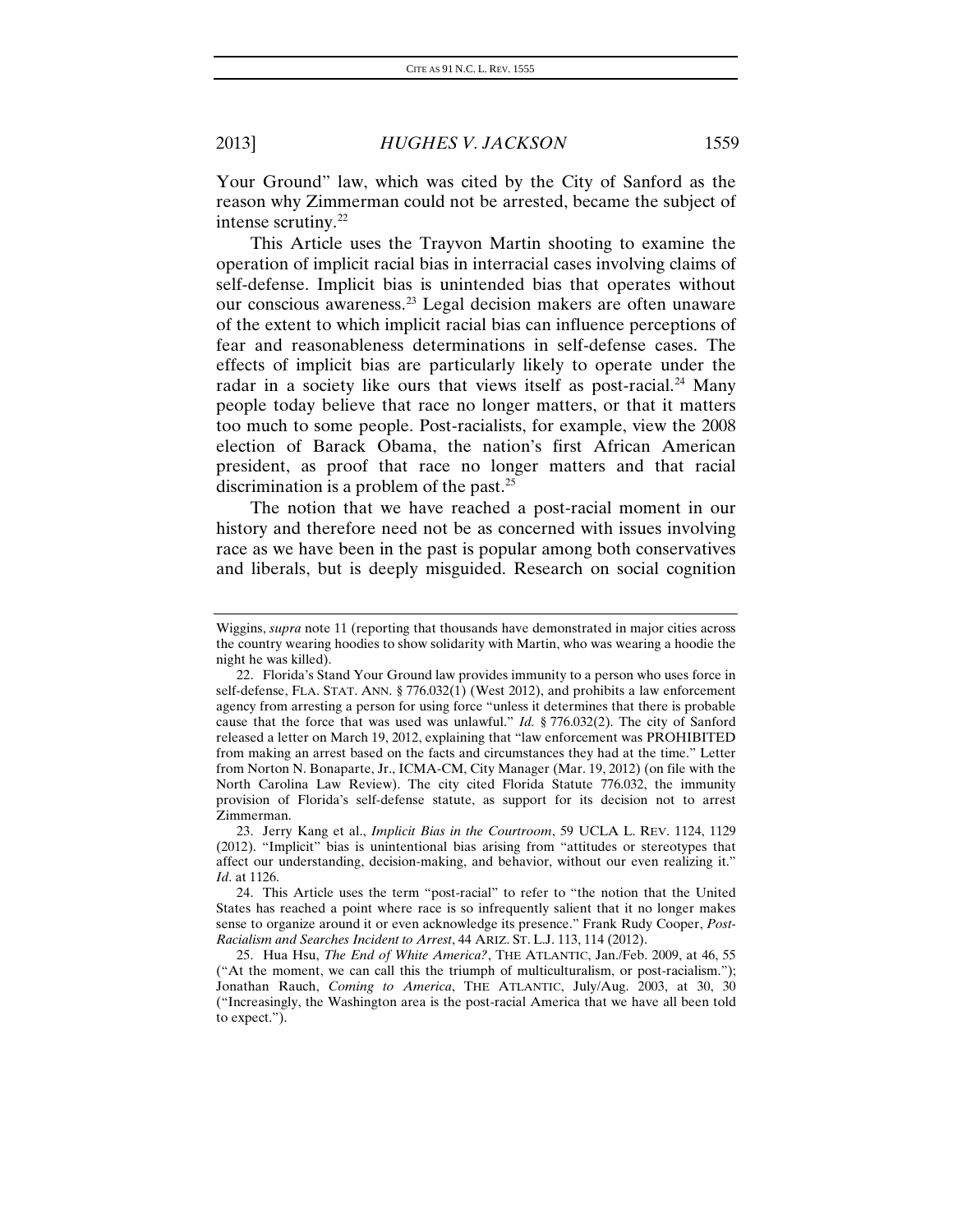suggests that race still matters today, although in different ways than it mattered in the past. As the Implicit Association Test<sup>[26](#page-6-0)</sup> has shown over and over, race influences both our perceptions and behaviors, often without our even knowing it.<sup>[27](#page-6-1)</sup> Even individuals who endorse egalitarian beliefs demonstrate implicit racial bias in favor of Whites and against Blacks.[28](#page-6-2) Ironically, because racial bias today is largely implicit rather than explicit, attempts at being color-blind can exacerbate the problem of racial bias because ignoring race can result in the automatic engagement of stereotype-congruent responses.<sup>[29](#page-6-3)</sup>

This Article proceeds in four parts. Part I examines the belief that our society has reached a point in history when it no longer makes sense to focus on race and racial discrimination—the notion that we are post-race or post-racial. The Article starts by explaining what is meant by the term "post-racial." It then suggests that despite significant advances in civil rights laws and major shifts in attitudes about race, we are not yet beyond race. The shooting of Trayvon Martin is used as an example of how racially divided our society remains despite the election of President Obama.

Part II examines the wide gulf between the largely egalitarian racial attitudes that most Americans explicitly hold today and the negative implicit racial biases that persist beneath the surface. John Dovidio and Samuel Gaertner's theory of aversive racism offers one way to explain this puzzling inconsistency.<sup>[30](#page-6-4)</sup> Under their theory, many, if not most, Americans sincerely believe in equal treatment for Blacks and Whites.<sup>[31](#page-6-5)</sup> Yet despite these egalitarian beliefs, Americans are constantly exposed to negative stereotypes about Blacks. These stereotypes include the idea that Blacks are lazy people who would

<span id="page-6-0"></span><sup>26.</sup> *See* PROJECT IMPLICIT, https://implicit.harvard.edu/implicit/ (last visited May 7, 2013); *infra* notes 85–86 and accompanying text.

<sup>27.</sup> *See infra* Part II.

<span id="page-6-2"></span><span id="page-6-1"></span><sup>28.</sup> *See infra* Part II. Like many scholars of color, I capitalize the words "White" and "Black" to highlight the fact that Whites and Blacks are members of socially constructed racial categories in American society. *See* IAN F. HANEY LÓPEZ, WHITE BY LAW: THE LEGAL CONSTRUCTION OF RACE, at xiii–xiv (Richard Delgado & Jean Stefancic eds., 1996) (discussing the social construction of race); MICHAEL OMI & HOWARD WINANT, RACIAL FORMATION IN THE UNITED STATES: FROM THE 1960S TO THE 1990S, at 53–76 (2d ed. 1994).

<sup>29.</sup> *See infra* notes 193–222 and accompanying text.

<span id="page-6-5"></span><span id="page-6-4"></span><span id="page-6-3"></span><sup>30.</sup> *See generally* Samuel L. Gaertner & John F. Dovidio, *The Aversive Form of Racism*, *in* PREJUDICE, DISCRIMINATION, AND RACISM 61 (John F. Dovidio & Samuel L. Gaertner eds., 1986).

<sup>31.</sup> *Id*. at 65–66.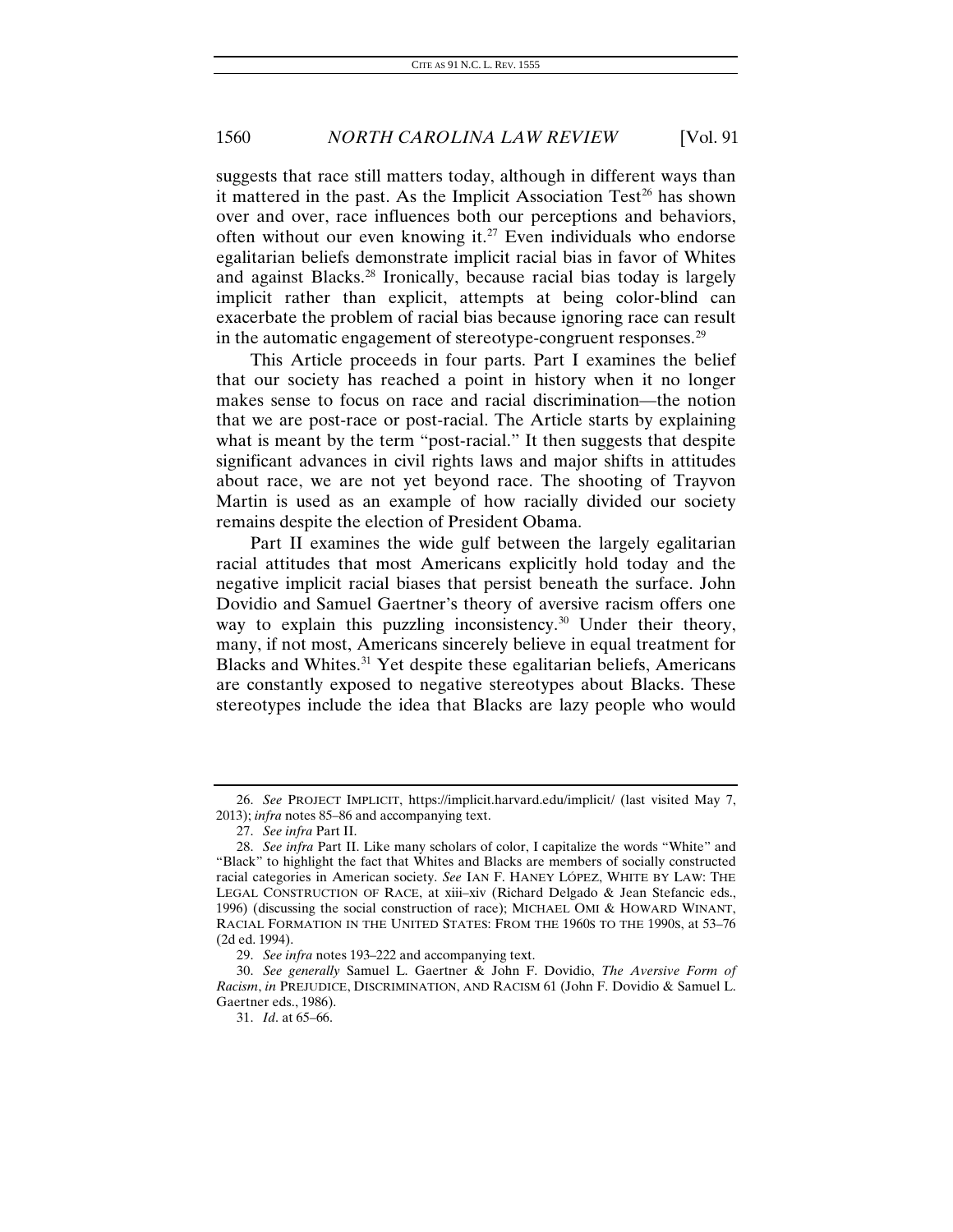rather live on or cheat welfare than work<sup>[32](#page-7-0)</sup> and that Blacks are often involved in criminal activity.[33](#page-7-1)

Dovidio and Gaertner posit that in situations where the racial nature of a particular course of action is clear—in other words, if it would be clear that one is acting in a racially biased manner— Americans will usually choose to act in non-biased ways.<sup>[34](#page-7-2)</sup> In cases where one's actions can be attributed to either racial or nonracial factors, however, Americans will more often than not act in racially biased ways.<sup>[35](#page-7-3)</sup>

<span id="page-7-1"></span>33. The media frequently depicts young Black and Brown men as the ones who are mugging other people, scamming people, burglarizing homes, selling drugs, and engaging in drive-by shootings. *See* ROBERT M. ENTMAN, YOUNG MEN OF COLOR IN THE MEDIA: IMAGES AND IMPACTS 13 (2006); Adeno Addis, *"Hell Man, They Did Invent Us:" The Mass Media, Law, and African Americans*, 41 BUFF. L. REV. 523, 555 (1993) ("The image of young black males conveyed by the mainstream media is one associated with drugs, crime, and violence."); Leonard M. Baynes, *A Time to Kill, the O.J. Simpson Trials, and Storytelling to Juries*, 17 LOY. L.A. ENT. L. REV. 549, 550 (1997) ("[T]he image of young violent Black men is very prevalent in the media."); Richard Delgado, *Rodrigo's Eighth Chronicle: Black Crime, White Fears—On the Social Construction of Threat*, 80 VA. L. REV. 503, 512 (1994) (noting that Blacks are often depicted as "violent muggers and burglars").

<span id="page-7-3"></span><span id="page-7-2"></span>34. Gaertner & Dovidio, *supra* note 30, at 85.

35. *Id.*

<span id="page-7-0"></span><sup>32.</sup> During the 2012 presidential campaign, *Washington Post* writer Ezra Klein noted that presidential candidate Mitt Romney ran more campaign ads about welfare than any other issue. Ezra Klein, *Race and the 2012 Election*, WASH. POST, Aug. 28, 2012, at A12. Romney's ads claimed that "[u]nder Obama's plan, you wouldn't have to work[;] . . . they would just send you your welfare check." Jamelle Bouie, *In New Ad, Mitt Romney Repeats False Attack on Obama's Welfare Policy*, THE PLUM LINE, WASHINGTONPOST.COM (Aug. 13, 2012, 9:45 AM), http://www.washingtonpost.com/blogs/plum-line/post/in-newad-mitt-romney-repeats-false-attack-on-obamas-welfare-policy/2012/08/13/92cda562-e547- 11e1-9739-eef99c5fb285\_blog.html. Klein observed that this focus on welfare was puzzling because few people at the time believed there was a problem with poor people not wanting to work. Klein, *supra*. The problem in 2012, most people realized, was that millions of Americans could not find work, no matter how hard they tried. *Id.* "In modern politics, however, when a campaign begins doubling and tripling down on an unusual line of attack, it's because it has reams of data showing the attack is working." *Id.* Political scientist Michael Tesler found that Romney's welfare ads primed racial resentment, finding that the ads worked particularly well "if the viewer [was] racist, or at least 'racially resentful.'" *Id.* The Romney campaign may have thought this would be a good way of encouraging racially resentful White voters to vote for Romney rather than Obama. By focusing on welfare, the Romney campaign could play on racial stereotypes about lazy Black people and "welfare queens." *See generally* Franklin D. Gilliam, Jr., *The 'Welfare Queen' Experiment: How Viewers React to Images of African-American Mothers on Welfare*, NIEMAN REPORTS, Summer 1999, at 49, http://www.nieman.harvard.edu/assets /pdf/Nieman%20Reports/backissues/99summer.pdf (discussing the stereotype of welfare mothers as mostly poor African American women who choose to be on welfare because they fail to adhere to a set of core American values). As long as the Romney campaign could run these ads ostensibly about welfare and not explicitly about race, they could encourage racial resentment against Blacks in general and the President in particular.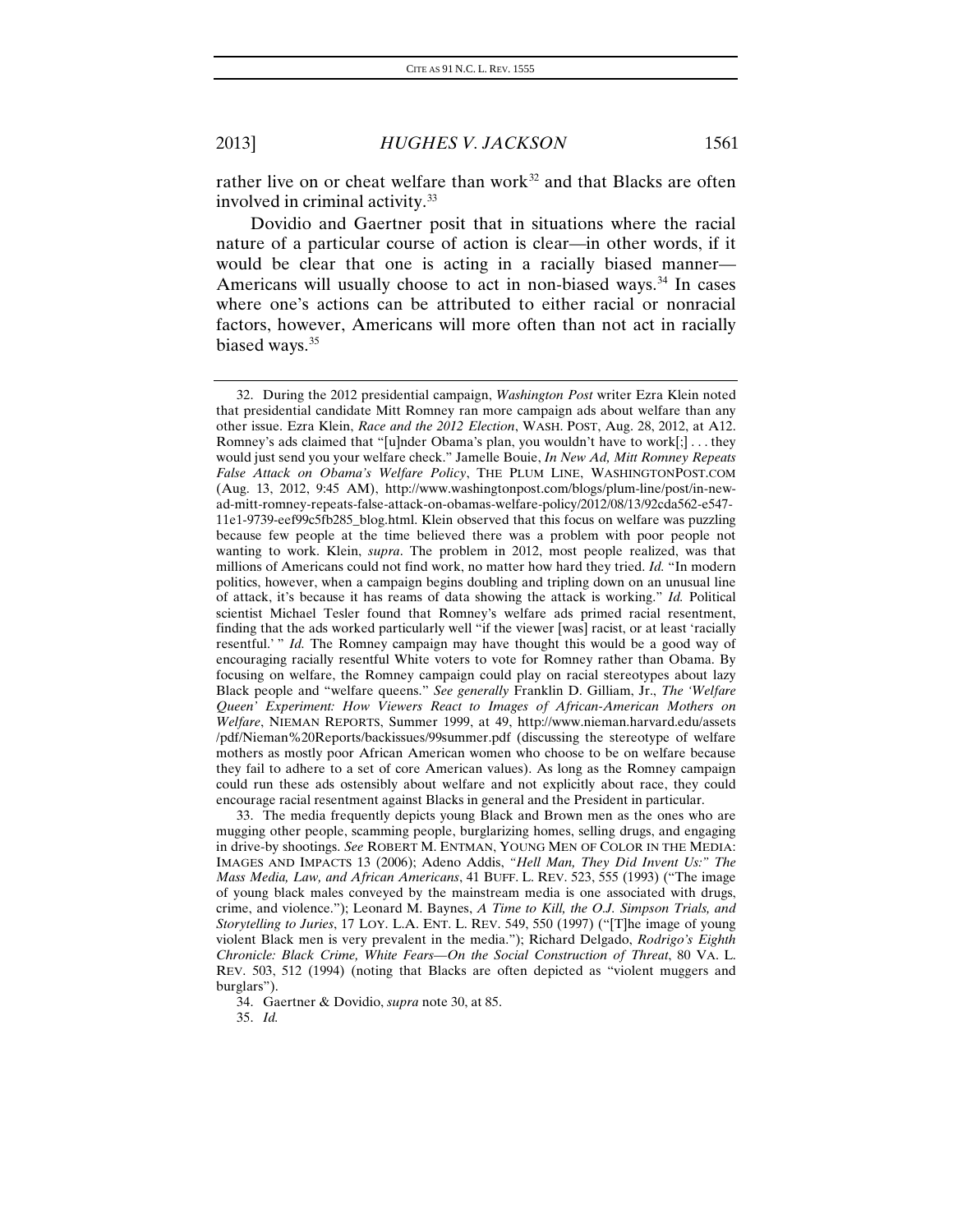Building on Dovidio and Gaertner's work, I suggest that the initial decision by the Florida State Attorney's Office not to charge Zimmerman was made at a time when the racialized nature of the case was not yet evident, and when factors other than race—such as Florida's Stand Your Ground law, the grass stains on Zimmerman's back, Zimmerman's injuries, and Zimmerman's status as the Neighborhood Watch Captain—could explain the decision not to charge George Zimmerman in the death of Trayvon Martin. Indeed, weeks passed before the case received any significant attention in the press.[36](#page-8-0) Then race quickly became salient in various ways, from the public protests over the shooting to Zimmerman's parents' efforts to prove their son was not a racist.<sup>[37](#page-8-1)</sup> Only after race became painfully salient did the State Attorney's Office appoint a different prosecutor to handle the case, who then decided to charge Zimmerman with second degree murder.<sup>[38](#page-8-2)</sup>

Part III focuses on the operation of racial stereotypes and implicit racial bias in the self-defense context. It examines social science studies showing that individuals are more likely to perceive an action as aggressive, violent, and dangerous when committed by a Black person than when the same action is committed by a White person.[39](#page-8-3) This Part also examines social science studies showing that individuals are more likely to "see" a weapon in the hands of a Black person than in the hands of a White person, even when the Black person is actually unarmed.[40](#page-8-4) This Part suggests that these studies have disturbing implications for criminal cases involving claims of self-defense against Black and Brown victims given the reasonableness requirement in self-defense law. The defendant claiming self-defense in the use of deadly force does not have to be correct that he was being threatened with an imminent, unlawful attack threatening death or serious bodily injury as long as his belief in the need to use deadly force in self-defense was both honest and

<span id="page-8-0"></span><sup>36.</sup> Julia Dahl, *Trayvon Martin Shooting: A Timeline of Events*, CBS NEWS (Apr. 11, 2012), http://www.cbsnews.com/8301-504083\_162-57412417-504083/trayvon-martinshooting-a-timeline-of-events (noting that Zimmerman shot Martin on February 26, 2012, but the story did not receive national attention until March 13, 2012); Charita Goshay, Opinion, *Stark Needs Your Anger More Than Sanford, Fla.*, CANTONREP.COM (Apr. 21, 2012), http://www.cantonrep.com/opinion/x221026909/Charita-Goshay-Stark-needs-youranger-more-than-Sanford-Fla ("It took the national media a full month to catch up to the shooting of Trayvon Martin because a young minority male being shot long ago stopped being news.").

<span id="page-8-2"></span><span id="page-8-1"></span><sup>37.</sup> *See supra* text accompanying note 21; *infra* text accompanying notes 127–28.

<sup>38.</sup> Sari Horwitz, *Charge Filed in Martin Killing*, WASH. POST, Apr. 12, 2012, at A1.

<sup>39.</sup> *See infra* note 157 and accompanying text.

<span id="page-8-4"></span><span id="page-8-3"></span><sup>40.</sup> *See infra* notes 164–185 and accompanying text.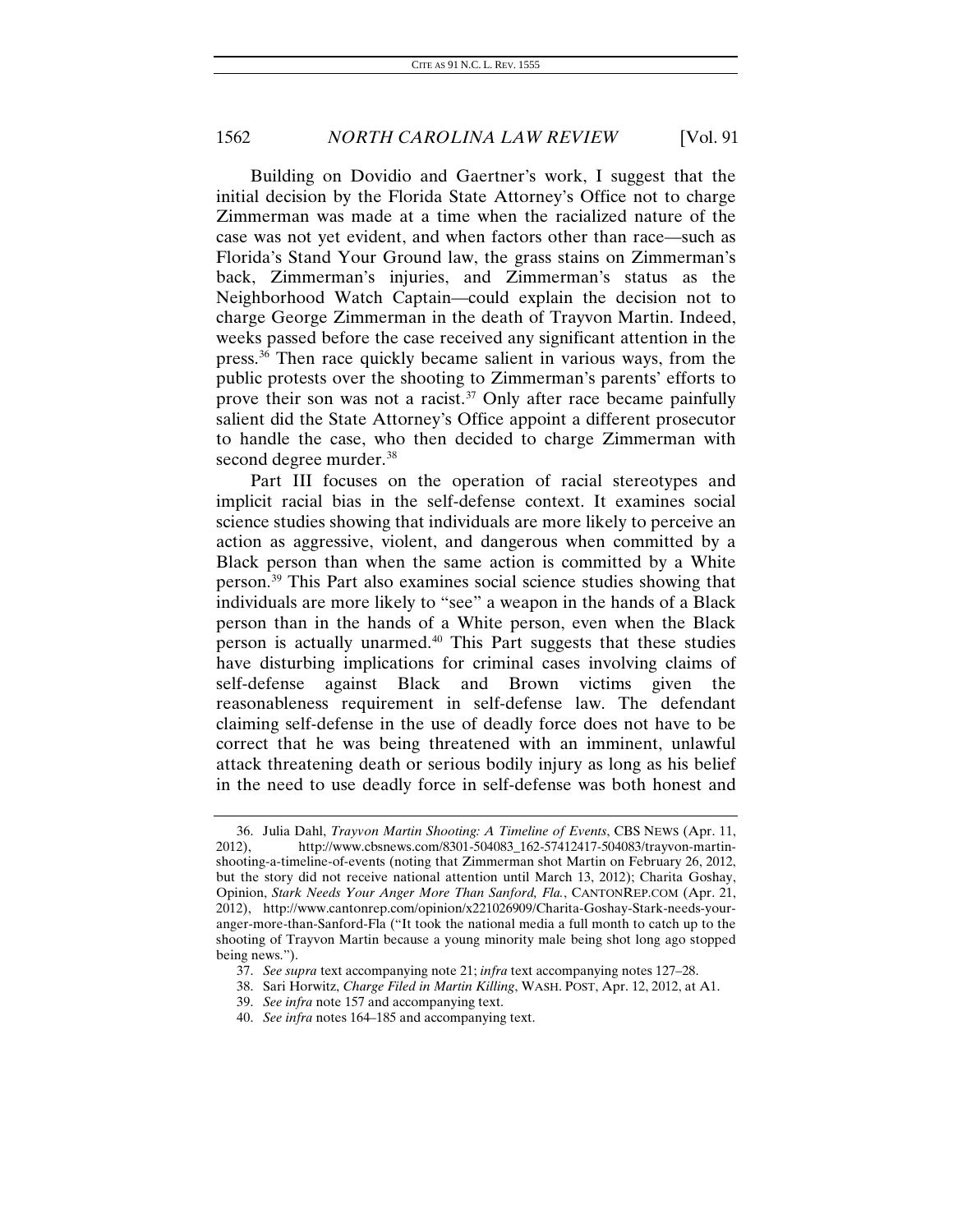reasonable.[41](#page-9-0) If most people assume that young Black males are armed and dangerous, then a defendant claiming that he shot a young Black male in self-defense is more likely to be seen by the judge and jury as having acted reasonably, even if the young Black male in question was not in fact a threat.

Part IV relies on recent social science research on race salience to suggest some possible reforms. Samuel Sommers, Phoebe Ellsworth, and others have shown through empirical research that making race salient or calling attention to the operation of racial stereotypes encourages individuals to suppress what would otherwise be automatic, stereotype-congruent responses and instead act in a more egalitarian manner.<sup>[42](#page-9-1)</sup> These studies suggest that when race is made salient, individuals tend to treat White and Black defendants the same.[43](#page-9-2) When race is not made salient, individuals tend to favor White defendants over Black defendants.<sup>[44](#page-9-3)</sup>

Building on these insights, this Part suggests that in the run-ofthe-mill case, when an individual claims he shot and killed a Black person in self-defense, legal decision makers are likely to find reasonable the individual's claim that he felt his life was being threatened unless mechanisms are in place to make the operation of racial stereotypes in the creation of fear salient. This is especially true if the victim is a young Black male dressed in a certain way. In the Trayvon Martin case, race was made salient by the extensive media coverage and the huge public outcry over the Sanford Police Department's failure to arrest. Most criminal cases, however, do not receive the kind of media attention received by the Trayvon Martin case. In most criminal cases involving a Black defendant or victim, race is a background factor that is not highlighted by either party. The parties may think race is irrelevant or they may fear that if they call attention to race, they will be accused of "playing the race card.["45](#page-9-4)

<span id="page-9-0"></span><sup>41.</sup> *See* JOSHUA DRESSLER, UNDERSTANDING CRIMINAL LAW § 18.01[E] (6th ed. 2012) ("A defendant is justified in killing a supposed aggressor if the defendant's belief in this regard is objectively reasonable, *even if appearances prove to be false*, i.e., even if the decedent did *not* represent an imminent threat to the defendant.").

<sup>42.</sup> *See infra* text accompanying notes 193–222.

<sup>43.</sup> *See infra* text accompanying notes 193–222.

<span id="page-9-3"></span><span id="page-9-2"></span><span id="page-9-1"></span><sup>44.</sup> *See infra* text accompanying notes 193–222. The race salience studies that have been conducted thus far have focused on whether making race salient affects jury decision-making when the race of the defendant is manipulated. They have not yet focused on whether making race salient affects results when the victim's race is manipulated. Given the results of the race salience studies thus far, it seems reasonable to infer that race salience should have race-neutralizing effects in cases where the victim's race is manipulated just as it does in cases where the defendant's race is manipulated.

<span id="page-9-4"></span><sup>45.</sup> *See* RICHARD THOMPSON FORD, THE RACE CARD: HOW BLUFFING ABOUT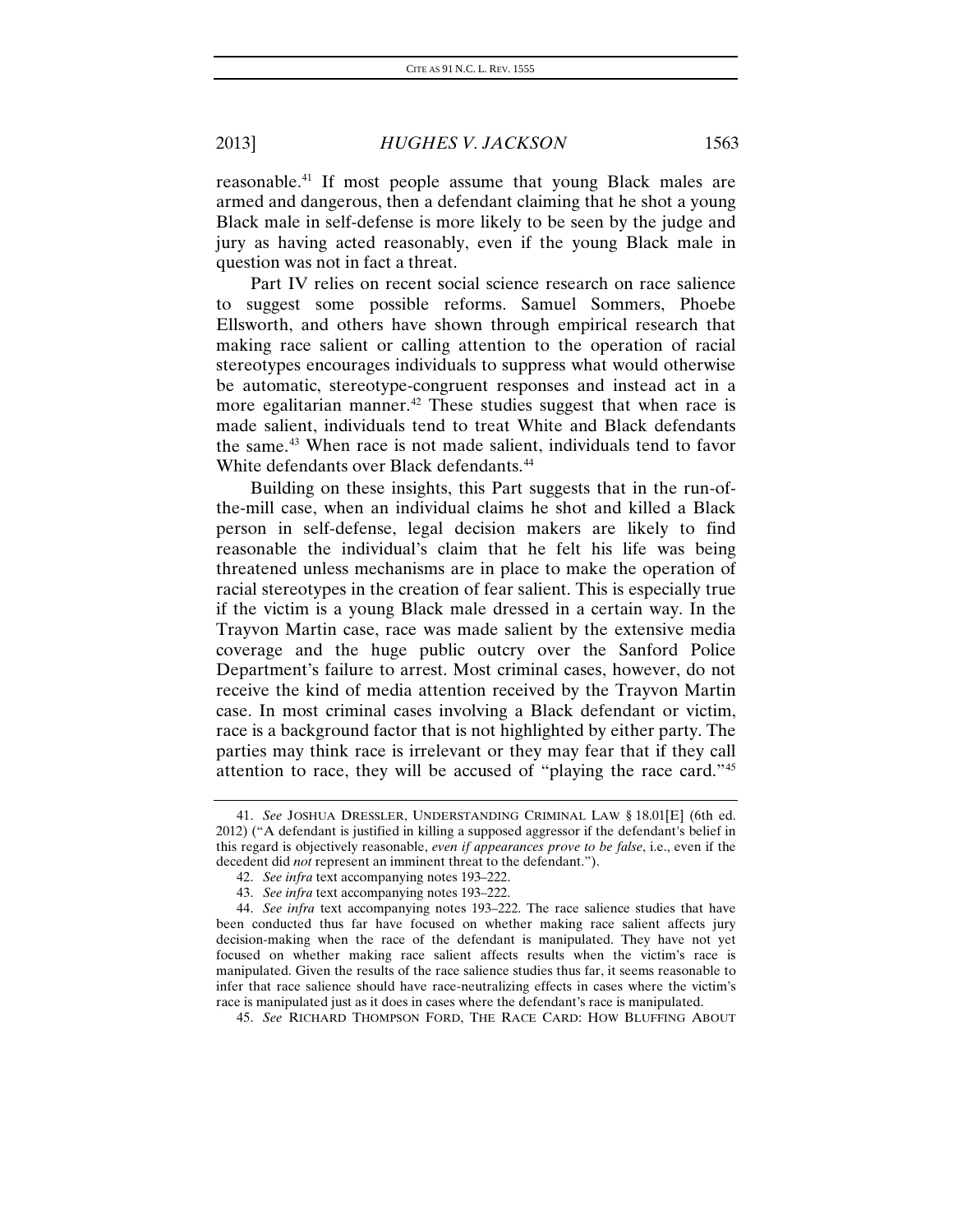Race, however, is often relevant to questions about the reasonableness of fear, and the recent social science research on race salience suggests that calling attention to race may be the best way to defuse the adverse effects of implicit racial bias.

Accordingly, this Article proposes that prosecutors and criminal defense attorneys who are concerned about the operation of implicit racial bias should attempt to make race salient in the criminal courtroom. The Article provides a few concrete suggestions as to how race can be made salient and concludes by addressing possible objections to its proposal.

#### I. NOT YET POST-RACIAL

Attitudes about race in the United States today are very complex. The country has made tremendous strides away from the racism that was pervasive in the days of slavery, segregation, and Jim Crow laws.[46](#page-10-0) Oprah Winfrey, Denzel Washington, Eddie Murphy, and countless other successful Blacks in business, law, medicine, and politics are reminders that many Blacks have made it to the top of American society in terms of wealth, power, and fame.<sup>[47](#page-10-1)</sup> In 2008, Barack Obama was elected to become the nation's first African American president.<sup>[48](#page-10-2)</sup> In 2012, President Obama was re-elected to a second term in office.<sup>49</sup> These developments have led many people to

<span id="page-10-2"></span>48. *See* Barnes, *supra* note 47, at 12 ("Barack Obama becomes the latest and penultimate black success story, which proves that unsuccessful Blacks merely do not work hard enough."); Ian F. Haney López, *Post-Racial Racism: Racial Stratification and Mass Incarceration in the Age of Obama*, 98 CALIF. L. REV. 1023, 1024 (2010) ("The election of Barack Obama to the presidency has inspired many to marvel at the seeming evaporation of race as a basis for social ordering in the United States, a euphoria often expressed in proclamations that we now live in a 'post-racial' America.").

<span id="page-10-3"></span>49. David A. Fahrenthold, *Obama Wins, Defying Doubts About Economy*, WASH. POST, Nov. 7, 2012, at A1.

BIAS MAKES RACE RELATIONS WORSE 7 (2008) (explaining that playing the race card involves making "dubious and questionable accusations of racism").

<sup>46.</sup> *See id.* at 76–79.

<span id="page-10-1"></span><span id="page-10-0"></span><sup>47.</sup> *See* Neubia Williams, *A Post Racial Era?: How the Election of President Obama and Recent Supreme Court Jurisprudence Illustrate that the United States Is Not Beyond the Centrality of Race*, 4 S. REGION BLACK L. STUDENTS ASS'N L.J. 1, 3 (2010) ("Postracialists point to the historic achievement of prominent figures such as Thurgood Marshall, Condoleezza Rice, Shelia Jackson Lee, Eric Holder, Oprah Winfrey, Colin Powell, and, of course, President Obama, as evidence that racism no longer exists."). *But see* Mario L. Barnes, *Reflections on a Dream World: Race, Post-Race and the Question of Making It Over*, 11 BERKELEY J. AFR.-AM. L. & POL'Y 6, 17 (2009) (arguing that the focus on individual examples of Black success is ill-conceived given the number of Blacks still at the bottom of the socioeconomic ladder). Barnes also notes that "[p]rior to Obama, other prominent Blacks such as Oprah Winfrey and Bill Cosby were often referenced to prove that with hard work anyone could achieve the American dream." *Id.* at 12.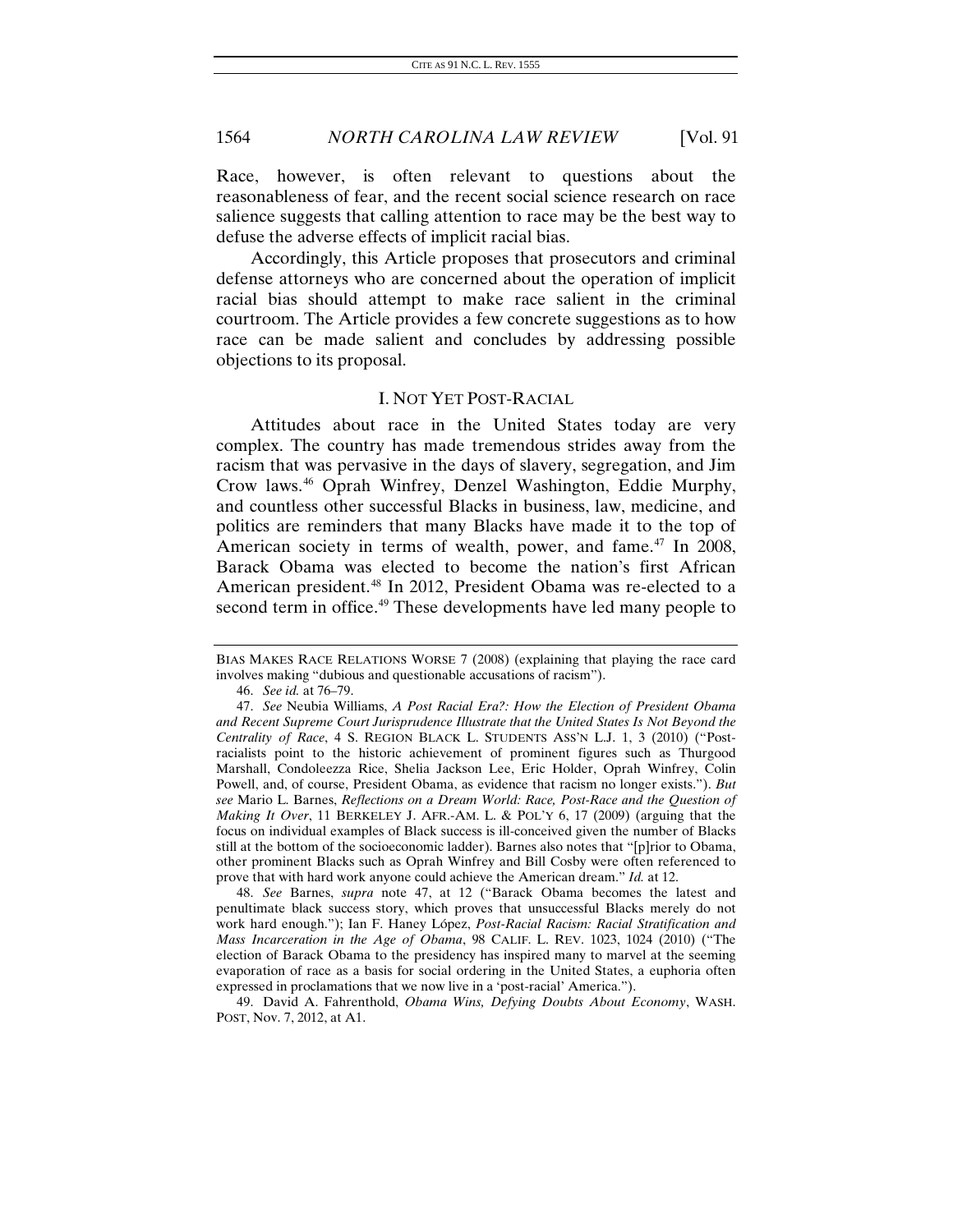believe that we are beyond race and living in a "post-racial" society.<sup>50</sup> Post-racialists, those who believe that race is no longer relevant and should not be acknowledged,<sup>[51](#page-11-1)</sup> point to these and other achievements by Black Americans as a reason to stop focusing on race and racial discrimination in America.<sup>[52](#page-11-2)</sup>

Sumi Cho describes post-racialism as "a twenty-first-century ideology that reflects a belief that due to the significant racial progress that has been made, the state need not engage in race-based decision-making or adopt race-based remedies, and that civil society should eschew race as a central organizing principle of social action."[53](#page-11-3) Post-racialists believe "race does not matter, and should not be taken into account or even noticed."<sup>[54](#page-11-4)</sup> Central to post-racialism is the idea that "racial thinking and racial remedies are no longer needed because the nation has . . . transcended racial divisions of past generations."[55](#page-11-5) For post-racialists, race-based remedies are divisive and partial to special interests.<sup>[56](#page-11-6)</sup> Moreover, post-racialists discourage the contemplation of race even if the intent is to remedy past discrimination.<sup>[57](#page-11-7)</sup> Post-racialists think we should stop obsessing over race and recognize that we have come a long way from the days when bigotry and racially discriminatory acts were accepted.<sup>[58](#page-11-8)</sup> Many post-racialists think we currently live in a meritocratic color-blind society.<sup>[59](#page-11-9)</sup>

The shooting of Trayvon Martin belies this claim of post-racial triumph. It is unlikely that Zimmerman would have thought Martin was "real suspicious," "up to no good," and "on drugs or something" if Martin had been White. Race likely influenced Zimmerman's

<span id="page-11-2"></span><span id="page-11-1"></span><span id="page-11-0"></span><sup>50.</sup> For critiques of this view, see generally Barnes, *supra* note 47; Sumi Cho, *Post-Racialism*, 94 IOWA L. REV. 1589 (2009); López, *supra* note 48; john a. powell, *Post-Racialism or Targeted Universalism?*, 86 DENV. U. L. REV. 785 (2009).

<sup>51.</sup> Cooper, *supra* note 24, at 119.

<sup>52.</sup> *See* Barnes, *supra* note 47, at 12.

<sup>53.</sup> Cho, *supra* note 50, at 1594.

<sup>54.</sup> *Id.* at 1595.

<sup>55.</sup> *Id.* at 1601.

<sup>56.</sup> *Id.* at 1602.

<span id="page-11-7"></span><span id="page-11-6"></span><span id="page-11-5"></span><span id="page-11-4"></span><span id="page-11-3"></span><sup>57.</sup> *Id.* at 1603 (noting that "post-racialism draws a *moral equivalence* between 'racialism' under Jim Crow which subordinated racial minorities, and the 'racialism' of the civil-rights era, which sought to remedy minority subordination").

<span id="page-11-8"></span><sup>58.</sup> Indeed, a person "who points out racial inequities risks being characterized [by post-racialists] as an obsessed-with-race racist." *Id.* at 1595.

<span id="page-11-9"></span><sup>59.</sup> Jerry Kang, *Implicit Bias and the Pushback from the Left*, 54 ST. LOUIS U. L.J. 1139, 1140 (2010). While Kang is referring to the attitudes of the politically conservative post-racialists, i.e., the Right, in this part of his paper, he acknowledges that post-racialists include both liberal and conservative Americans. *Id.* at 1141–42.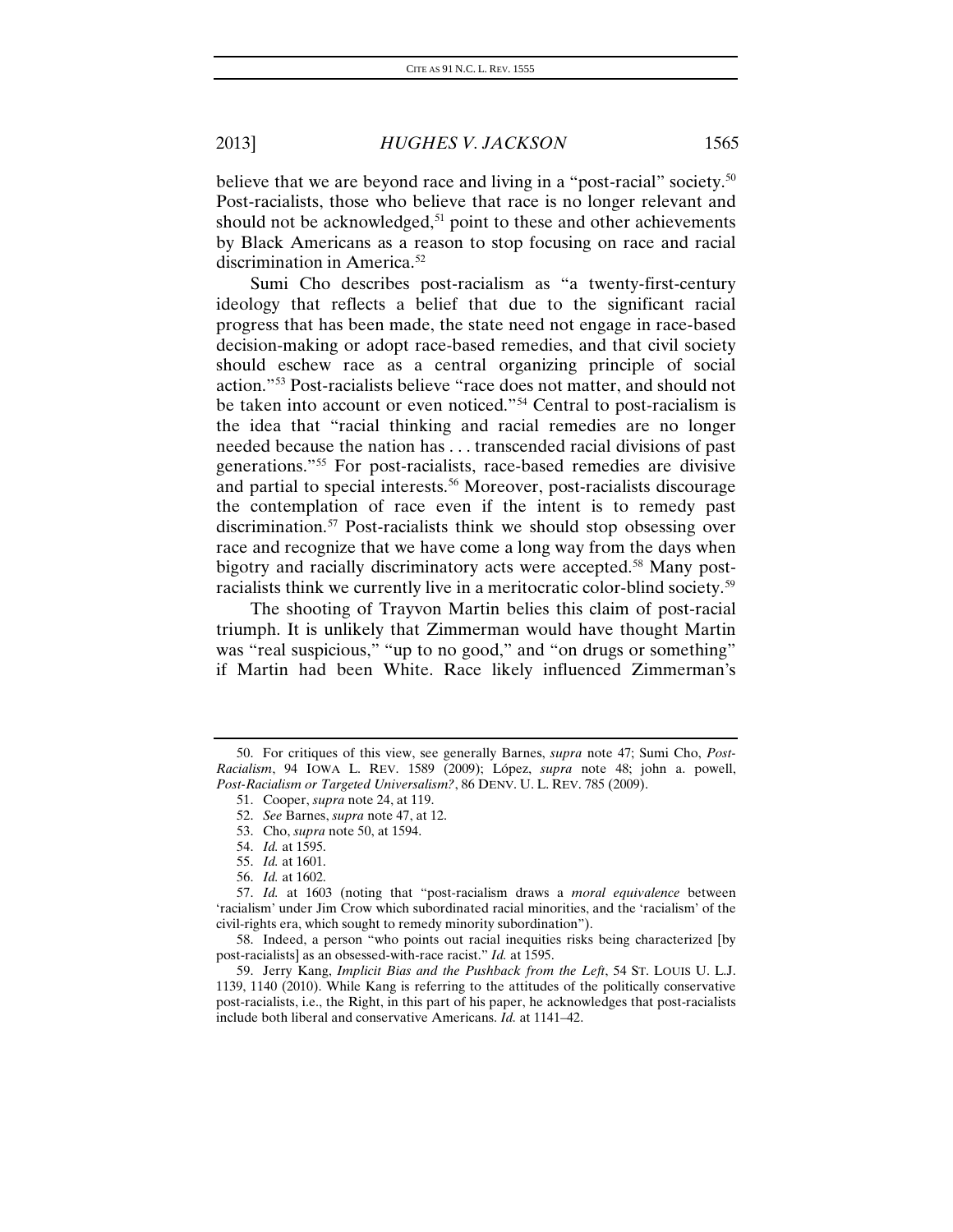perception that Martin posed a threat of criminality, whether Zimmerman was aware of this or not.

Race may have also influenced the government's decision not to arrest Zimmerman. Had Zimmerman been an African American man who followed and then shot an unarmed Caucasian teenager during a fist-fight, it is unlikely that police would have released Zimmerman without any charges. $60$  When there is a dead victim and police know who killed the victim, they usually arrest the obvious perpetrator of the homicide and then investigate.<sup>[61](#page-12-1)</sup>

Florida's "Stand Your Ground" law, which prohibits Florida law enforcement personnel from arresting a person for using force unless they first determine that there is probable cause to believe that the force used was unlawful, $62$  should not have prevented an arrest in this case[.63](#page-12-3) Arguably, there was probable cause to believe that

*Id.*; *see also* Ta-Nehisi Coates, *Focusing on What's Important in the Trayvon Martin Case*, THE ATLANTIC (Apr. 9, 2012 1:00 PM), www.theatlantic.com/national/print/2012/04 /focusing-on-whats-important-in-the-trayvon-martin-case/255629/ (reporting that Zimmerman was not subjected to a background check until after he was released from custody).

<span id="page-12-1"></span>61. *'I Used to Be Him,': Former Federal Prosecutor Paul Butler on Why the Trayvon Martin Case Resonates with Him, Countdown with Keith Olberman* (Current TV broadcast Mar. 29, 2012), *available at* http://current.com/shows/countdown/videos/i-used-to-be-himformer-federal-prosecutor-paul-butler-on-why-the-trayvon-martin-case-resonates-withhim (featuring former federal prosecutor Paul Butler, noting that it was surprising that the police did not arrest Zimmerman after finding him standing over Martin with a gun, given the fairly low standard of probable cause needed to arrest). In this case, perhaps because of his work as the Neighborhood Watch Captain, police trusted Zimmerman enough to release him pending their investigation.

62. FLA. STAT. ANN. § 776.032(2) (West 2012).

<span id="page-12-3"></span><span id="page-12-2"></span>63. While Florida's Stand Your Ground law should not have prevented an arrest, the fact that it gives a person claiming self-defense the benefit of the doubt may have helped Zimmerman avoid arrest. A Florida newspaper studied nearly 200 cases involving people who had invoked the state's Stand Your Ground law, and found that nearly seventy percent of defendants claiming self-defense "went free." Kris Hundley et al., *Florida*  'Stand Your Ground' Law Yields Some Shocking Outcomes Depending on How Law Is *Applied*, TAMPA BAY TIMES (June 3, 2012, 10:25 AM),

<span id="page-12-0"></span><sup>60.</sup> Benjamin Crump, the attorney hired by Trayvon Martin's family, questioned the impartiality of the police investigation, noting that the police ran a background check on Trayvon Martin but did not run a background check on George Zimmerman, even though Martin was dead. *CNN Special Report with Soledad O'Brien, Beyond Trayvon: Race and Justice in America* (CNN television broadcast Mar. 31, 2012) [hereinafter *CNN Special Report with Soledad O'Brien*], *transcript available at* http://transcripts.cnn.com /TRANSCRIPTS/1203/31/se.01.html. Crump told Soledad O'Brien,

They ran a background check on Trayvon who is dead on the ground. They don't run a background check on the guy who just shot and killed the kid in cold blood. In essence, what they did, they said that Zimmerman, your word is more credible, and we're going to accept that, . . . [and] this little thug on the ground, . . . he really doesn't deserve a fair and impartial investigation.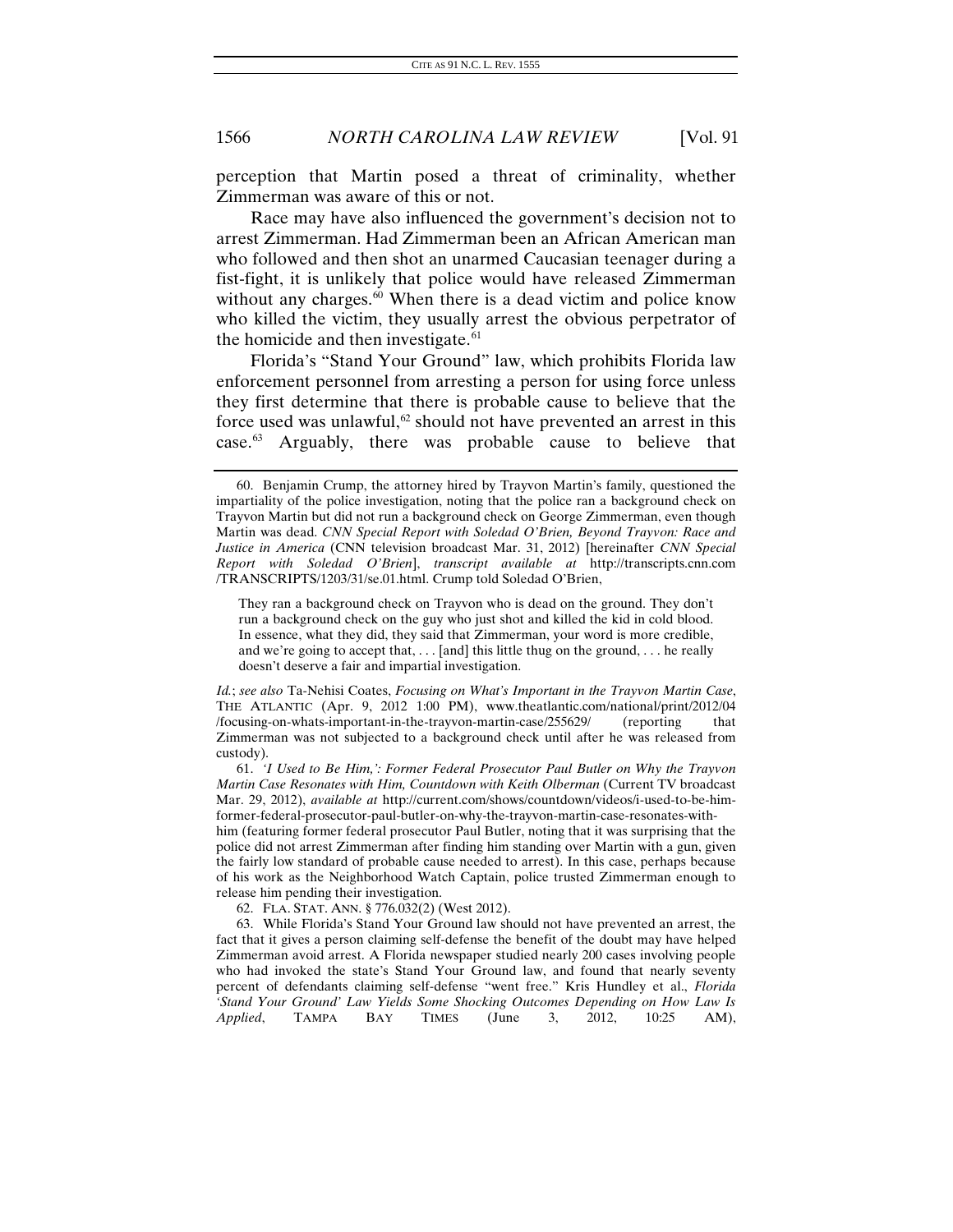Zimmerman's use of deadly force was unlawful.<sup>[64](#page-13-0)</sup> Martin was at least twenty pounds lighter than Zimmerman.<sup>[65](#page-13-1)</sup> Moreover, Zimmerman used a gun against Martin, who was unarmed.<sup>[66](#page-13-2)</sup>

The public's reaction to the shooting was sharply divided along racial lines, hardly what one would expect in a post-racial society where race does not, or should not, matter. A Washington Post-ABC News poll conducted on April 5, 2012, reported a huge divide between Blacks and Whites over whether the shooting was justified.<sup>67</sup> Eighty percent of Blacks surveyed said they thought the killing of Martin was unjustified, while only thirty-eight percent of Whites surveyed felt the same way.<sup>[68](#page-13-4)</sup>

Even more telling was the racial divide in the reaction to President Obama's comments on the shooting. President Obama's remark—"I can only imagine what these parents are going through  $\ldots$  If I had a son, he'd look like Trayvon"<sup>69</sup>—triggered harsh reaction from conservatives. Then-presidential candidate Rick

<span id="page-13-0"></span>64. Probable cause to arrest is usually defined as reasonable grounds to believe that a crime has been committed and that *A*, the arrestee, committed it. *See* People v. Roach, 253 N.Y.S.2d 24, 29 (1964) (noting that probable cause to arrest exists if an officer has reasonable grounds for believing both that a felony has been committed and that the person arrested committed it); *see also* BLACK'S LAW DICTIONARY 1321 (9th ed. 2009) (defining "probable cause" as "[a] reasonable ground to suspect that a person has committed or is committing a crime or that a place contains specific items connected with a crime"). Ordinarily, as long as police have probable cause to arrest, they may arrest an individual. Florida's self-defense statute, however, requires reasonable grounds to believe that the force used by an individual claiming self-defense was unlawful before police can arrest that individual. § 776.032(2).

<span id="page-13-1"></span>65. While some sources indicate that Martin weighed 150 pounds and Zimmerman weighed 170 pounds, *see* Barry et al., *supra* note 1, the police report depicted an even wider range in the men's physical sizes, stating that Martin weighed 160 pounds and Zimmerman weighed 200 pounds. Offense Report, *supra* note 14, at 2, 4.

<span id="page-13-2"></span>66. Barry et al., *supra* note 1. Apparently, the lead investigator on the scene wanted to arrest Zimmerman, but was instructed by the State Attorney's Office that there was not enough evidence to pursue a conviction. Matt Gutman, *Trayvon Martin Investigator Wanted Manslaughter Charge*, ABC NEWS (Mar. 27, 2012), http://abcnews.go.com/US/trayvon-martin-investigator-wanted-charge-georgezimmerman-manslaughter/story?id=16011674.

<span id="page-13-3"></span>67. Krissah Thompson & Jon Cohen, *Poll Finds Sharp Racial Divides over Martin Case*, WASH. POST, Apr. 11, 2012, at A3.

<span id="page-13-4"></span>68. *Id.* Most Whites said they did not have enough information about the shooting to say whether it was unjustified. *Id.*

<span id="page-13-5"></span>69. Krissah Thompson & Scott Wilson, '*If I Had a Son, He'd Look Like Trayvon'*, WASH. POST, Mar. 24, 2012, at A1.

www.tampabay.com/news/publicsafety/crime/article1233133.ece. Disturbingly, the race of the victim appears to have some effect on whether a person claiming self-defense faces criminal punishment for his acts. Seventy-three percent of Floridians who killed a Black person faced no penalty under Florida's Stand Your Ground law compared to fifty-nine percent of those who killed a White person. *Id.*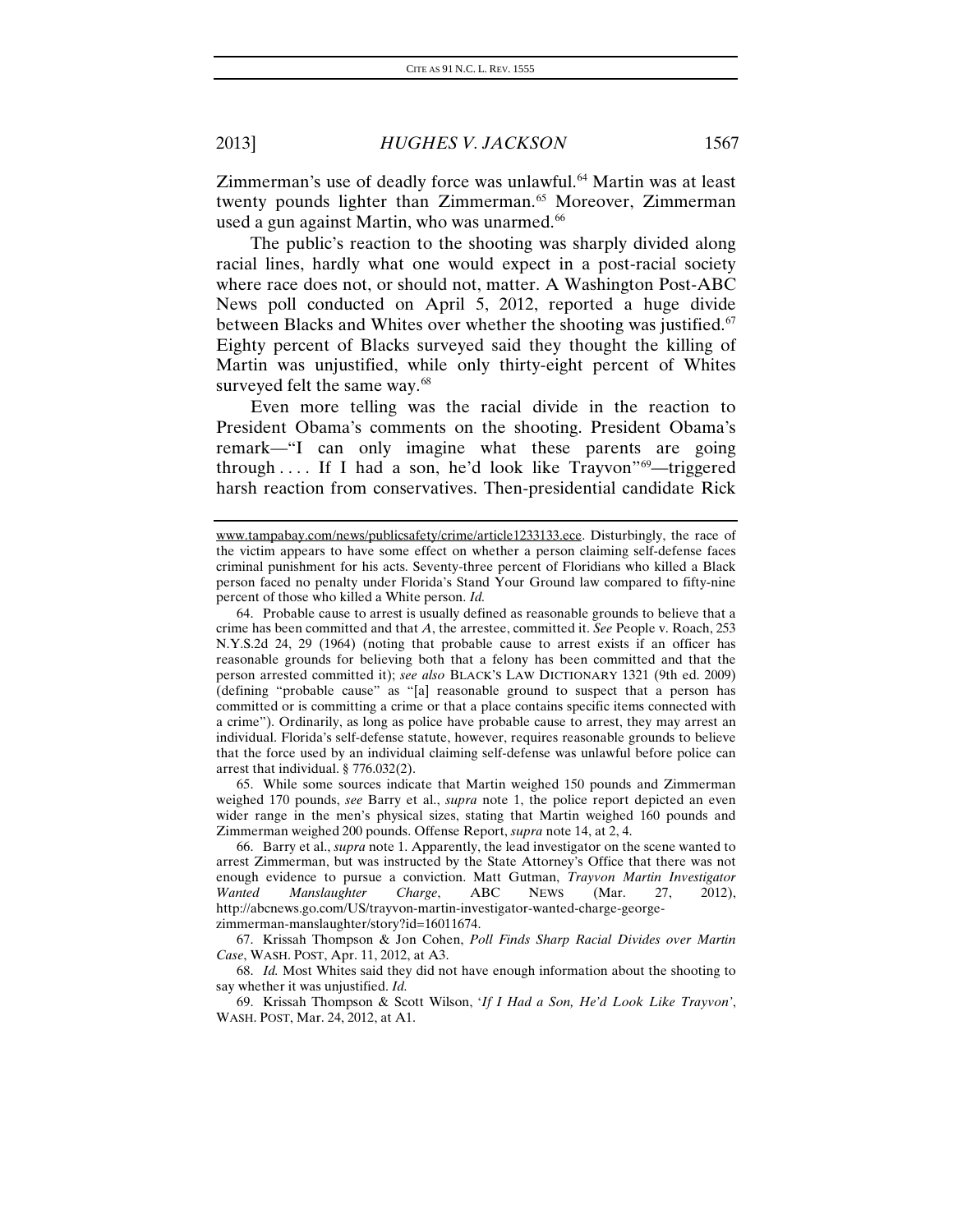Santorum accused the President of employing "divisive rhetoric."<sup>70</sup> Former Speaker of the House Newt Gingrich, another candidate for president at the time, went so far as to suggest that the President's words meant he would not care if a White child had been shot.<sup>[71](#page-14-1)</sup> Even though President Obama was careful not to criticize the Sanford Police Department for failing to arrest Zimmerman, having faced the bite of public criticism for his comments after the Cambridge Police Department's arrest of Harvard professor Henry Louis Gates,  $Jr$ <sup>[72](#page-14-2)</sup>, a Newsweek poll taken shortly after President Obama's remarks found that a majority of Whites disapproved of the way President Obama handled the shooting of Martin.<sup>[73](#page-14-3)</sup>

In sharp contrast, Black leaders praised the President's comments. The Reverend Al Sharpton remarked, "It really brings home to people that this kid is not some potential thug in a hoodie."<sup>74</sup> Benjamin Crump, the attorney representing Trayvon Martin's parents, said his clients were "humbled by Obama's comments.["75](#page-14-5) Similarly, Benjamin Jealous, President of the NAACP, commented, "Obama's words spoke both to the universal pain felt about this case, and the specific pain felt by the family and the need for our nation to look at itself in the mirror."<sup>[76](#page-14-6)</sup>

Post-racialists may be right that we have come a long way, but they are not correct when they claim that race no longer matters and

<span id="page-14-0"></span><sup>70.</sup> Andrew Romano & Allison Samuels, *Is Obama Making It Worse? An Exclusive Newsweek Poll Reveals the Persistence of America's Stark Racial Divide*, NEWSWEEK, Apr. 16, 2012, at 40, 42.

<sup>71.</sup> *Id.*

<span id="page-14-2"></span><span id="page-14-1"></span><sup>72.</sup> Frank Rudy Cooper, *Masculinities, Post-Racialism and the Gates Controversy*: *The False Equivalence Between Officer and Citizen*, 11 NEV. L.J. 1, 12 n.116 (2010) (noting that President Obama suffered a significant drop in his poll numbers after he remarked that the Cambridge police acted stupidly in arresting Gates). Professor Henry Louis Gates, Jr., is an African American professor who has been on the Harvard faculty for nearly two decades. CHARLES J. OGLETREE, JR., THE PRESUMPTION OF GUILT: THE ARREST OF HENRY LOUIS GATES JR. AND RACE, CLASS, AND CRIME IN AMERICA 15, 37 (2010). He was arrested for disorderly conduct by Sgt. James Crowley, a Cambridge, Massachusetts police officer, after forcibly entering his own home because of a jammed door. *See* Abby Goodnough, *Harvard Professor Jailed; Officer Is Accused of Bias*, N.Y. TIMES, July 21, 2009, at A13, *available at* http://www.nytimes.com/2009/07/21/us/21gates.html. Professor Gates was arrested even though he provided Sgt. Crowley with his Harvard ID card and his driver's license, which confirmed that he was a Harvard professor and that he lived at the house, apparently because Professor Gates refused to step outside onto the porch when Sgt. Crowley requested that he do so. *See* OGLETREE, *supra*, at 33, 37.

<span id="page-14-6"></span><span id="page-14-5"></span><span id="page-14-4"></span><span id="page-14-3"></span><sup>73.</sup> Romano & Samuels, *supra* note 70, at 42 ("According to the *Newsweek* poll, a majority of whites now disapprove of Obama's handling of the Martin tragedy.").

<sup>74.</sup> Thompson & Wilson, *supra* note 69.

<sup>75.</sup> *Id*.

<sup>76.</sup> *Id*.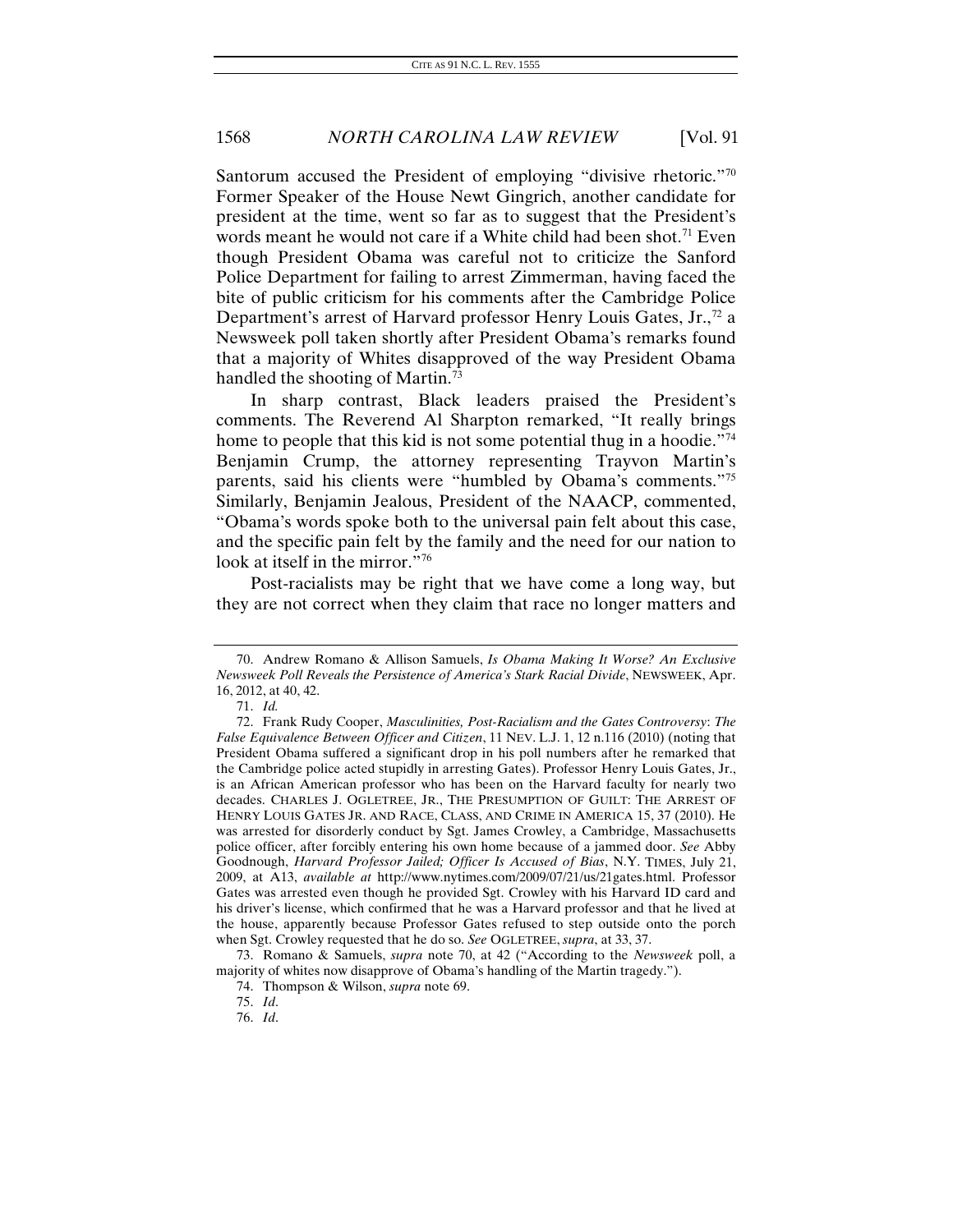thus should not be acknowledged.<sup>[77](#page-15-0)</sup> The nation's response to the shooting of Trayvon Martin reinforces the fact that even today, Blacks and Whites can experience and perceive the same exact events in vastly different ways. The events leading up to and following the shooting of Trayvon Martin also suggest that we have not yet achieved a post-racial society.[78](#page-15-1) Indeed, race still matters, even to people who do not wish for it to matter. As discussed in the next Section, while many Americans today believe it is wrong to intentionally discriminate on the basis of race and to treat people differently based on the color of their skin, implicit racial bias in favor of Whites and against Blacks persists.[79](#page-15-2) Our implicit biases can be and often are completely the opposite of our consciously held beliefs.<sup>[80](#page-15-3)</sup>

### II. AVERSIVE RACISM: BRIDGING THE GAP BETWEEN POSITIVE EGALITARIAN BELIEFS AND NEGATIVE IMPLICIT RACIAL BIAS

Racial norms in American society today are very different from the racial norms of days past when it was socially acceptable to express negative views about Blacks.<sup>[81](#page-15-4)</sup> Historically, many Whites viewed Blacks as inferior and were not afraid to express prejudicial attitudes in the company of others. Today, most Americans know that

<span id="page-15-2"></span>79. *See infra* notes 84–106 and accompanying text. An Associated Press poll found that racial prejudice against Blacks has increased since 2008, the year that Barack Obama was elected president, with a majority of Americans today expressing negative views about Blacks. Sonya Ross & Jennifer Agiesta, *AP Poll: Majority Harbor Prejudice Against Blacks*, THE BIG STORY (Oct. 27, 2012, 4:13 AM), http://bigstory.ap.org/article/ap-pollmajority-harbor-prejudice-against-blacks. Fifty-one percent of Americans today openly express anti-Black attitudes, compared to forty-eight percent in a similar 2008 survey. *Id.*  When racial bias was measured implicitly, the poll found that fifty-six percent of Americans demonstrated implicit racial bias against Blacks, compared to forty-nine percent in 2008. *Id.* Anti-Hispanic bias today is quite pronounced as well. A 2011 survey found that fifty-two percent of non-Hispanics surveyed openly expressed anti-Hispanic attitudes. *Id.* When measured implicitly, that figure rose to fifty-seven percent. *Id.*

<span id="page-15-3"></span>80. *See* MAHZARIN R. BANAJI & ANTHONY G. GREENWALD, BLIND SPOT: HIDDEN BIASES OF GOOD PEOPLE 69, 158 (2013); *supra* note 23 and accompanying text.

<span id="page-15-4"></span>81. *See* Samuel R. Sommers & Phoebe C. Ellsworth, *White Juror Bias: An Investigation of Prejudice Against Black Defendants in the American Courtroom*, 7 PSYCHOL. PUB. POL'Y & L. 201, 202 (2001) (noting that "racial norms in society have shifted dramatically").

<span id="page-15-0"></span><sup>77.</sup> As Mario Barnes notes, "If African Americans have, indeed, finally made it over, there are many in our community that have not received the notice." Barnes, *supra* note 47, at 11.

<span id="page-15-1"></span><sup>78.</sup> This Article does not claim that the reaction to the shooting and President Obama's remarks "proves" that the United States is not a post-racial society. Others have devoted entire law review articles to demonstrating that the United States is not postracial. *See supra* note 50. This Article merely uses the reaction to the Trayvon Martin shooting as an example of American society not yet being post-race.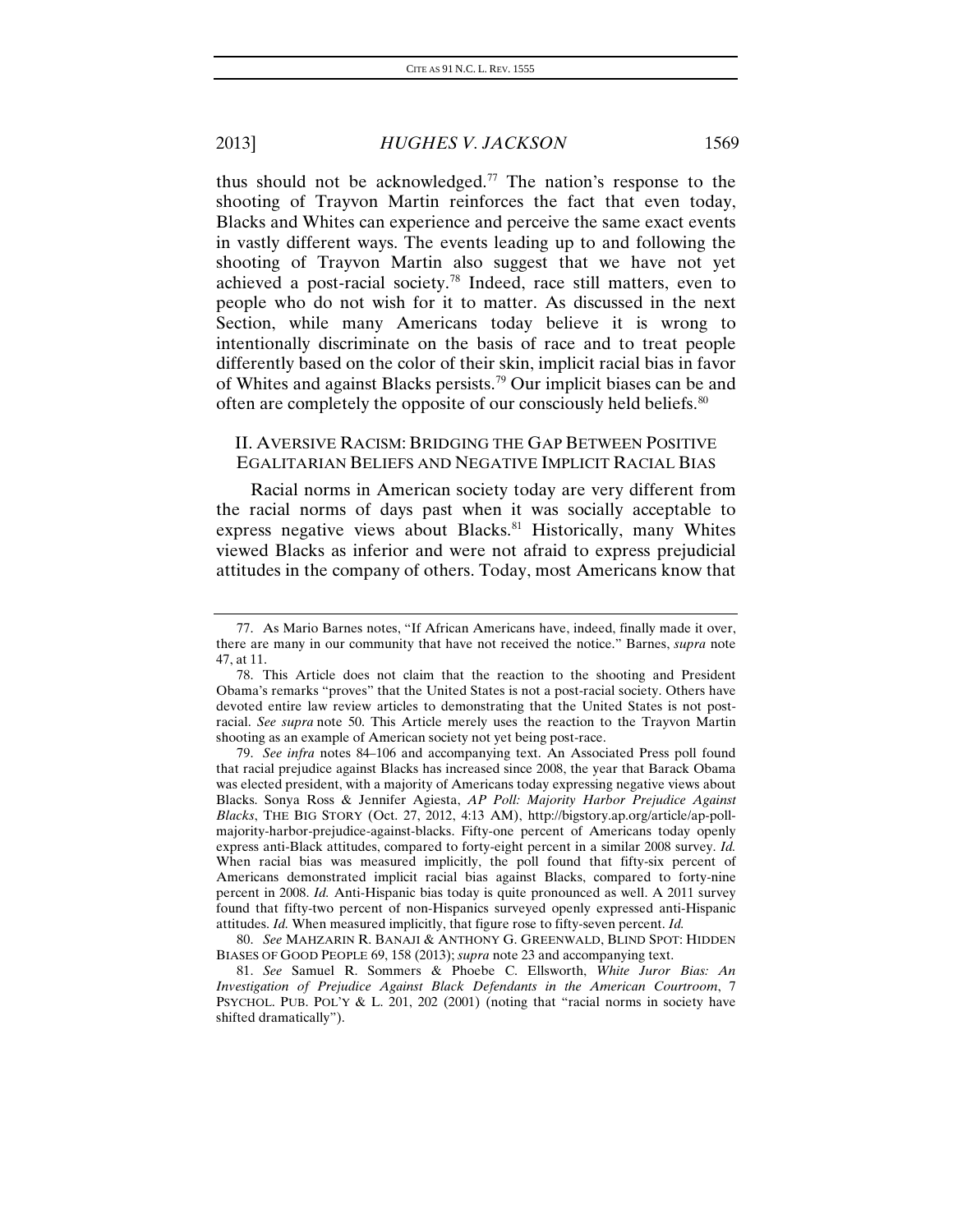it is socially unacceptable to say things that appear to manifest prejudice or bias against Blacks.<sup>[82](#page-16-0)</sup> Americans of many different political stripes and colors sincerely believe it is wrong to discriminate on the basis of race and that Blacks should be treated the same as Whites. By and large, Americans embrace the egalitarian race norms that are enunciated in the Equal Protection Clause of the Fourteenth Amendment.<sup>[83](#page-16-1)</sup> If we are talking about the social norms that many, if not most, Americans believe *ought* to be embraced, race norms today are decidedly more egalitarian than discriminatory.

Despite our largely egalitarian attitudes and beliefs, social science research over the past decade has shown that a majority of Americans are implicitly biased against Blacks.<sup>[84](#page-16-2)</sup> Researchers have demonstrated the existence of implicit bias through the Implicit Association Test ("IAT"), $85$  a simple test that measures the amount of time individuals take to make an association with an image or word they view on a computer screen.<sup>[86](#page-16-4)</sup> When individuals are asked to pair words and images that are consistent with widely held attitudes or stereotypes, i.e. schema-consistent words and images, their response times are fairly quick. $87$  When they are asked to pair words and images that are inconsistent with widely known stereotypes, i.e., schema-inconsistent words and images, their response times become noticeably slower.<sup>[88](#page-16-6)</sup>

One of the initial tests measuring implicit bias was completely race neutral. Individuals were shown various words representing flowers, insects, pleasant words, and unpleasant words, and asked to sort these words into the appropriate category.<sup>[89](#page-16-7)</sup> For example, if the individual saw the word "rose," the individual would hit the key corresponding with the label "flower."[90](#page-16-8) If the individual saw the

<span id="page-16-0"></span><sup>82.</sup> Samuel R. Sommers & Phoebe C. Ellsworth, *How Much Do We Really Know About Race and Juries? A Review of Social Science Theory and Research*, 78 CHI.-KENT L. REV. 997, 1011 (2003).

<sup>83.</sup> U.S. CONST. amend. XIV, § 1.

<sup>84.</sup> *See infra* notes 85–106.

<span id="page-16-3"></span><span id="page-16-2"></span><span id="page-16-1"></span><sup>85.</sup> *See generally* Brian A. Nosek et al., *Harvesting Implicit Group Attitudes and Beliefs from a Demonstration Web Site*, 6 GROUP DYNAMICS 101 (2002) (discussing results of over 600,000 IAT tasks that demonstrate implicit preferences for White over Black and young over old and stereotypical associations linking males with science and career and females with liberal arts and family).

<sup>86.</sup> *See* Jerry Kang, *Trojan Horses of Race*, 118 HARV. L. REV. 1489, 1509–10 (2005).

<sup>87.</sup> *See* Kang et al., *supra* note 23, at 1130.

<sup>88.</sup> *Id.*

<span id="page-16-8"></span><span id="page-16-7"></span><span id="page-16-6"></span><span id="page-16-5"></span><span id="page-16-4"></span><sup>89.</sup> Anthony G. Greenwald et al., *Measuring Individual Differences in Implicit Cognition: The Implicit Association Test*, 74 J. PERSONALITY & SOC. PSYCHOL. 1464, 1465–68 (1998). 90. *Id.*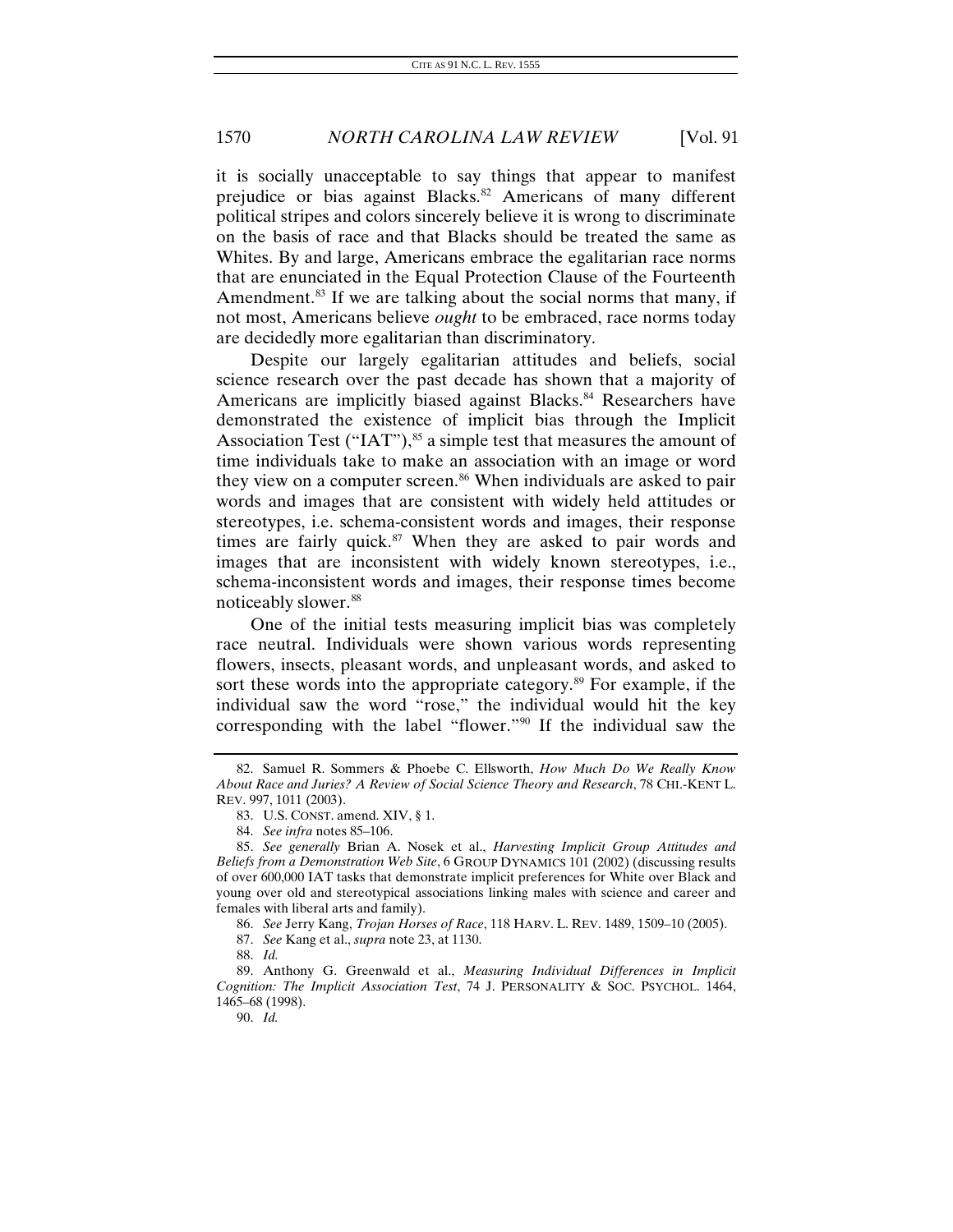word "rotten," the individual would hit the key corresponding with the label "unpleasant word."[91](#page-17-0)

In the second phase of the experiment, individuals were again shown various words representing flowers, insects, pleasant words, and unpleasant words, and were told to hit one key on the computer if the word on the screen fell into the category of "flower" or "pleasant word" and to hit another key on the computer if the word on the screen fell into the category of "insect" or "unpleasant word."<sup>[92](#page-17-1)</sup> Their response times were measured and most individuals were able to quickly complete the first two parts of the experiment.<sup>[93](#page-17-2)</sup>

In the third phase of the experiment, the same individuals were again shown words representing flowers, insects, pleasant words, and unpleasant words. This time, they were told to hit one key if the word on the screen fell into the category of "flower" or "unpleasant word" and to hit another key on the keyboard if the word on the screen fell into the category of "insect" or "pleasant word."[94](#page-17-3) This time, their response times were much slower. Researchers theorized that response times were slower in the third experiment because people are accustomed to associating flowers with pleasant things and insects with dirty or negative things.<sup>[95](#page-17-4)</sup>

The experiment prompted researchers to test whether individuals would react similarly if instead of flowers and insects, they were shown White-sounding names, such as Katie and Meredith, and Black-sounding names, such as LaTonya and Ebony.<sup>[96](#page-17-5)</sup> Individuals in this experiment were asked to hit one key if they saw either a Whitesounding name or a word reflecting something pleasant or nice and to hit another key if they saw either a Black-sounding name or a word reflecting something unpleasant or negative. $97$  Response times in this condition were fairly quick.<sup>[98](#page-17-7)</sup> In the next phase of this experiment, individuals were asked to hit one key if they saw either a Whitesounding name or an unpleasant word and to hit another key if they saw either a Black-sounding name or a pleasant word.<sup>[99](#page-17-8)</sup> This time, just as in the previous experiment when individuals were asked to

- <span id="page-17-3"></span>94. *Id.*
- <span id="page-17-4"></span>95. *Id.* at 1469–70.

<span id="page-17-0"></span><sup>91.</sup> *Id.*

<span id="page-17-2"></span><span id="page-17-1"></span><sup>92.</sup> *Id.* at 1466–67.

<sup>93.</sup> *Id.* at 1465–68.

<span id="page-17-6"></span><span id="page-17-5"></span><sup>96.</sup> *Id.* at 1473–74.

<sup>97.</sup> *Id.* at 1465.

<sup>98.</sup> *See id.* at 1467.

<span id="page-17-8"></span><span id="page-17-7"></span><sup>99.</sup> *Id.* at 1473–74.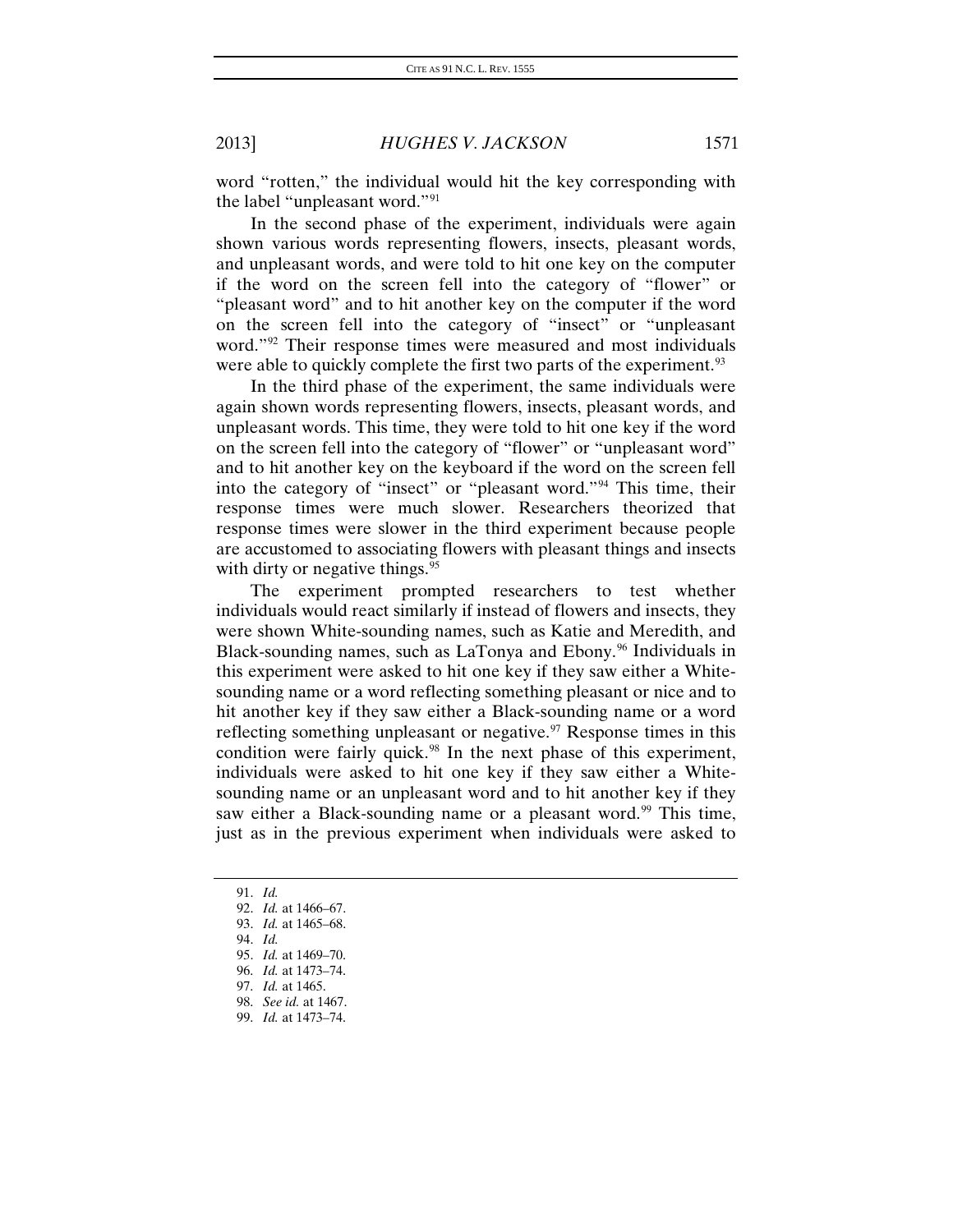pair insects with pleasant words and flowers with unpleasant words, response times were much slower.<sup>[100](#page-18-0)</sup> Even individuals who selfreported non-prejudiced beliefs manifested implicit racial bias in favor of Whites and against Blacks.<sup>[101](#page-18-1)</sup>

Numerous other experiments have been conducted since these initial experiments, confirming that implicit racial bias against Blacks is pervasive.[102](#page-18-2) Over fourteen million IATs, measuring various kinds of biases, including bias based on gender, sexuality, and age, have been completed.[103](#page-18-3) Seventy-five percent of those who have taken the race IAT have demonstrated implicit racial bias in favor of Whites.<sup>[104](#page-18-4)</sup> Even African Americans manifested implicit bias in favor of Whites over Blacks.[105](#page-18-5)

John Dovidio and Samuel Gaertner suggest one way to understand the disparity between the largely positive, explicit and the largely negative, implicit racial attitudes toward Blacks. Under their theory of aversive racism, individuals in today's society are averse to explicit manifestations of racism, but they are nonetheless still racially biased against Blacks.<sup>[106](#page-18-6)</sup> "Whites are socialized to believe that racism

<span id="page-18-3"></span>103. BANAJI & GREENWALD, *supra* note 80, at 69; *see also* Melinda Henneberger, *Beware the 'Mindbugs' that Infect You with Prejudices*, WASH. POST, Feb. 8, 2013, at A2 (noting that some 14 million people have taken the IATs developed by scholars Mahzarin Banaji, Anthony Greenwald, and Brian Nosek to measure implicit racial bias). This is double the number of IATs completed just three years earlier. *See* Jerry Kang & Kristin Lane, *Seeing Through Colorblindness: Implicit Bias and the Law*, 58 UCLA L. REV. 465, 473 (2010) ("With over seven million completed tests, Project Implicit comprises the largest available repository of implicit social cognition data.").

104. BANAJI & GREENWALD, *supra* note 80, at 47.

<span id="page-18-5"></span><span id="page-18-4"></span>105. *See* Henneberger, *supra* note 103 (noting that Banaji and Greenwald's research found that about forty percent of African Americans have a pro-White bias, forty percent have a pro-Black bias, and twenty percent are neutral); *see also* Robert W. Livingston, *The Role of Perceived Negativity in the Moderation of African Americans' Implicit and Explicit Racial Attitudes*, 38 J. EXPERIMENTAL SOC. PSYCHOL. 405, 411 (2002) (discussing the relationship between Blacks' implicit and explicit racial attitudes and finding that Blacks who perceived negativity from Whites showed a positive correlation with in-group explicit bias and a negative correlation with in-group implicit bias); Nosek et al., *supra* note 85, at 105 (analyzing the overall IAT effect revealing respondents' "automatic preference for White relative to Black").

<span id="page-18-6"></span>106. *See generally* Gaertner & Dovidio, *supra* note 30 (introducing empirical support for the concept of aversive racism as ambivalent, complex feelings toward racial minorities marked by unacknowledged negative feelings and beliefs); John F. Dovidio & Samuel L. Gaertner, *Aversive Racism*, 36 ADVANCES EXPERIMENTAL SOC. PSYCHOL. 1 (2004) [hereinafter Dovidio & Gaertner, *Aversive Racism*] (demonstrating how aversive racism affects racial minorities and influences interracial relations).

<sup>100.</sup> *Id.* at 1474.

<sup>101.</sup> *See id.* at 1475.

<span id="page-18-2"></span><span id="page-18-1"></span><span id="page-18-0"></span><sup>102.</sup> *See* Kang et al., *supra* note 23, at 1139, 1144–45; Justin D. Levinson et al., *Implicit Racial Bias: A Social Science Overview*, *in* IMPLICIT RACIAL BIAS ACROSS THE LAW 19– 24 (Justin D. Levinson & Robert J. Smith eds., 2012).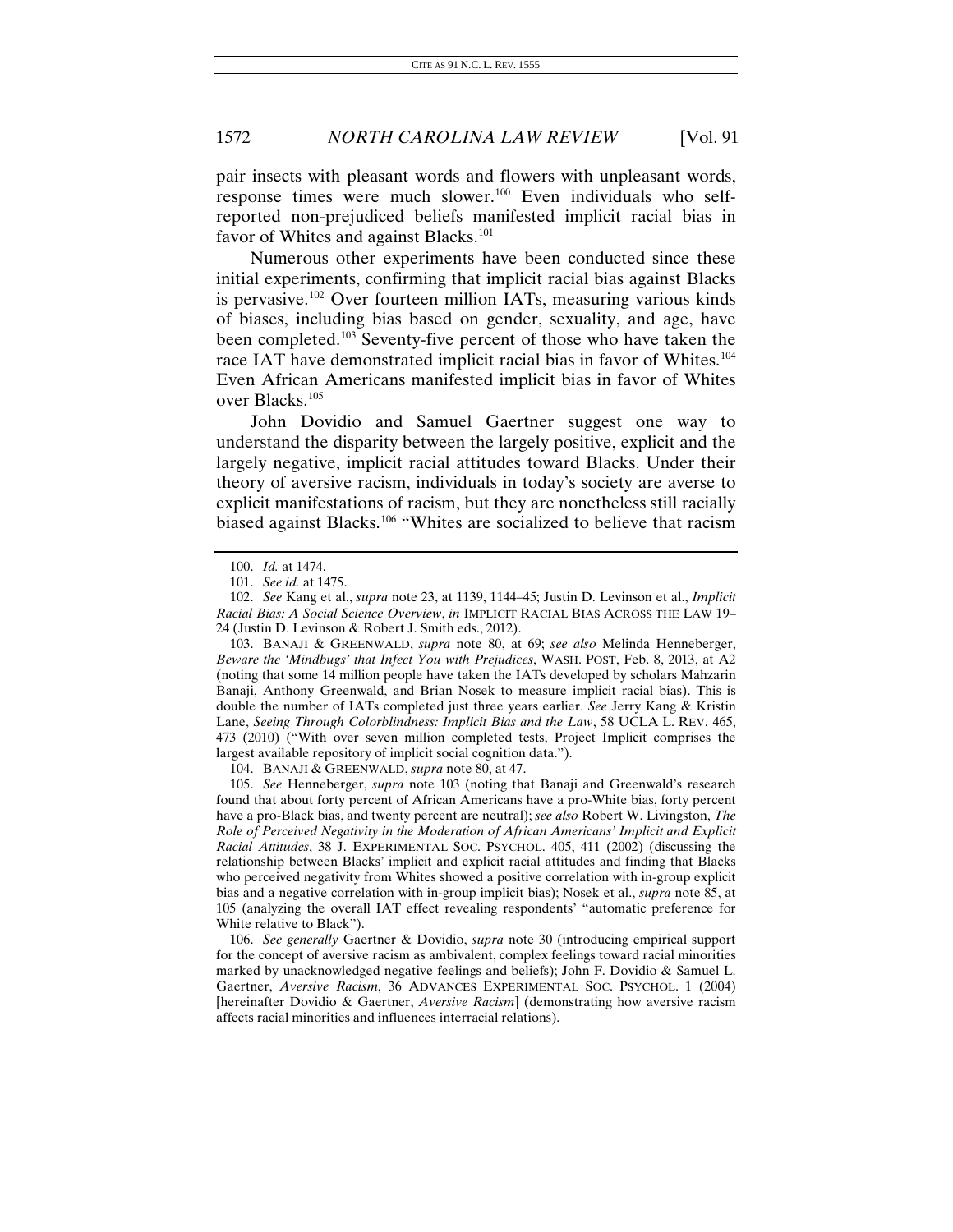and discrimination are wrong, but society reinforces and maintains negative stereotypes regarding Blacks."<sup>[107](#page-19-0)</sup> To match the egalitarian race norms that are prevalent in today's society, most Americans will try to avoid appearing racist in situations when it would be obvious to others that they are acting in a racially biased manner.<sup>[108](#page-19-1)</sup> When the racial nature of the situation is salient or obvious, individuals are reminded that their actions could be seen as racist, and they are more likely to try to act in accordance with egalitarian principles.<sup>[109](#page-19-2)</sup> If, however, there is some ambiguity about whether their actions would appear to others to be biased, they are more likely to respond in biased ways.<sup>[110](#page-19-3)</sup>

The Florida State Attorney's Office's reaction to the shooting of Trayvon Martin provides support for Dovidio and Gaertner's theory of aversive racism. Just after the shooting, there was ambiguity about whether the decision not to arrest Zimmerman would appear to the public to be a racially biased decision. Many young Black men are shot and killed in both intra-racial and interracial disputes that never make the evening news. Whether the perpetrators are caught and arrested rarely catches the attention of anyone besides the victim's friends and family. The initial decision by the State Attorney's Office not to arrest Zimmerman was probably made without much thought to the racially charged nature of the shooting.[111](#page-19-4) Zimmerman, as the Neighborhood Watch captain, was likely viewed by police at the time as an upstanding citizen.[112](#page-19-5) Florida's law on self-defense largely

<span id="page-19-1"></span><span id="page-19-0"></span><sup>107.</sup> Donald O. Bucolo & Ellen S. Cohn, *Playing the Race Card*: *Making Race Salient in* Defence *Opening and Closing Statements*, 15 LEGAL & CRIMINOLOGICAL PSYCHOL. 293, 295 (2010).

<sup>108.</sup> *Id.*

<sup>109.</sup> Dovidio & Gaertner, *Aversive Racism*, *supra* note 106, at 7.

<sup>110.</sup> Bucolo & Cohn, *supra* note 107, at 295.

<span id="page-19-4"></span><span id="page-19-3"></span><span id="page-19-2"></span><sup>111.</sup> Law professor Tamara Lawson, a former prosecutor, notes that due to the "proof challenges and procedural obstacles" involved in Stand Your Ground cases, "it would be normal for a prosecutor to be cautious before charging this type of case, and it may even be reasonable for the prosecutor to elect not to charge it after weighing all the factors." Tamara F. Lawson, *A Fresh Cut in an Old Wound—A Critical Analysis of the Trayvon Martin Killing: The Public Outcry, the Prosecutor's Discretion, and the Stand Your Ground Law*, 23 U. FLA. J.L. & PUB. POL'Y 271 (forthcoming 2013) (manuscript at 20) (on file with the North Carolina Law Review).

<span id="page-19-5"></span><sup>112.</sup> Barry et al., *supra* note 1 (providing biographical information on Trayvon Martin and George Zimmerman). According to one source, Zimmerman was not subjected to a criminal background check until after he was released from custody. *See* Coates, *supra* note 60. The assumption that Zimmerman was an upright, honest citizen was called into question after Zimmerman was charged and then released on bond. In July 2012, a Florida judge found that "Zimmerman misled the court about his finances during an initial April 2012 bond hearing." Lizette Alvarez, *New Bond of \$1 Million in Trayvon Martin Killing*,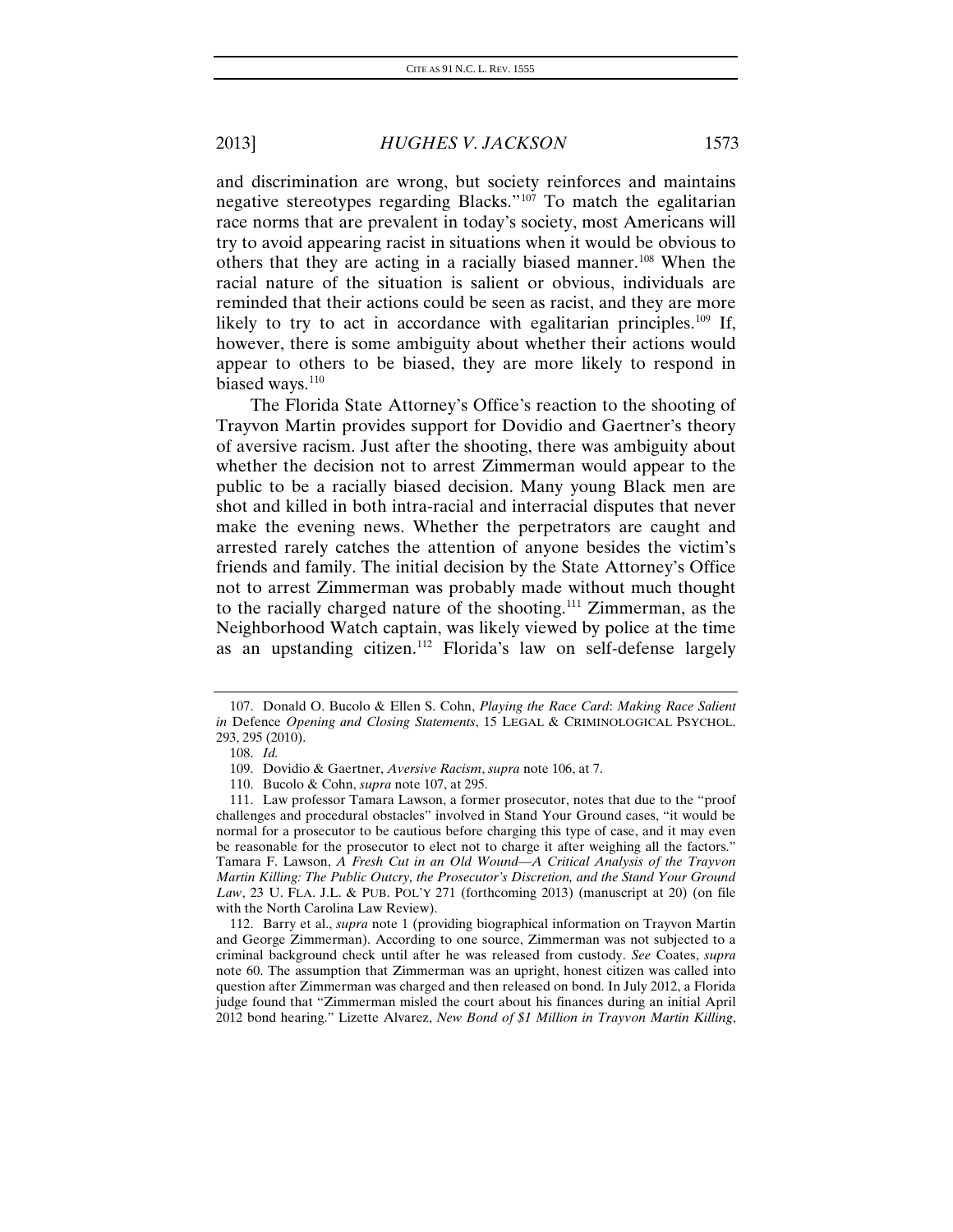favored citizens claiming self-defense.<sup>[113](#page-20-0)</sup> There was also evidence suggesting Zimmerman and Martin were in a physical altercation before Martin was shot.<sup>[114](#page-20-1)</sup> Whoever made the initial decision not to charge Zimmerman probably did not think this was a case that would ignite racial protest. As we now know, however, that assumption turned out to be incorrect.

Zimmerman's shooting of Martin quickly became a symbol of racial profiling run amok. Racial profiling is a term of art usually used to describe police or government action that appears to be racially biased.[115](#page-20-2) When a police officer pulls over a Black driver ostensibly for a minor traffic violation, but actually pulls the driver over because the officer has a hunch, based on the driver's race or ethnicity, that the driver is engaged in some kind of criminal activity, the officer has engaged in racial profiling.[116](#page-20-3) The practice has become so common, it

<span id="page-20-0"></span>113. *See supra* note 22. While racially neutral on its face, the law apparently has been applied in racially disparate ways. *See supra* note 63 and accompanying text.

114. *See supra* note 14.

<span id="page-20-2"></span><span id="page-20-1"></span>115. David Harris, one of the nation's leading experts on racial profiling, defines racial profiling "as law enforcement's use of racial, ethnic, or religious appearance as one factor, among others, to decide who to stop, question, search, or otherwise investigate." *"Ending Racial Profiling in America": Hearing Before the Subcomm. on the Constitution, Civil Rights and Human Rights of the S. Judiciary Comm.*, 112th Cong. 2 (2012), *available at* http://www.judiciary.senate.gov/pdf/12-4-17HarrisTestimony.pdf (testimony of David A. Harris, Distinguished Faculty Scholar and Associate Dean for Research, University of Pittsburgh School of Law); *see also* SEARCHES AND SEIZURES: THE FOURTH AMENDMENT, ITS CONSTITUTIONAL HISTORY AND THE CONTEMPORARY DEBATE 161 (Cynthia Lee ed., 2011) (describing racial profiling as "the practice by law enforcement officials of detaining individuals based at least in part on their race, ethnicity, or national origin").

<span id="page-20-3"></span>116. In 1996, the Supreme Court held that such action does not violate the Fourth Amendment as long as the officer had probable cause to believe the driver committed a traffic violation. *See* Whren v. United States, 517 U.S. 806, 813 (1996) (opining that "subjective intentions play no role in ordinary, probable-cause Fourth Amendment analysis"). More recently, the Court affirmed *Whren* when it upheld a provision in Arizona's controversial law aimed at combating illegal immigration that requires police officers to investigate the immigration status of a person stopped if there is reasonable suspicion that the person "is unlawfully in the United States." *See* Arizona v. United States, 132 S. Ct. 2492, 2509–10 (2012) (rejecting preemption challenge brought by the United States to section 2(B) of S.B. 1070, the provision requiring Arizona state police officers to investigate the immigration status of persons detained if there is reasonable suspicion that the person is unlawfully in the United States); *see also* ARIZ. REV. STAT. ANN. § 11-1051(B) (Supp. 2012) ("For any lawful stop, detention, or arrest made by a law enforcement official . . . where reasonable suspicion exists that the person is an alien and is unlawfully present in the United States, a reasonable attempt shall be made, when practicable, to determine the immigration status of the person . . . .").

N.Y. TIMES, July 6, 2012, at A15, *available at* http://www.nytimes.com/2012/07/06/us /zimmerman-granted-1-million-bond.html?\_r=0. The judge also found evidence suggesting that Zimmerman was preparing to flee the United States to avoid prosecution. *Id.*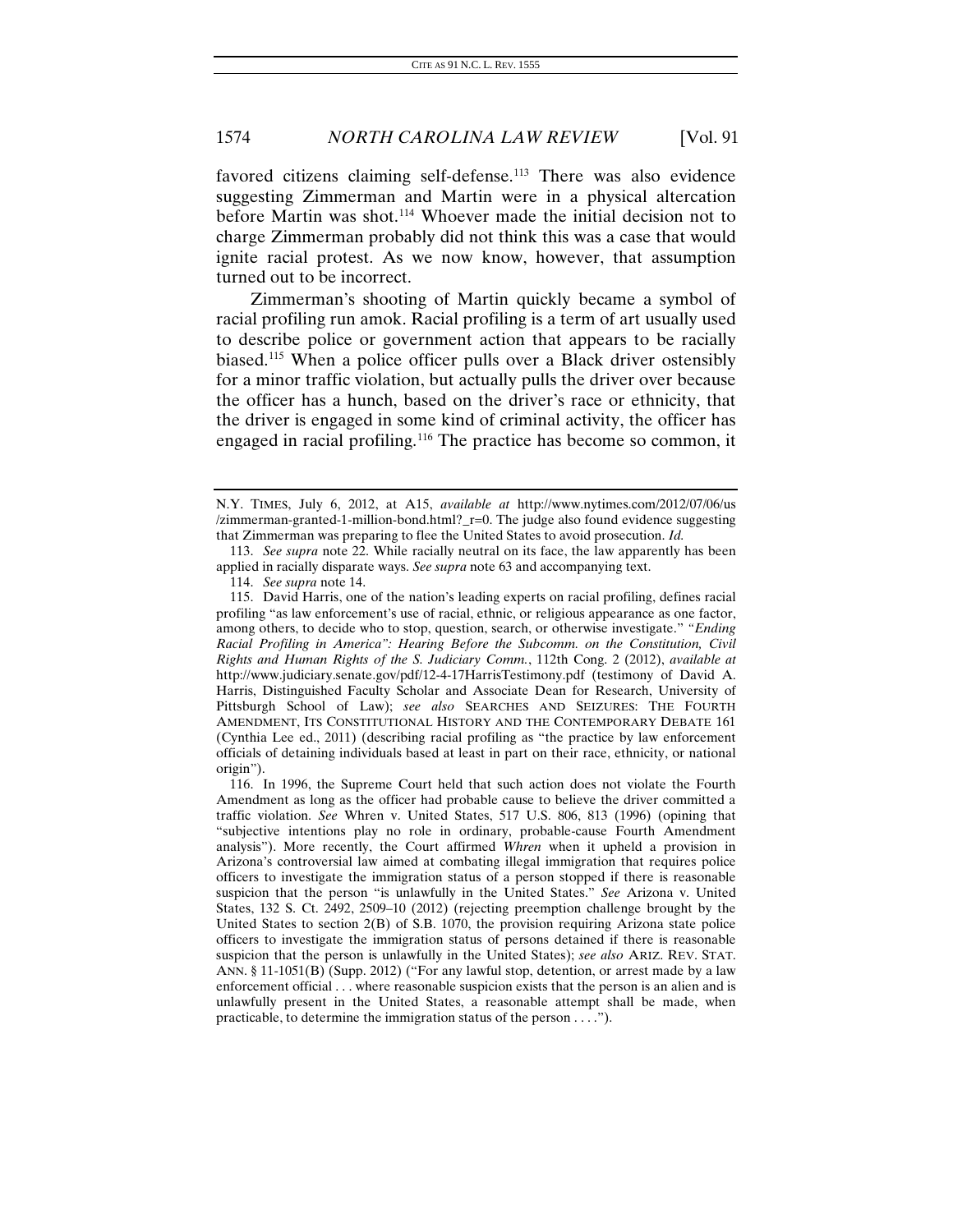is called "Driving While Black."[117](#page-21-0) Many viewed Zimmerman's shooting of Trayvon Martin as an example of racial profiling by a private citizen, given Zimmerman's statement to the 911 operator that he thought Martin looked suspicious, was up to no good, or was on drugs.[118](#page-21-1) As Tamara Lawson notes, "[T]he outrage surrounding Trayvon Martin's death . . . was focused on the perceived injustice and lack of apparent consequences for killing a young Black (male) teen. This narrative projected a suggestion of racial bias as the unspoken motivation for the prosecutor's initial leniency."[119](#page-21-2)

Indeed, once the racialized nature of the case became evident, it was not just African Americans who condemned the shooting. Many Whites spoke publicly and forcefully against Zimmerman's actions.<sup>[120](#page-21-3)</sup> For example, Joe Scarborough, anchor of MSNBC's morning news television broadcast Morning Joe, suggested that if Zimmerman had been Black and Martin had been White, the case would have been handled much differently:

If anybody watching this show . . . doesn't believe that if an African-American shot a 17-year-old white boy walking through a neighborhood carrying ice tea and Skittles . . . if they do not believe that an arraignment would be scheduled by the next morning for the African-American shooter and that the white boy's family would be called immediately...that an officer would actually drive to the white boy's home and sit down with the parents on the couch and console them because they have lost a 17-year-old son. If you . . . believe that this case and the handling of this case by the people in Florida had nothing to do with race, you are living in a fantasy world.<sup>[121](#page-21-4)</sup>

<span id="page-21-0"></span><sup>117.</sup> Angela J. Davis, *Race, Cops, and Traffic Stops*, 51 U. MIAMI L. REV. 425, 425 (1997); David A. Harris, "*Driving While Black" and All Other Traffic Offenses: The Supreme Court and Pretextual Traffic Stops*, 87 J. CRIM. L. & CRIMINOLOGY 544, 546, 570 (1997); *see also* Paul Butler, *"Walking While Black*:" *Encounters with the Police on My Street*, LEGAL TIMES, Nov. 10, 1997, at 23 (describing experience of being followed by Washington, D.C., police while walking in his own neighborhood).

<sup>118.</sup> *See* Jones, *supra* note 4.

<sup>119.</sup> Lawson, *supra* note 111 (manuscript at 25).

<span id="page-21-3"></span><span id="page-21-2"></span><span id="page-21-1"></span><sup>120.</sup> *See id.* (manuscript at 15–16) (describing the reactions taken by African Americans as well as prominent White Americans in response to the Martin killing); *CNN Special Report with Soledad O'Brien*, *supra* note 60.

<span id="page-21-4"></span><sup>121.</sup> Lawson, *supra* note 111 (manuscript at 16 n.39) (citing Drew Katchen, *Scarborough and Morning Joe Panel on Shooting of Trayvon Martin*, MSNBC (Mar. 21, 2012), http://mojoe.msnbc.com/\_news/2012/03/21/10790499-scarborough-and-morning-joepanel-on-shooting-of-trayvon-martin?lite); *see also* Mark Caputo, *Joe Scarborough: Sanford Police Chief, Prosecutor 'Acted Shamefully, Should Be Forced from Office' in Trayvon Martin Case*, MIAMI HERALD (Mar. 21, 2012),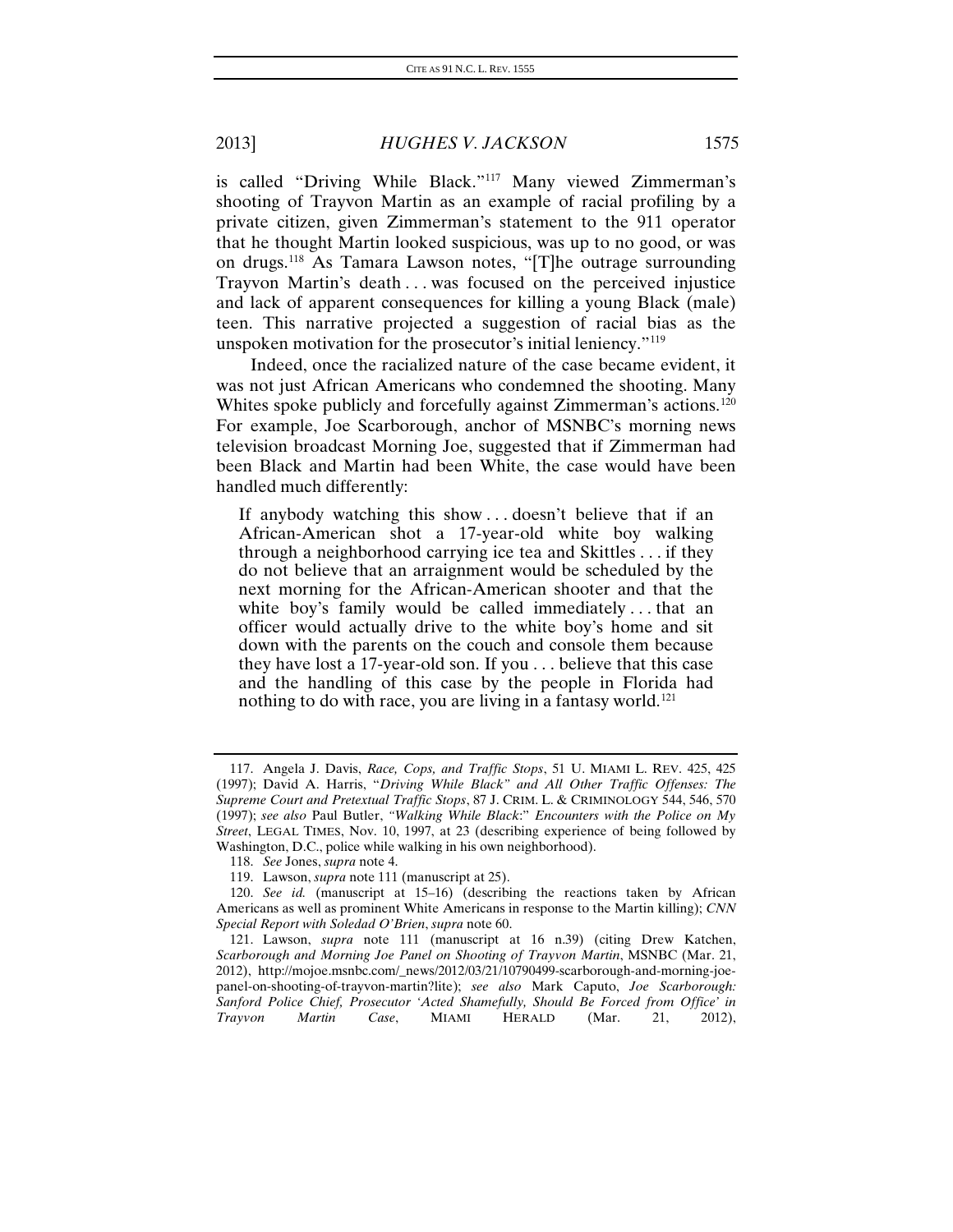Although many individuals spoke out in support of Martin, others expressed the view that Martin was partly to blame for the events leading up to his death. Geraldo Rivera, a Latino talk show host and commentator on Fox News, sparked a debate over whether Martin's decision to wear a hoodie was to blame for Martin's death when he told viewers, "[T]he hoodie is as much responsible for Trayvon Martin's death as George Zimmerman was."[122](#page-22-0) Rivera repeated these sentiments when he later warned Black and Brown parents not to allow their sons to wear hooded sweatshirts because really bad criminals wear hoodies.<sup>[123](#page-22-1)</sup>

Rivera's hoodie comment was quickly condemned.[124](#page-22-2) During a rally in Sanford, Florida, on March 31, 2012, the Reverend Jesse L. Jackson told the crowd, "This is not about a hoodie, it's about racial profiling."[125](#page-22-3) Making a similar point, Representative Bobby Rush, while speaking on the floor of the House of Representatives, removed his suit jacket to reveal a grey hoodie, donned dark sunglasses, and told his colleagues, "Racial profiling has got to stop. . . . Just because someone wears a hoodie does not make them a hoodlum."[126](#page-22-4)

Another way race became salient in this case was through the efforts of George Zimmerman's family to prove that Zimmerman was not a racist. Zimmerman's friends and family repeatedly told the

http://miamiherald.typepad.com/nakedpolitics/2012/03/joe-scarborough-sanford-police-

chief-prosecutor-acted-shamefully-should-be-forced-from-office-in-tra.html (calling on Florida state government officials to make an arrest in response to Martin's shooting); *Joe Scarborough on Trayvon Martin: Failure to Arrest Killer Is 'Disgusting' and 'Shameful'*, HUFFINGTON POST (Mar. 26, 2012), http://www.huffingtonpost.com/2012/03/26/joescarborough-video\_n\_1379706.html (calling for law enforcement in Florida to arrest Zimmerman).

<sup>122.</sup> Katherine Boyle, *The Hoodie Label*, WASH. POST, Mar. 26, 2012, at C1.

<sup>123.</sup> *Id.*

<span id="page-22-2"></span><span id="page-22-1"></span><span id="page-22-0"></span><sup>124.</sup> *See* MJ Lee, *Jesse Jackson Knocks Geraldo Rivera 'Hoodie' Comment*, POLITICO (Mar. 23, 2012, 4:49 PM), http://www.politico.com//news/stories/0312/74410.html; *see also*  Ediberto Roman, *An Open Letter to Geraldo Rivera*, THE BLOG, HUFFINGTON POST (Mar. 26, 2012, 10:53 AM), http://www.huffingtonpost.com/ediberto-roman/geraldo-riverahoodie\_b\_1376453.html (noting that in associating hoodies with urban criminals and thugs, Rivera's comments reinforced negative stereotypes about young African American and Latino urban youth as dangerous, violent criminals).

<span id="page-22-3"></span><sup>125.</sup> *Protestors March Where Trayvon Martin Was Shot*, WPVI.COM (Apr. 1, 2012), http://abclocal.go.com/wpvi/6at4/story?section=news/national\_world&id=8602898.

<span id="page-22-4"></span><sup>126.</sup> Sari Horwitz & Rosalind Helderman, *Fla. Teen's Father Details Police Account*, WASH. POST, Mar. 29, 2012, at A2. In response to Congressman Rush's demonstration, Representative Greg Harper, who was presiding over the floor, began to pound his gavel and shout that Representative Rush was out of order for wearing a hoodie, ostensibly on the ground that the rules prohibit representatives from wearing hats inside the chamber. *Id.*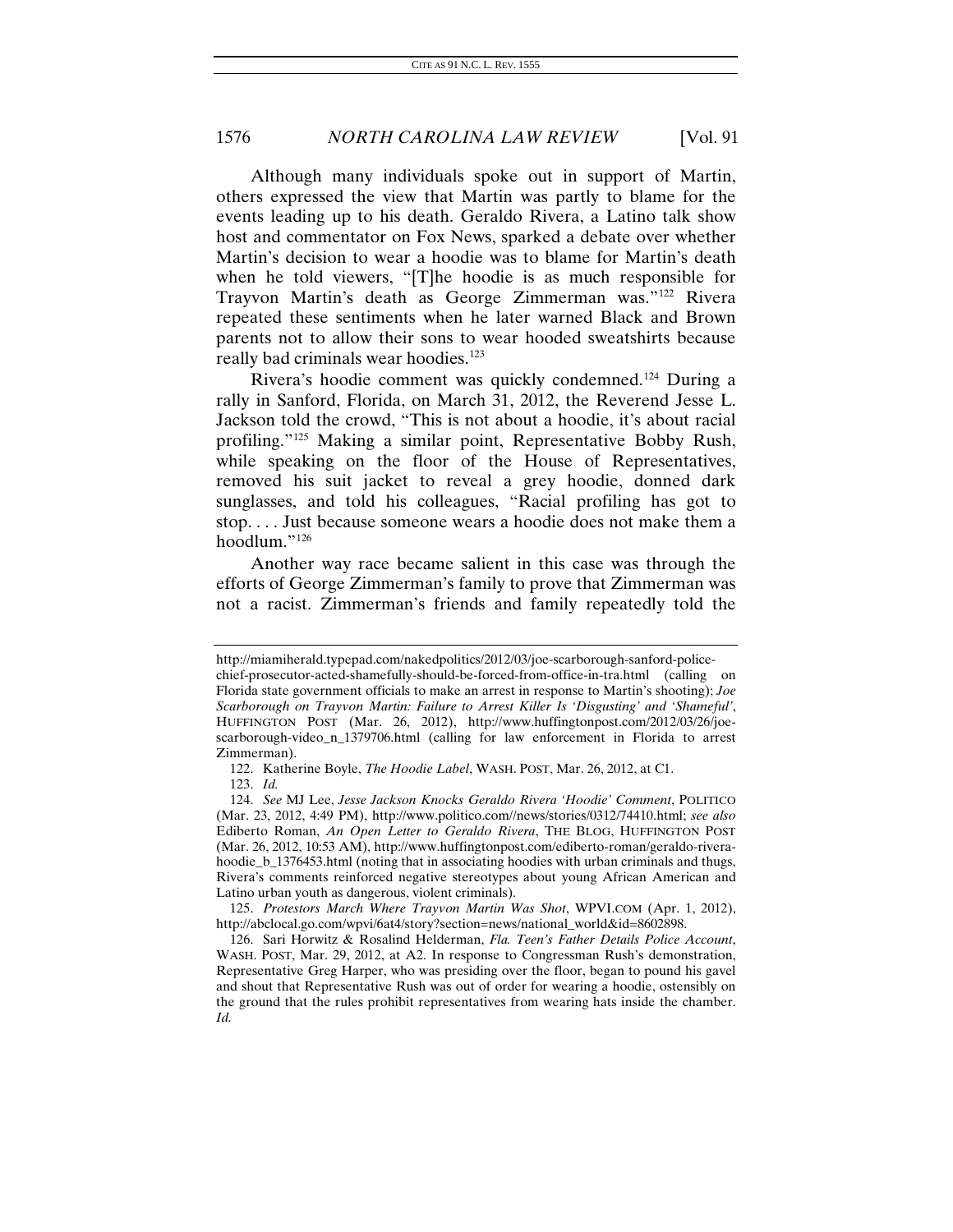press that Zimmerman was not a racist[.127](#page-23-0) Zimmerman's attorney pointed out that Zimmerman and his wife mentored two African American boys for free.<sup>[128](#page-23-1)</sup>

Focusing on whether Zimmerman is a racist is misguided. The social science research demonstrates that one does not have to be a Racist with a capital R, or one who intentionally discriminates against Blacks on the basis of race, to harbor implicit racial bias.<sup>[129](#page-23-2)</sup> Even individuals who strongly believe in egalitarian principles can be implicitly biased in favor of Whites and against Blacks.<sup>[130](#page-23-3)</sup> It is unlikely that George Zimmerman set out that night intending to kill a Black person, but implicit bias likely influenced him to see Martin as someone who looked suspicious and dangerous.<sup>[131](#page-23-4)</sup>

<span id="page-23-3"></span>130. *See* Patricia G. Devine et al., *Prejudice With and Without Compunction*, 60 J. PERSONALITY & SOC. PSYCHOL. 817, 829 (1991).

<span id="page-23-0"></span><sup>127.</sup> *See* Sari Horwitz, *Charge Filed in Martin Killing*, WASH. POST, Apr. 12, 2012, at A1; *CNN Special Report with Soledad O'Brien*, *supra* note 60 (showing video clips of George Zimmerman's neighbor, his friend, and his father, claiming that Zimmerman is not a racist); Julia Dahl, *Trayvon Martin Case: Zimmerman's Father Tells a Newspaper His Son Is Not Racist*, CBS NEWS (Mar. 16, 2012, 11:10 AM), http://www.cbsnews.com/8301- 504083\_162-57398745-504083/trayvon-martin-case-george-zimmermans-father-tells-anewspaper-his-son-is-not-a-racist.

<span id="page-23-1"></span><sup>128.</sup> *See* David Muir & Olivia Katrandjian, *Trayvon Martin Killing: George Zimmerman's Attorney and Friend Speak Out*, ABC NEWS (Mar. 25, 2012), http://abcnews.go.com/US/george-zimmermans-attorney-friend-speak-trayvon-martinincident/story?id=15999256 (noting that Craig Sonner, Zimmerman's attorney, insisted that Zimmerman is not a racist, pointing out that he and his wife mentored two black children for free); *Zimmerman Lawyer: No Racial Issue with Client*, CBS NEWS (Mar. 24, 2012, 7:41 AM), http://www.cbsnews.com/8301-505266\_162-57403854/zimmerman-lawyerno-racial-issue-with-client (noting that Zimmerman's attorney told the press that Zimmerman and his wife had served as mentors to an African American single mother with a teenage son and daughter).

<span id="page-23-2"></span><sup>129.</sup> The social science research suggests that there is often an inverse correlation between the explicit racial attitudes and the implicit racial biases of individuals who view themselves as liberal or progressive. *See* Levinson et al., *supra* note 102, at 17–18; Nosek et al., *supra* note 85, at 106. For individuals who view themselves as conservative, there is usually a tighter correlation between their explicit racial attitudes and their implicit racial biases. *See* Nosek et al., *supra* note 85.

<span id="page-23-4"></span><sup>131.</sup> Unfortunately, the law still operates on the assumption that racial bias is something that can be easily controlled and therefore punishes only intentional discriminators. *See* Washington v. Davis, 426 U.S. 229, 239 (1976) (holding that proof of intent to discriminate is necessary for an equal protection violation and that proof of racially discriminatory impact alone is not sufficient). Under the perpetrator model of racism, the law presumes that racism is the result of intentional discrimination. Alan David Freeman, *Legitimizing Racial Discrimination Through Anti-Discrimination Law: A Critical Review of Supreme Court Doctrine*, 62 MINN. L. REV. 1049, 1054–55 (1978); *see also* Alan Freeman, *Antidiscrimination Law: The View from 1989*, 64 TUL. L. REV. 1407, 1412 (1990) (noting that antidiscrimination law punishes only "perpetrators who have purposely and intentionally caused harm to identifiable victims").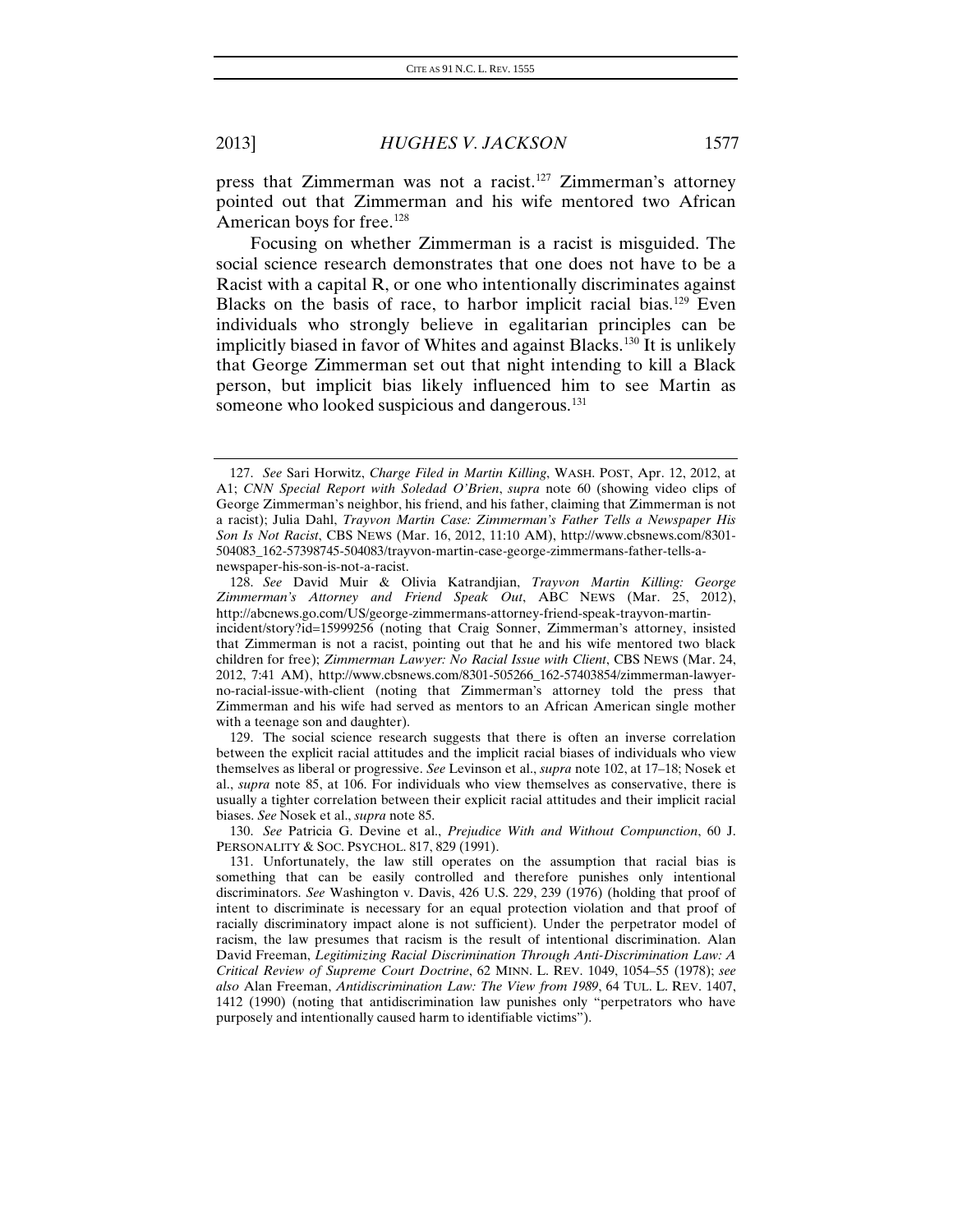The fact that Zimmerman may have mentored African American boys and had African American friends does not negate the fact that implicit racial bias could have led him to think Trayvon Martin was a criminal. As Song Richardson and Phillip Goff point out, "[N]ormal psychological processes that operate below the level of conscious awareness . . . could have affected [Zimmerman's] judgment that Martin posed a threat—regardless of Zimmerman's conscious racial beliefs."[132](#page-24-0)

Zimmerman's family also put forth Zimmerman's ethnic identity as another reason to doubt that race had anything to do with the case. To correct the initial impression that Zimmerman was a racist White man, Zimmerman's family told the press that Zimmerman was a minority himself.<sup>[133](#page-24-1)</sup> Zimmerman's father wrote a letter to the Orlando Sentinel explaining that his son is "a Spanish-speaking minority."[134](#page-24-2) It is not clear whether Zimmerman self-identified as White or Hispanic before the shooting. Zimmerman's father is White<sup>[135](#page-24-3)</sup> and his mother is from Peru,<sup>[136](#page-24-4)</sup> so Zimmerman is of mixed descent and could have chosen to embrace either or both identities.

Zimmerman's status as an ethnic minority is not a sufficient reason in and of itself to discount the influence of implicit bias in this case.[137](#page-24-5) As African American writer Michaela Angela Davis observes, "A young man could be susceptible to the influence of [the image of the black man as a symbol of violence, fear and deviant behavior] whether his 'mother is from Peru or Norway.' "<sup>[138](#page-24-6)</sup> Thinking that Zimmerman's status as an ethnic minority insulates him from any claim of racial bias feeds into the myth that Latinos are "a multiracial people incapable of racial discrimination," but as Tanya Hernandez points out, "Racism, in particular anti-Black racism, is a pervasive and historically entrenched fact of life in Latin America and the

<span id="page-24-0"></span><sup>132.</sup> L. Song Richardson & Phillip Atiba Goff, *Self-Defense and the Suspicion Heuristic*, 98 IOWA L. REV. 293, 317 (2012).

<span id="page-24-1"></span><sup>133.</sup> *See* Manuel Roig-Franzia et al., *Who is George Zimmerman?*, WASH. POST, Mar. 23, 2012, at A1.

<sup>134.</sup> *Id.*

<span id="page-24-3"></span><span id="page-24-2"></span><sup>135.</sup> *See id*. (noting that neighbors say Zimmerman's father is White and his mother is Latina).

<span id="page-24-4"></span><sup>136.</sup> *See* Barry et al., *supra* note 1 (noting that Zimmerman's mother, Gladys, is a Peruvian immigrant who worked as a deputy clerk).

<span id="page-24-5"></span><sup>137.</sup> *See* Eugene Robinson, Editorial, *Perils of Walking While Black*, WASH. POST, Mar. 23, 2012, at A19 (noting that it does not matter that Zimmerman himself is a member of a minority group because the problem was not his race or ethnicity, but "the hair-trigger assumption he made that 'black male' equals 'up to no good' ").

<span id="page-24-6"></span><sup>138.</sup> Roig-Franzia et al., *supra* note 133 ("You being a minority doesn't make you immune to racist beliefs.").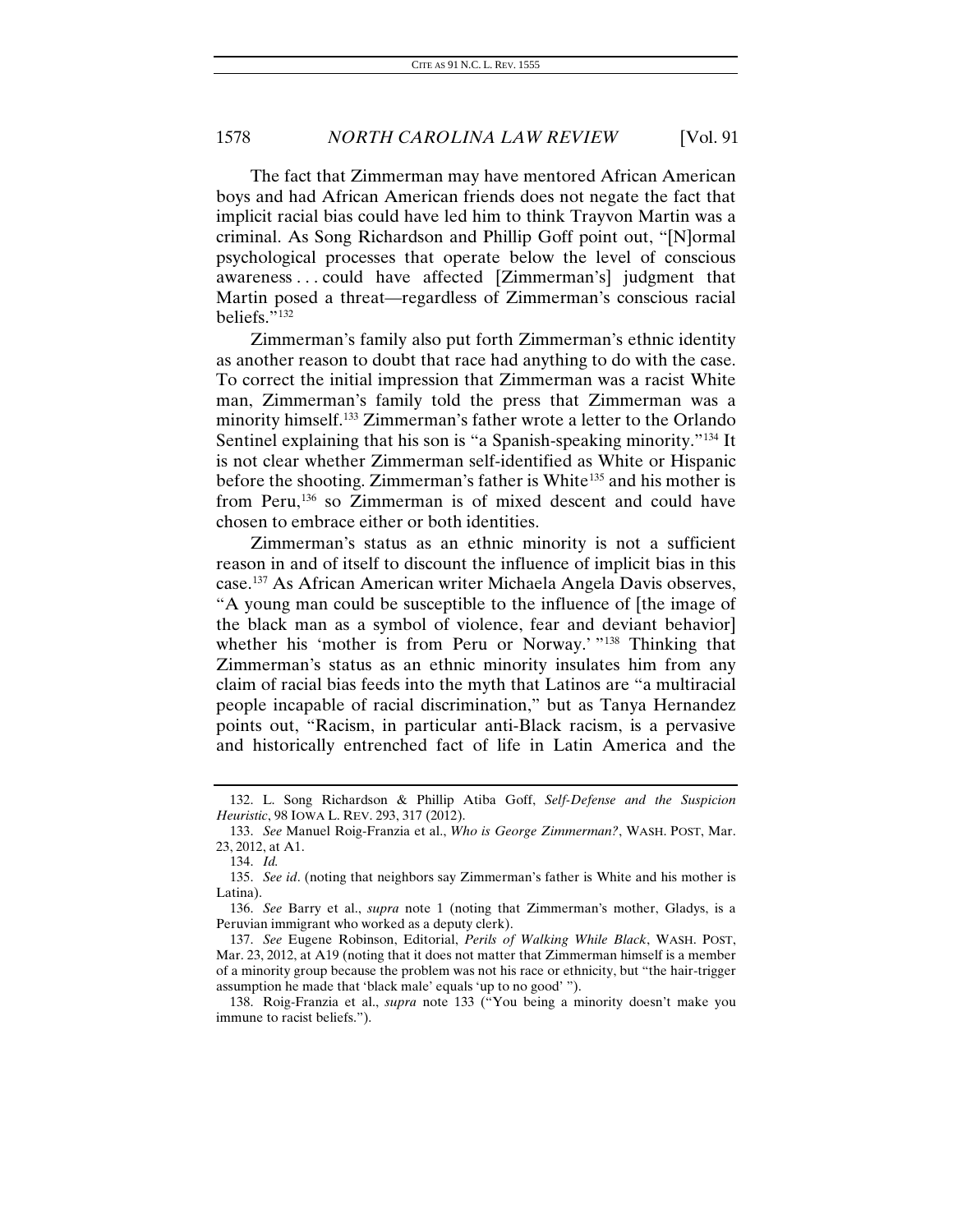Caribbean."[139](#page-25-0) Light skin and European features are prized while darker skin and African features are disparaged.<sup>[140](#page-25-1)</sup> People who migrate from Latin America and the Caribbean come to the United States "with their culture of anti-Black racism well intact," and "this facet of Latino culture is transmitted ... to younger generations."<sup>[141](#page-25-2)</sup> According to social science studies of Latino racial attitudes, both recent immigrants from Latin America and well-established Latinos in the United States prefer to maintain social distance from African Americans.[142](#page-25-3) Young Latinos are often the perpetrators of anti-Black hate crimes in the United States.<sup>[143](#page-25-4)</sup>

Viewing young Black males with suspicion occurs even within the Black community. As Gregory Taylor of Upper Marlboro, Maryland, told the Washington Post:

Even in my own black community, we do the same thing. If I'm at the Bowie Town Center, and there's a whole group of black men hanging out talking, my initial reaction is not one of fear, but suspicion. And that's one of the things that cuts me if I had to be honest. Those of us who have achieved a level of success and moved out of the 'hood, we even have those suspicions. Some is real, and some is just the same stereotypes perpetrated on us relentlessly by the media.[144](#page-25-5)

The point is that any one of us could have seen Trayvon Martin the way George Zimmerman saw him the night of February 26, 2012. As Donna Britt notes, many people saw Zimmerman as a monster who killed an unarmed kid; it's easy to despise a monster but "what's hard is seeing the subtle ways we may be like [Zimmerman]."<sup>[145](#page-25-6)</sup>

Once the racialized nature of the shooting was evident, the State Attorney's Office reversed course and appointed a new prosecutor to handle the case.<sup>[146](#page-25-7)</sup> More than six weeks after he shot and killed Trayvon Martin, George Zimmerman was charged with second

<span id="page-25-2"></span><span id="page-25-1"></span><span id="page-25-0"></span><sup>139.</sup> Tanya Katerí Hernández, *Latino Inter-Ethnic Employment Discrimination and the "Diversity" Defense*, 42 HARV. C.R.-C.L. L. REV. 259, 265, 268 (2007).

<sup>140.</sup> *Id.* at 268–69.

<sup>141.</sup> *Id.* at 270.

<sup>142.</sup> *Id.* at 271.

<sup>143.</sup> *Id.* at 275.

<span id="page-25-5"></span><span id="page-25-4"></span><span id="page-25-3"></span><sup>144.</sup> Lonnae O'Neal Parker, *'This Could Have Been Our Kids'*, WASH. POST, Mar. 23, 2012, at C1.

<span id="page-25-6"></span><sup>145.</sup> Donna Britt, *Distance, Then Tears over Trayvon*, WASH. POST, Mar. 23, 2012, at C7.

<span id="page-25-7"></span><sup>146.</sup> *See* Lizette Alvarez & Michael Cooper, *Prosecutor Files Charge of 2nd-Degree Murder in Shooting of Martin*, N.Y. TIMES, Apr. 12, 2012, at A1.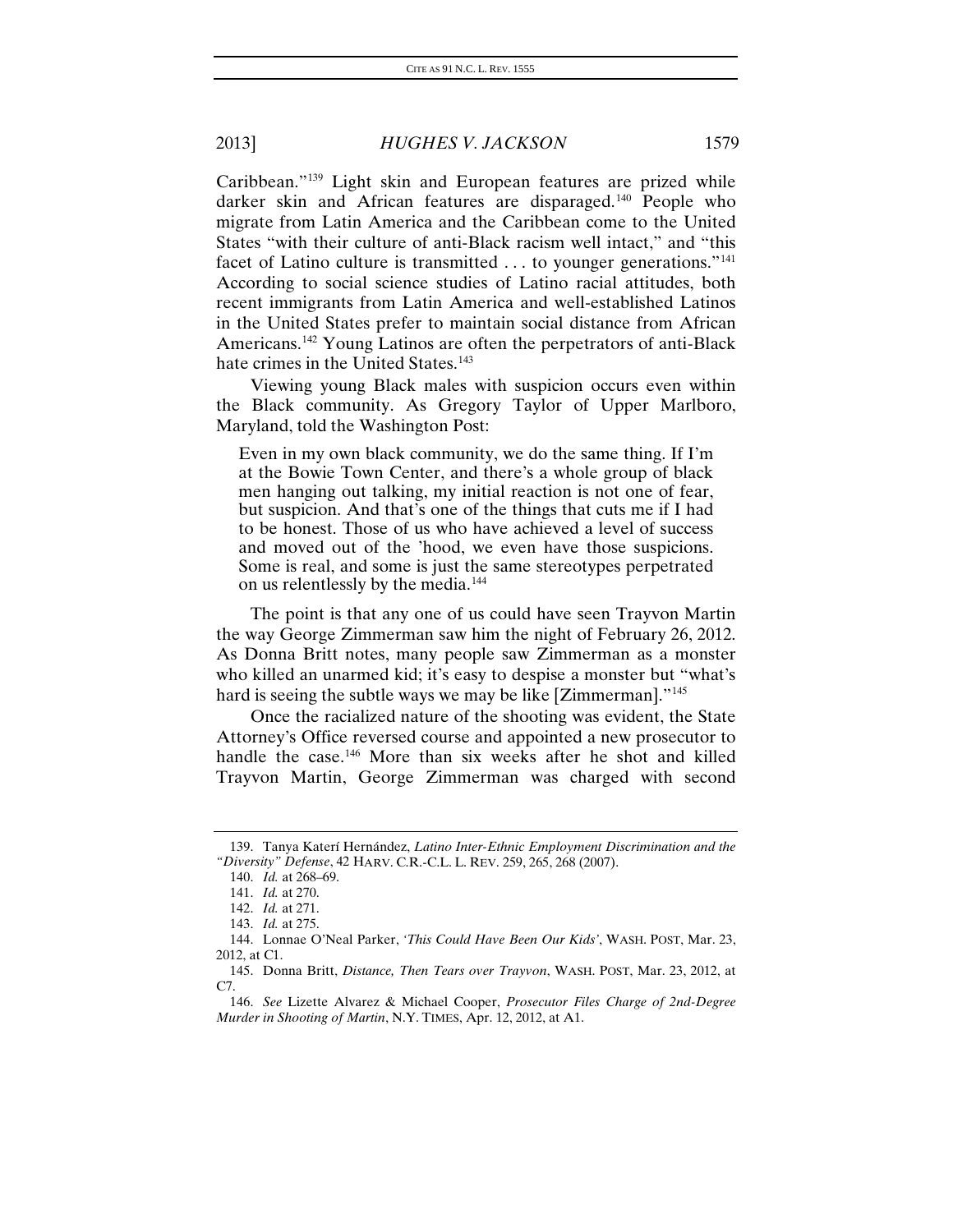degree murder and taken into custody.<sup>[147](#page-26-0)</sup> Continuing to leave Zimmerman at large was no longer a viable option for the State Attorney's Office as it became crystal clear that the public saw the failure to arrest and charge Zimmerman as a racially biased decision.[148](#page-26-1) Arguably, race salience encouraged the ultimate decision to file charges against Zimmerman, a decision that should have been made from the beginning.

#### III. RACE, SELF-DEFENSE, AND THE PERCEPTION OF FEAR

Implicit racial bias against African Americans has roots in pervasive, negative stereotypes about Blacks, which are "perpetuated within our culture in subtle, yet highly effectual, ways."[149](#page-26-2) A stereotype is "a well-learned set of associations that link a set of characteristics with a group label."[150](#page-26-3) While most Americans are aware of negative stereotypes about Blacks, "only a subset of these individuals actually endorse the stereotypes."[151](#page-26-4) Rejection of negative racial stereotypes, however, does not eliminate these stereotypes from one's knowledge structure.<sup>[152](#page-26-5)</sup> As Jody Armour notes, "Because stereotypes are established in children's memories at an early age and constantly reinforced through the mass media and other socializing agents, stereotype-congruent responses may persist long after a person has sincerely renounced prejudice."[153](#page-26-6)

The Trayvon Martin shooting reminds us that Blacks in general, and young Black men in particular, are subjects of the "Black-as-Criminal stereotype."[154](#page-26-7) This stereotype links Blacks with violence,

<sup>147.</sup> *See id.*

<span id="page-26-1"></span><span id="page-26-0"></span><sup>148.</sup> *See* Lawson, *supra* note 111 (manuscript at 28) (finding that arresting Zimmerman was "in the interest of the majority group to promote the appearance of race-neutral impartiality, fairness, and justice in the exercise of prosecutorial discretion").

<span id="page-26-2"></span><sup>149.</sup> Patricia G. Devine & Andrew J. Elliott, *Are Racial Stereotypes Really Fading? The Princeton Trilogy Revisited*, 21 PERSONALITY & SOC. PSYCHOL. BULL. 1139, 1149 (1995). According to one source, 37.5% of 2,223 participants surveyed "believed that 60 percent or more of the people arrested for violent crimes in the preceding year were Black, when in fact Blacks accounted for only 38.4 percent of violent-crime arrests." Touré, *Inside the Racist Mind*, TIME (May 7, 2012), http://www.time.com/time/magazine/article /0,9171,2113166,00.html.

<span id="page-26-3"></span><sup>150.</sup> Devine & Elliott, *supra* note 149, at 1140. Beliefs, in contrast to stereotypes, "are propositions that are endorsed and accepted as true." *Id*.

<span id="page-26-4"></span><sup>151.</sup> *Id.* Highly prejudiced individuals are those whose beliefs about Blacks are largely congruent with stereotypes about Blacks. *Id.* Low-prejudiced individuals are those who reject negative stereotypes about Blacks. *Id.*

<sup>152.</sup> *Id.*

<span id="page-26-7"></span><span id="page-26-6"></span><span id="page-26-5"></span><sup>153.</sup> Jody Armour, *Stereotypes and Prejudice: Helping Legal Decisionmakers Break the Prejudice Habit*, 83 CALIF. L. REV. 733, 743 (1995).

<sup>154.</sup> *See* CYNTHIA LEE, MURDER AND THE REASONABLE MAN 138–46 (2003)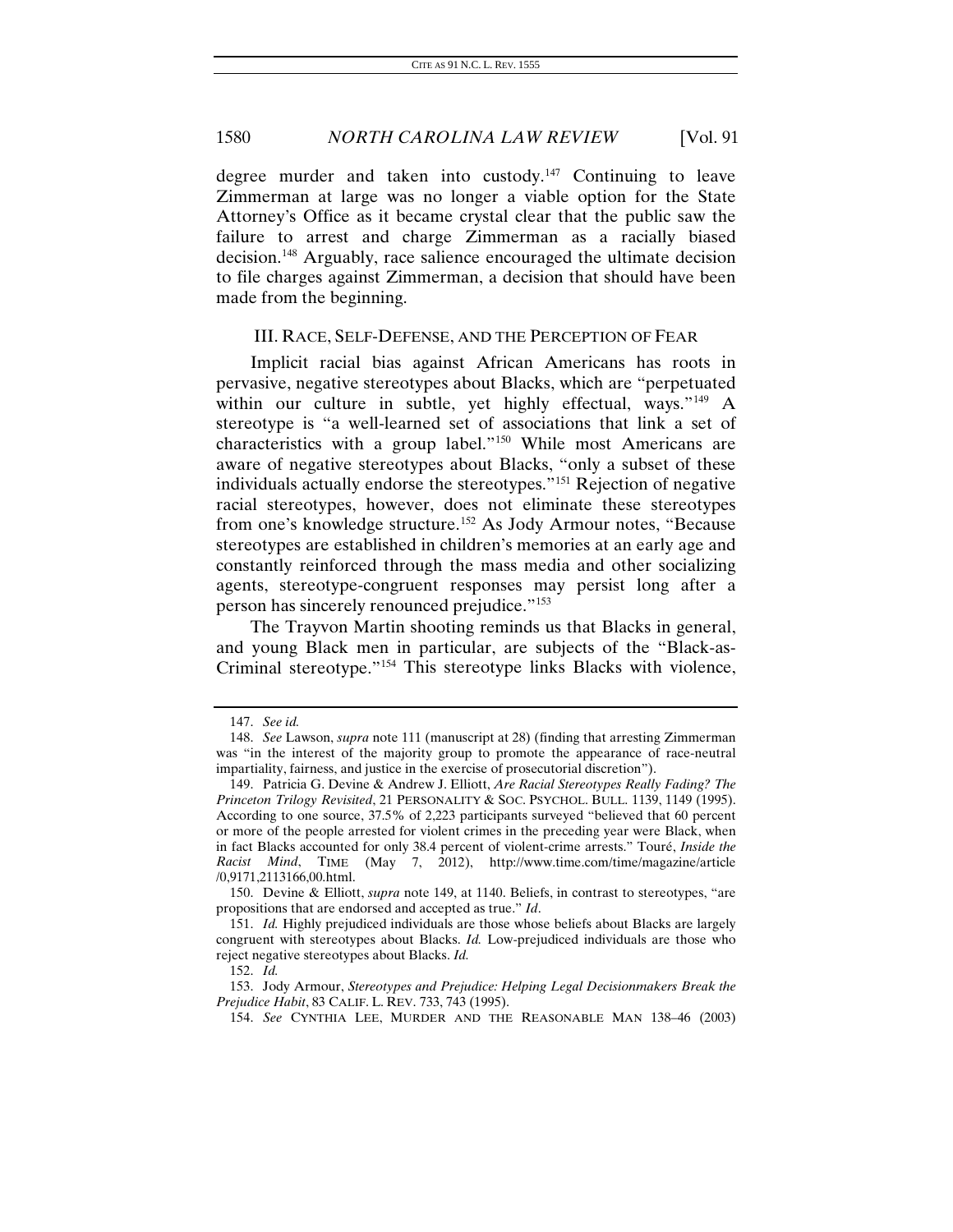dangerousness, and criminality.[155](#page-27-0) The existence of this stereotype has been documented by social psychologists for over half a century.<sup>[156](#page-27-1)</sup> Not only are individuals more likely to perceive mildly aggressive behavior as more threatening when performed by a Black person than when performed by a White person, $157$  they are also more likely to see hostility in African American faces than in White faces.<sup>[158](#page-27-3)</sup> While the Black-as-Criminal stereotype is more likely to be activated from a young Black male wearing baggy pants, a t-shirt, and a skull cap or a hoodie,[159](#page-27-4) even well-dressed Black men and women have found themselves the objects of suspicion by taxi drivers who refuse to stop for them;<sup>[160](#page-27-5)</sup> store clerks who follow their every move;<sup>[161](#page-27-6)</sup>

<span id="page-27-3"></span>158. *See* Kurt Hugenberg & Galen V. Bodenhausen, *Ambiguity in Social Categorization: The Role of Prejudice and Facial Affect in Race Categorization*, 15 PSYCHOL. SCI. 342, 345 (2004) (finding that faces displaying relatively hostile expressions were categorized as African American by individuals with high prejudice); Kurt Hugenberg & Galen V. Bodenhausen, *Facing Prejudice: Implicit Prejudice and the Perception of Facial Threat*, 14 PSYCHOL. SCI. 640, 643 (2003) (concluding that individuals with high implicit racial bias saw hostility as appearing more quickly and lingering longer in African American faces than in Caucasian faces).

<sup>[</sup>hereinafter LEE, MURDER AND THE REASONABLE MAN] (explaining in detail the "Black-as-Criminal" stereotype); Cynthia Kwei Yung Lee, *Race and Self-Defense: Toward a Normative Conception of Reasonableness*, 81 MINN. L. REV. 367, 402–23 (1996) [hereinafter Lee, *Race and Self-Defense*].

<sup>155.</sup> *See* Lee, *Race and Self-Defense*, *supra* note 154, at 403.

<span id="page-27-1"></span><span id="page-27-0"></span><sup>156.</sup> *See* Jennifer L. Eberhardt et al., *Seeing Black*: *Race, Crime, and Visual Processing*, 87 J. PERSONALITY & SOC. PSYCHOL. 876, 876 (2004).

<span id="page-27-2"></span><sup>157.</sup> *See* Birt L. Duncan, *Differential Social Perception and Attribution of Intergroup Violence: Testing the Lower Limits of Stereotyping of Blacks*, 34 J. PERSONALITY & SOC. PSYCHOL. 590, 595 (1976) (finding that seventy-five percent of individuals observing a Black person shoving a White person thought the shove constituted "violent" behavior, while only seventeen percent of individuals observing a White person shoving a Black person characterized the shove as "violent" behavior and forty-two percent characterized the interaction as "playing around"); *see also* H. Andrew Sagar & Janet Ward Schofield, *Racial and Behavioral Cues in Black and White Children's Perceptions of Ambiguously Aggressive Acts*, 39 J. PERSONALITY & SOC. PSYCHOL. 590, 596 (1980) (finding that both Black and White children tended to rate relatively innocuous behavior by Blacks as more threatening than similar behavior by Whites).

<span id="page-27-4"></span><sup>159.</sup> *See* Arelis R. Hernandez, *Hoodie Campaign Aims to Change Stereotypes*, SUN-SENTINEL (Ft. Lauderdale, Fla.), Oct. 14, 2012, at 4B (noting that everyone wears hoodies, but when Black people wear hoodies, "it's interpreted as a symbol of criminal activity"); *see also Racial Stereotypes in GTA SA*, REVIEWS UNIVERSE (Aug. 10, 2012), http://www.reviewsuniverse.com/racial-stereotypes-in-gta-sa (discussing various racial stereotypes depicted in the action adventure simulation video game, *Grand Theft Auto*, such as the Black drug dealer who "is always wearing a black skull cap, black vest, baggy jeans, [and] a chain").

<span id="page-27-5"></span><sup>160.</sup> *See* CORNEL WEST, RACE MATTERS, at x (1993) (describing the infuriating experience of not being able to hail a taxicab in New York).

<span id="page-27-6"></span><sup>161.</sup> *See* Patricia Williams, *Spirit-Murdering the Messenger: The Discourse of Fingerpointing as the Law's Response to Racism*, 42 U. MIAMI L. REV. 127, 127–28 (1987).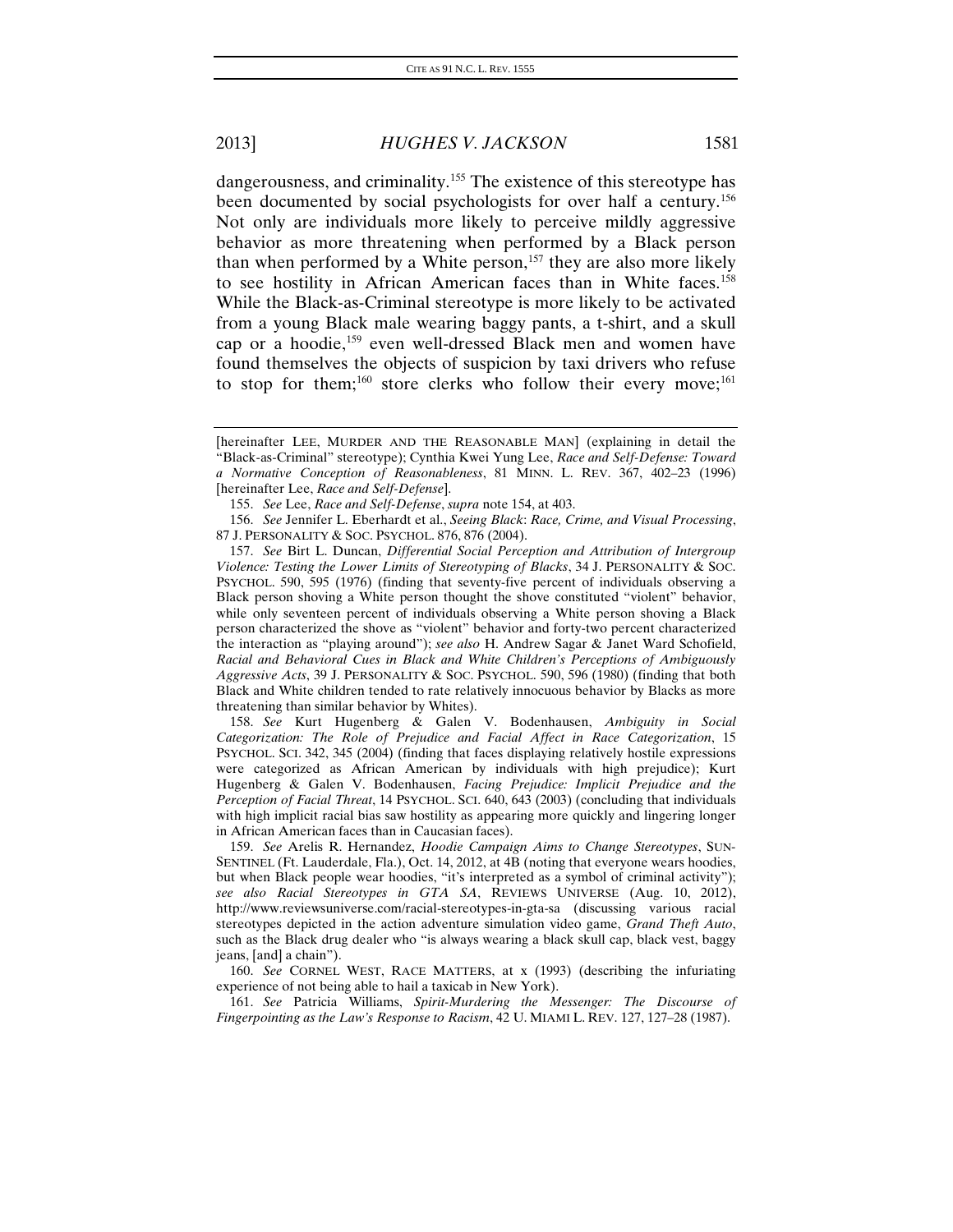women who, clutching their purses, cross the street to avoid an imagined possible mugging; $162$  and women who avoid getting on the same elevator with them.<sup>[163](#page-28-1)</sup>

Of particular relevance in the self-defense context, several studies have documented the phenomenon of shooter bias in which individuals are quicker to identify weapons and slower to recognize harmless objects, like tools, in the hands of Black persons than in the hands of White persons.<sup>[164](#page-28-2)</sup> For example, B. Keith Payne developed an experiment in which participants were instructed to respond to objects that appeared before them.[165](#page-28-3) A human face flashed just before each object appeared.<sup>[166](#page-28-4)</sup> Participants were instructed to ignore the face and simply respond to the objects.<sup>[167](#page-28-5)</sup> In one version of the experiment, participants were allowed to respond at their own pace.<sup>[168](#page-28-6)</sup> In the other version, participants had to respond within a half second of seeing the object.<sup>[169](#page-28-7)</sup>

<span id="page-28-0"></span><sup>162.</sup> *See* Justin Hansford, *On Trayvon Martin and the Cost of Suspicion*, CRITICAL LEGAL THINKING (Apr. 11, 2012), http://criticallegalthinking.com/2012/04/11 /on-trayvon-martin-and-the-cost-of-suspicion.

<span id="page-28-1"></span><sup>163.</sup> *See* Taunya Lovell Banks, *Two Life Stories: Reflections of One Black Woman Law Professor*, 6 BERKELEY WOMEN'S L.J. 46, 49–50 (1990).

<span id="page-28-2"></span><sup>164.</sup> *See* David M. Amodio et al., *Neural Signals for the Detection of Unintentional Race Bias*, 15 PSYCHOL. SCI. 88, 90 (2004) (finding that participants were quicker to identify guns following Black faces than following White faces and slower to identify tools following Black faces compared with White faces); Eberhardt et al., *supra* note 156, at 889–90 (finding that exposure to Black faces lowered the perceptual threshold for recognizing guns and knives, regardless of the individual's explicit racial attitudes); Anthony G. Greenwald et al., *Targets of Discrimination: Effects of Race on Responses to Weapons Holders*, 39 J. EXPERIMENTAL SOC. PSYCHOL. 399, 403 (2003) (finding that the race of the target affected the ability of individuals to distinguish weapons from harmless objects and resulted in a tendency to shoot Blacks); Charles M. Judd et al., *Automatic Stereotype v. Automatic Prejudice: Sorting Out the Possibilities in the Payne (2001) Weapon Paradigm*, 40 J. EXPERIMENTAL SOC. PSYCHOL. 75, 80 (2004) (finding that African-American faces facilitate the categorization of both negatively valenced handguns and positively valenced sports-related objects, and concluding that automatic stereotypic associations are more influential than negative prejudice toward African-Americans); *see also* B. Keith Payne et al., *Best Laid Plans*: *Effects of Goals on Accessibility Bias and Cognitive Control in Race-based Misperceptions of Weapons*, 38 J. EXPERIMENTAL SOC. PSYCHOL. 384, 394–95 (2002) (discussing another study where participants misidentified harmless objects as weapons when exposed to Black faces and misidentified weapons as nonthreatening objects when exposed to White faces).

<span id="page-28-3"></span><sup>165.</sup> *See* B. Keith Payne, *Prejudice and Perception: The Role of Automatic and Controlled Processes in Misperceiving a Weapon*, 81 J. PERSONALITY & SOC. PSYCHOL. 181, 184 (2001); B. Keith Payne, *Weapon Bias*: *Split-Second Decisions and Unintended Stereotyping*, 15 CURRENT DIRECTIONS PSYCHOL. SCI. 287, 287 (2006) [hereinafter Payne, *Weapon Bias*].

<span id="page-28-4"></span><sup>166.</sup> Payne, *Weapon Bias*, *supra* note 165, at 287.

<span id="page-28-5"></span><sup>167.</sup> *Id.*

<span id="page-28-6"></span><sup>168.</sup> *Id.*

<span id="page-28-7"></span><sup>169.</sup> *Id.*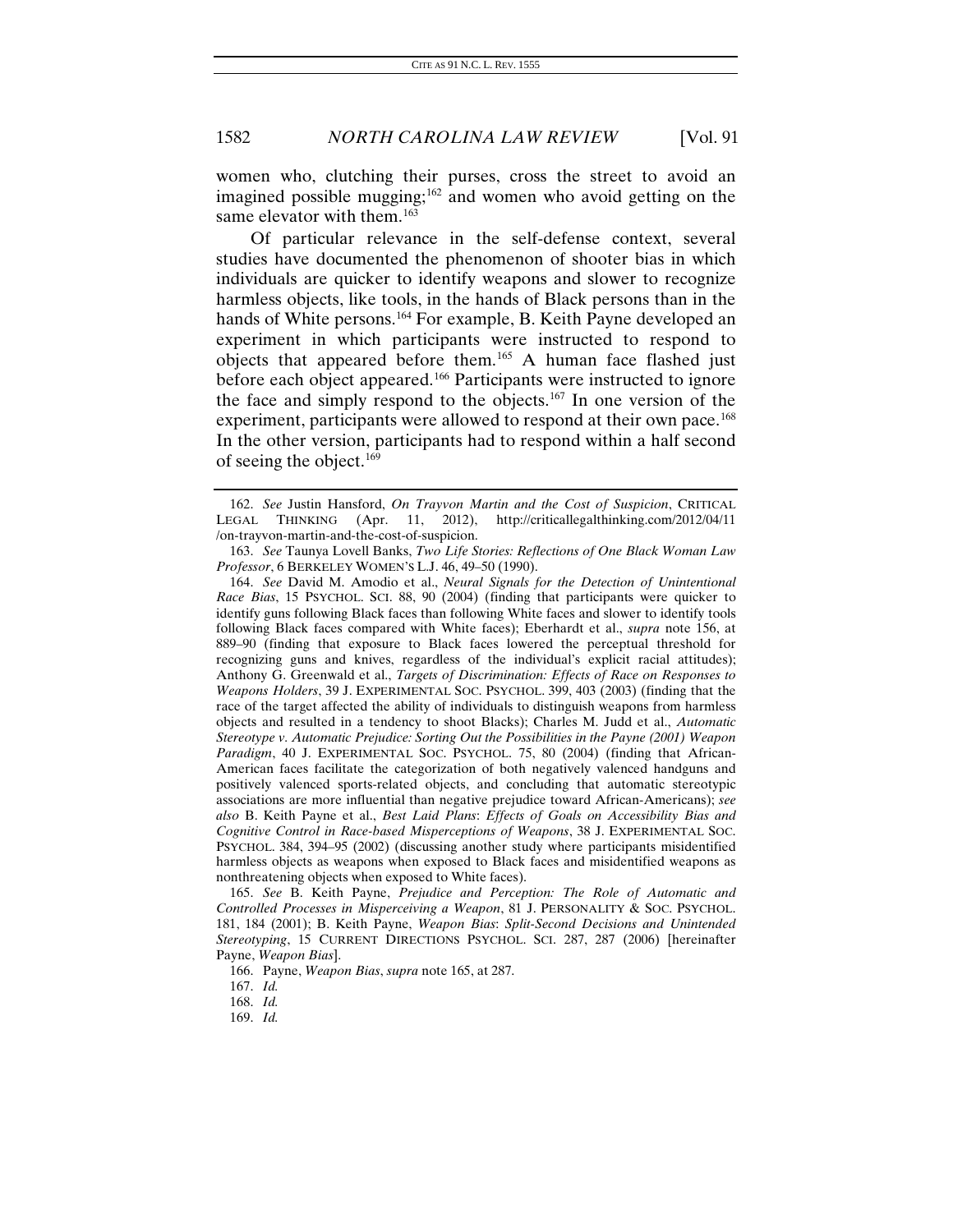In the first version of the experiment, accuracy was fairly high regardless of race[.170](#page-29-0) Participants, however, more quickly detected guns when primed with a Black face than when primed with a White face.[171](#page-29-1) In the second version of the experiment, when participants had to respond right away, they falsely saw a gun "more often when the face was black than when it was white."[172](#page-29-2)

Payne theorized that two things contributed to the tendency to "see" a weapon in the hands of an unarmed Black person: (1) the stereotype that links Blacks to violence and weapons, and (2) the lack of intentional control over their responses in the second version of the experiment when participants had to make a snap judgment decision.[173](#page-29-3) Negative stereotypes about Blacks were more likely to lead to behavioral errors when the participant was forced to make a quick decision.[174](#page-29-4)

In another experiment, Joshua Correll and others developed a video game depicting a series of background and target images.[175](#page-29-5) In some of the scenes, the target was holding a gun. In other scenes, the target was holding a harmless object.<sup>[176](#page-29-6)</sup> Participants were instructed to push a button on the right labeled *shoot* if they thought the target was holding a gun and to push a button on the left labeled *don't shoot* if they thought the target was holding something other than a gun, and to do so as quickly as possible.<sup>[177](#page-29-7)</sup> If the participant was correct and shot a target holding a gun, the participant earned ten points.[178](#page-29-8) If the participant was correct about not shooting a target holding a harmless object, the participant earned five points.<sup>[179](#page-29-9)</sup> If the participant shot a target holding a harmless object, he was punished by minus twenty points, and if he did not shoot a target with a gun, he was punished by minus forty points.<sup>[180](#page-29-10)</sup> This payoff matrix was designed to replicate the incentives faced "by police officers on the street, where shooting an innocent suspect is a terrible mistake (as in

<sup>170.</sup> *Id.*

<span id="page-29-2"></span><span id="page-29-1"></span><span id="page-29-0"></span><sup>171.</sup> *Id.* (suggesting "that the black face readied people to detect a gun but did not distort their decisions").

<sup>172.</sup> *Id.*

<sup>173.</sup> *Id.* at 288–89.

<sup>174.</sup> *Id.* at 289.

<span id="page-29-7"></span><span id="page-29-6"></span><span id="page-29-5"></span><span id="page-29-4"></span><span id="page-29-3"></span><sup>175.</sup> *See* Joshua Correll et al., *The Police Officer's Dilemma: Using Ethnicity to Disambiguate Potentially Threatening Individuals*, 83 J. PERSONALITY & SOC. PSYCHOL. 1314, 1315 (2002).

<sup>176.</sup> *Id.* at 1315.

<sup>177.</sup> *Id.* at 1316–17.

<span id="page-29-8"></span><sup>178.</sup> *Id.* at 1317.

<span id="page-29-9"></span><sup>179.</sup> *Id.*

<span id="page-29-10"></span><sup>180.</sup> *Id.*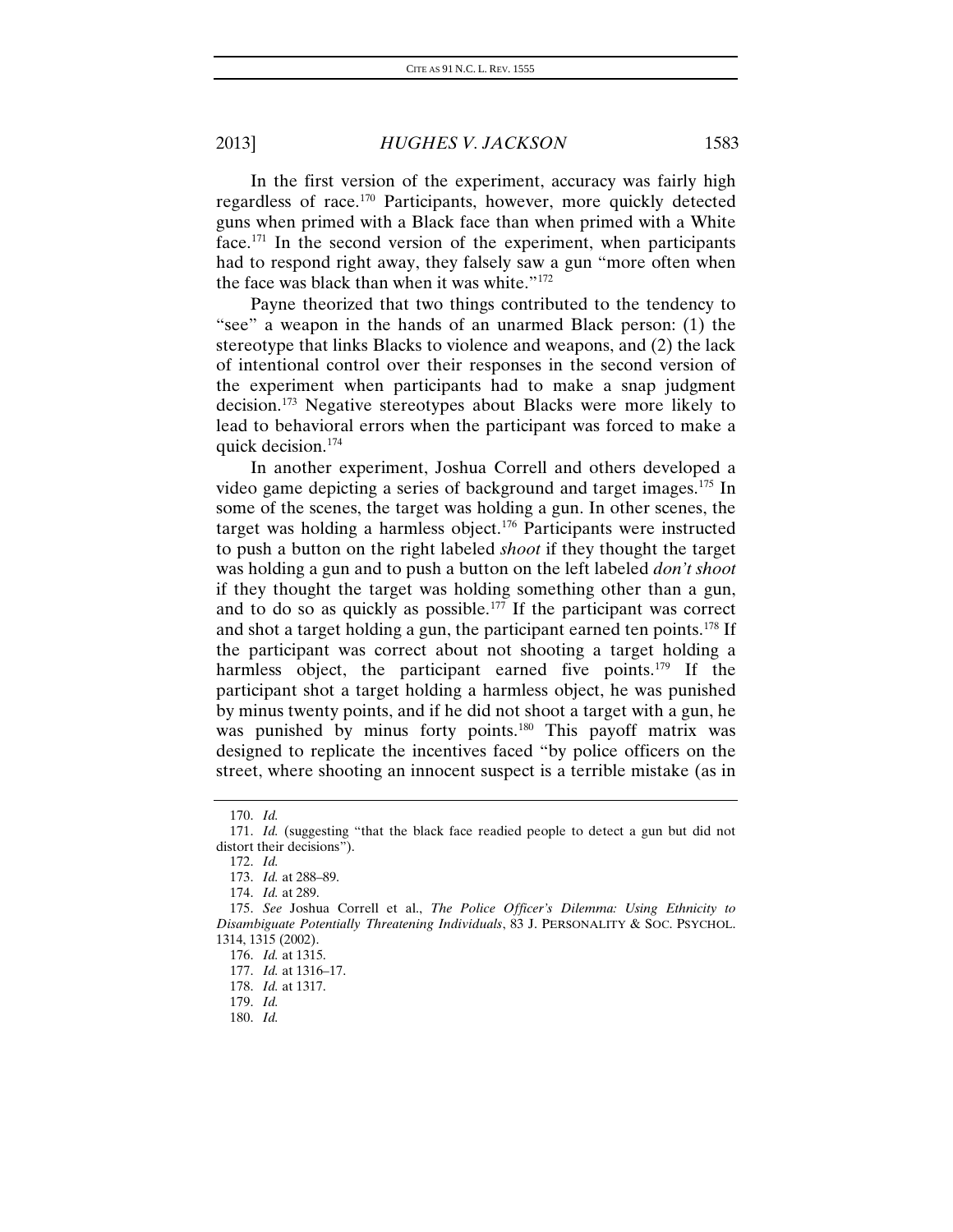the case of Amadou Diallo, described below), but where the stronger motivation is presumably to avoid misidentifying an armed and hostile target, which could result in an officer's death."<sup>[181](#page-30-0)</sup> To incentivize participants to respond quickly, researchers told participants that if they failed to respond within a certain time period, they would suffer a loss of ten points.<sup>[182](#page-30-1)</sup>

Correll and his fellow researchers found that both White and Black participants fired at armed Black targets more quickly than armed White targets.<sup>[183](#page-30-2)</sup> They also found that White and Black participants made the decision not to shoot an unarmed target faster if he was White than if he was Black.<sup>[184](#page-30-3)</sup> Their research demonstrated that the Black-as-Criminal stereotype produces shooter bias, a bias in favor of shooting Black persons, and that even African Americans have this bias.<sup>[185](#page-30-4)</sup> If African Americans demonstrate shooter bias, then presumably Latinos, Asian Americans, and other minorities, who are not likely to have an in-group preference for African Americans, are also more likely to "see" a weapon in the hands of an unarmed African American.

This empirical research has disturbing implications for selfdefense cases. In self-defense cases, a critical question is whether the defendant's belief in the need to use deadly force in self-defense was reasonable.[186](#page-30-5) A defendant claiming self-defense to defend against a homicide charge will only be acquitted if the jury finds that the defendant honestly and reasonably believed it was necessary to use deadly force to protect against an imminent, unlawful threat of death or serious bodily injury. [187](#page-30-6) If most individuals would be more likely to "see" a weapon in the hands of an unarmed Black person than in the hands of an unarmed White person and are thus more likely to shoot an unarmed Black person when they would not shoot a similarly

<sup>181.</sup> *Id.*

<sup>182.</sup> *Id.*

<sup>183.</sup> *Id.*

<sup>184.</sup> *Id.*

<span id="page-30-4"></span><span id="page-30-3"></span><span id="page-30-2"></span><span id="page-30-1"></span><span id="page-30-0"></span><sup>185.</sup> *Id.* at 1327; *accord* Joshua Correll et al., *Event-Related Potentials and the Decision to Shoot: The Role of Threat Perception and Cognitive Control*, 42 J. EXPERIMENTAL SOC. PSYCHOL. 120, 127 (2006) (concluding in part that "racial cues promote biased shooting behavior because . . . Black targets seem more threatening than White targets").

<span id="page-30-5"></span><sup>186.</sup> *See* DRESSLER, *supra* note 41, § 18.01[E]; Kevin Jon Heller, *Beyond the Reasonable Man? A Sympathetic but Critical Assessment of the Use of Subjective Standards of Reasonableness in Self-Defense and Provocation Cases*, 26 AM. J. CRIM. L. 1, 3 (1998); Cynthia K.Y. Lee, *The Act-Belief Distinction in Self-Defense Doctrine: A New Dual Requirement Theory of Justification*, 2 BUFF. CRIM. L. REV. 191, 200 (1998).

<span id="page-30-6"></span><sup>187.</sup> *See* Lee, *supra* note 186, at 195–96 (discussing the elements of the defense of selfdefense).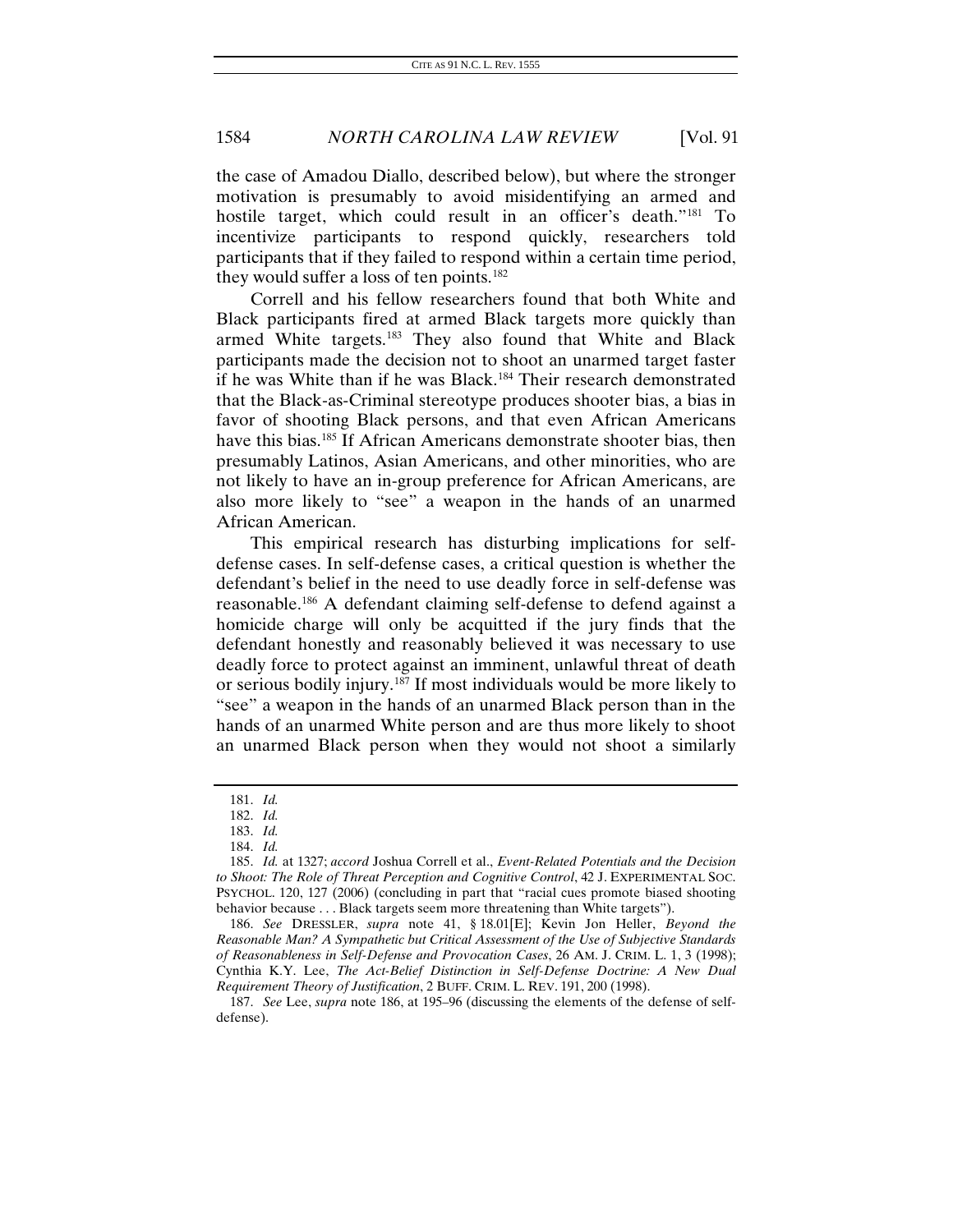situated White person, then jurors in self-defense cases may also be more likely to find that an individual who says he shot an unarmed Black person in self-defense because he believed the victim was about to kill or seriously injure him acted reasonably, even if he was mistaken. Jurors are unlikely to realize that negative stereotypes about Blacks may be influencing their evaluation of the reasonableness of the defendant's beliefs and actions unless they are made aware of this possibility.

In the Amadou Diallo case, for example, four New York City police detectives mistakenly thought that a twenty-two-year-old immigrant from West Africa was a rape suspect reaching for his gun, when Diallo was actually an innocent man reaching for his wallet.<sup>[188](#page-31-0)</sup> The officers fired forty-one bullets at Diallo, continuing to fire even after Diallo collapsed to the ground.[189](#page-31-1) At their trial for second degree murder, the officers argued that they were justified in shooting Diallo because they honestly and reasonably believed he was reaching for a gun.[190](#page-31-2) A jury of eight Whites and four Blacks acquitted the officers of all charges, presumably because they found that the officers acted reasonably under the circumstances.<sup>[191](#page-31-3)</sup>

The shooter bias studies discussed above provide strong evidence that individuals are quicker to associate Black individuals with weapons and to perceive Blacks as armed and dangerous, regardless of whether they are actually armed and dangerous. Given this strong tendency to associate Blacks with weapons, it may have been more likely that Zimmerman jumped to the conclusion that Martin's movements were life-threatening when he might not have perceived those same movements as life-threatening if they had come from a White person. While punching Zimmerman, Martin's hands presumably came close to Zimmerman's stomach area. Zimmerman may have thought Martin was attempting to reach for Zimmerman's  $gun<sup>192</sup> when perhaps Martin had no such intention.$  $gun<sup>192</sup> when perhaps Martin had no such intention.$  $gun<sup>192</sup> when perhaps Martin had no such intention.$ 

<span id="page-31-0"></span><sup>188.</sup> *See* Jane Fritsch, *4 Officers in Diallo Shooting Are Acquitted of All Charges*, N.Y. TIMES, Feb. 26, 2000, at A1; *see also* Cynthia Lee, *"But I Thought He Had a Gun": Race and Police Use of Deadly Force*, 2 HASTINGS RACE & POVERTY L.J. 1, 1–2 (2004) (describing in detail the events surrounding the Diallo case).

<span id="page-31-1"></span><sup>189.</sup> *See* Elizabeth Kolbert, *The Perils of Safety*, NEW YORKER, Mar. 22, 1999, at 50, 50 (noting that nineteen of the forty-one bullets fired entered Diallo's body).

<span id="page-31-2"></span><sup>190.</sup> *See* John J. Goldman, *4 White Officers Are Acquitted in Death of Diallo*, L.A. TIMES, Feb. 26, 2000, at A1.

<sup>191.</sup> *See id.*

<span id="page-31-4"></span><span id="page-31-3"></span><sup>192.</sup> *See* David K. Li, *Zimmerman Tells Cops Trayvon Martin Reached for His Gun as Police Tapes Released*, N.Y. POST, June 21, 2012, http://www.nypost.com/f/news /national/zimmerman\_tells\_cops\_trayvon\_martin\_McSJd59PkDJfTcZP3CYVzH#axzz2IlV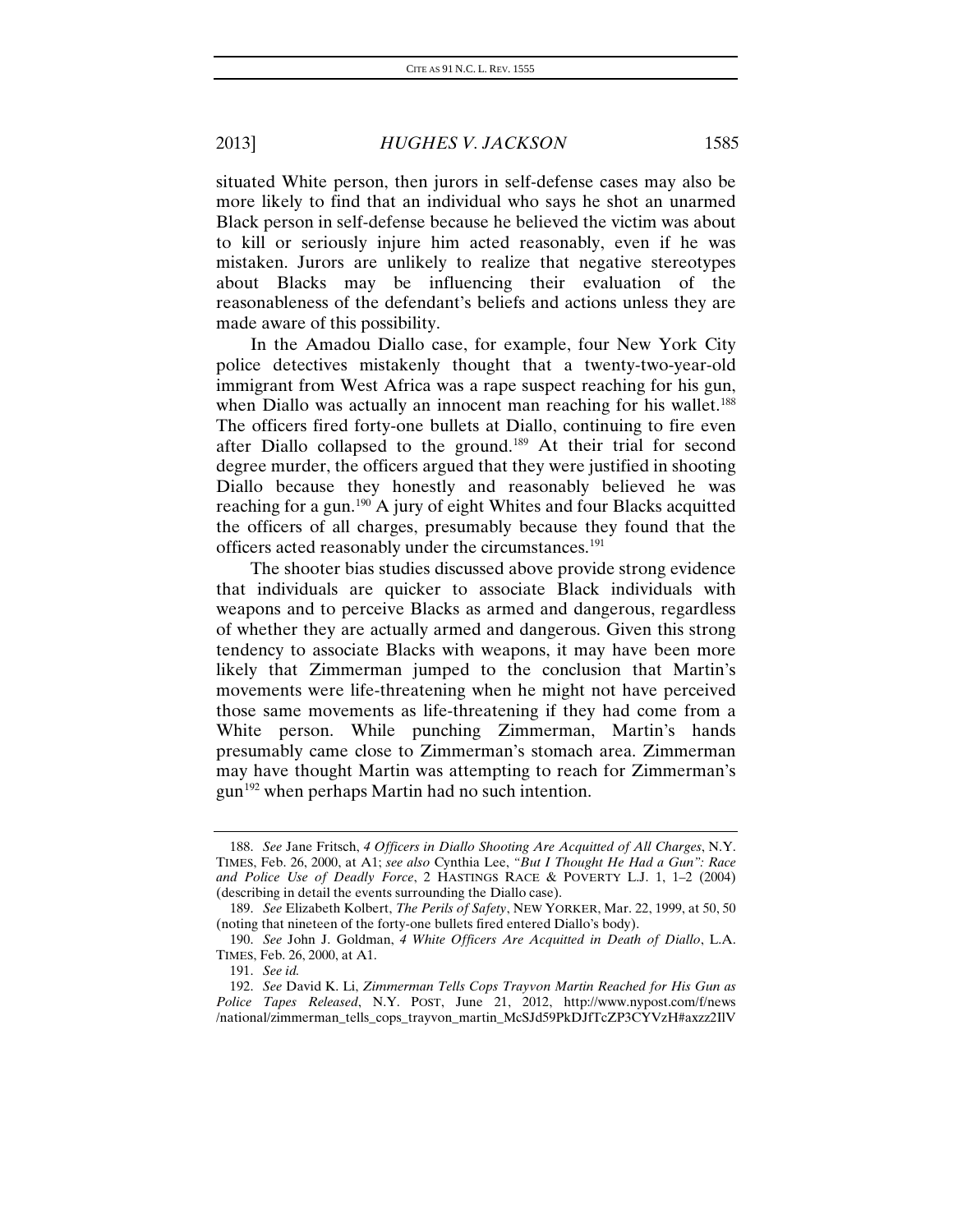#### IV. MAKING RACE SALIENT

Recent social science research suggests one way to reduce the effects of implicit racial bias—by making race salient. Samuel Sommers and Phoebe Ellsworth have been at the forefront of this research. Their work suggests that making race salient can encourage individuals with egalitarian beliefs and values to consciously suppress stereotype-congruent responses that would otherwise be automatic.<sup>[193](#page-32-0)</sup> Making race salient does not mean simply making jurors aware of the defendant's or victim's race.<sup>[194](#page-32-1)</sup> Race salience means making jurors aware of racial issues that can bias their decision-making, like the operation of racial stereotypes.[195](#page-32-2)

Sommers and Ellsworth theorize that when race is made salient at trial, this activates the egalitarian racial attitudes held by White jurors as a normative ideal.<sup>[196](#page-32-3)</sup> In previous eras, racial norms encouraged overtly anti-Black prejudice.<sup>[197](#page-32-4)</sup> In modern America, however, most Whites embrace an egalitarian value system, and therefore will try to behave in a non-prejudiced manner, at least when reminded to do so.<sup>[198](#page-32-5)</sup> When racial issues are highlighted, this reminds

195. *See id.* at 601.

K6rmY. If Martin did reach for Zimmerman's gun (and there is no way of knowing whether he actually did since Martin is dead), he may have done so to protect his own life by preventing Zimmerman from using it. Martin certainly would have had reason to fear getting shot by Zimmerman since Zimmerman had followed Martin and confronted him for no apparent reason. Because of Zimmerman's preconceived notion that Martin was a criminal, however, Zimmerman may have perceived Martin's movements as more dangerous and violent than they actually were.

<span id="page-32-0"></span><sup>193.</sup> *See generally* Sommers & Ellsworth, *supra* note 82 (finding that presenting jurors with race relevant voir dire questions in cases involving interracial violence reduced racial bias in White jurors); Samuel R. Sommers & Phoebe C. Ellsworth, *Race in the Courtroom: Perceptions of Guilt and Dispositional Attributions*, 32 PERSONALITY & SOC. PSYCHOL. BULL. 1367 (2000) [hereinafter Sommers & Ellsworth, *Race in the Courtroom*] (finding that in interracial domestic violence cases, White jurors were more likely to treat White and Black defendants the same if the defendant referred to himself as a White or Black man when speaking to his girlfriend than if he simply referred to himself as a man); Samuel R. Sommers & Phoebe C. Ellsworth, *"Race Salience" in Juror Decision-Making: Misconceptions, Clarifications, and Unanswered Questions*, 27 BEHAV. SCI. & L. 599 (2009) [hereinafter Sommers & Ellsworth, *"Race Salience" in Juror Decision-Making*] (summarizing authors' previous research on race salience); Sommers & Ellsworth, *supra* note 81 (finding that White jurors were more likely to treat White and Black defendants equally if a defense witness spoke about the White or Black defendant being the subject of racial slurs).

<span id="page-32-2"></span><span id="page-32-1"></span><sup>194.</sup> *See* Sommers & Ellsworth, *"Race Salience" in Juror Decision-Making*, *supra* note 193, at 603–04.

<sup>196.</sup> *See* Sommers & Ellsworth, *supra* note 81, at 203.

<span id="page-32-5"></span><span id="page-32-4"></span><span id="page-32-3"></span><sup>197.</sup> *See id.* at 204 (providing examples of everyday activities which slaves were banned from doing, such as smoking in public and defending themselves in an assault).

<sup>198.</sup> *See id.* at 209–10 (discussing experiments in which White jurors were less likely to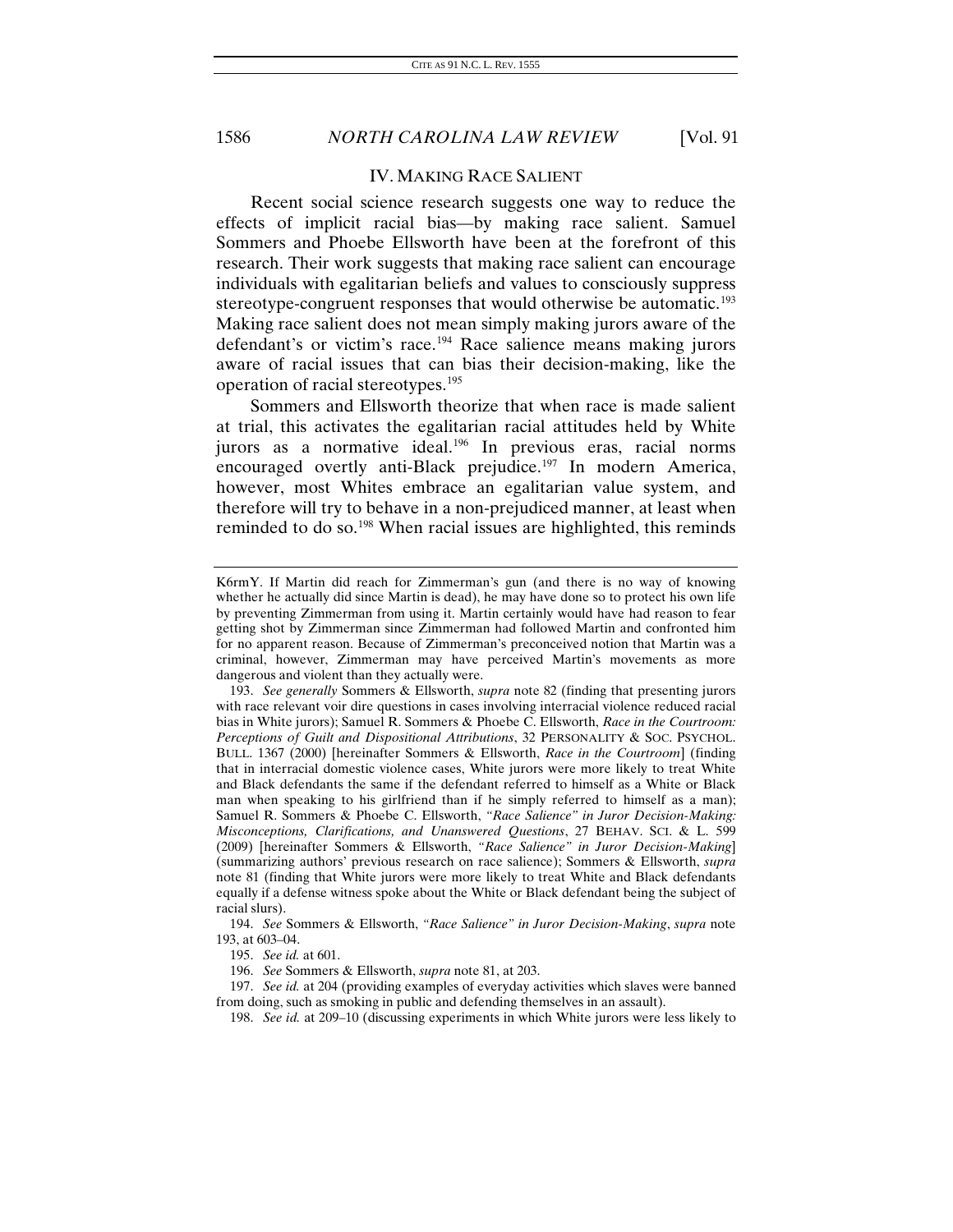White jurors of the need to act without prejudice.<sup>[199](#page-33-0)</sup> Contrary to the common intuition that racial prejudice is more likely to be triggered in racially charged cases, $200$  and therefore, it is best to deemphasize race, Sommers and Ellsworth argue that White jurors are more likely to demonstrate racial bias against a Black defendant in cases where racial issues are not highlighted.<sup>[201](#page-33-2)</sup> They explain: "When race is an obvious issue at trial, White jurors may be on guard against racial bias. However, in trials without salient racial issues, White jurors may be less likely to monitor their behavior for signs of prejudice, and therefore more likely to render judgments tainted by racial bias."[202I](#page-33-3)n several studies, Sommers and Ellsworth found evidence of White juror bias when race was not salient, but no such evidence of bias when race was salient.<sup>[203](#page-33-4)</sup> For example, in one study, participants were given a written summary of a domestic assault case in which the defendant was accused of slapping his girlfriend in a bar and knocking her down.<sup>[204](#page-33-5)</sup> Half the participants received a trial summary where the defendant was a White male who slapped his Black girlfriend; the other half received the same trial summary, except the defendant in their case was a Black man who slapped his White girlfriend.[205](#page-33-6) Sommers and Ellsworth manipulated just one condition besides the race of the parties. In the race-salient condition, the defendant yelled, "You know better than to talk that way about a White (or Black) man in front of his friends," at his girlfriend just before slapping her<sup>[206](#page-33-7)</sup>: In the non-race-salient condition, the defendant yelled, "You know better than to talk that way about a man in front of his friends . . . ."[207](#page-33-8)

Sommers and Ellsworth found that in the race-salient condition, where the defendant referred explicitly to his race, mock jurors rated the White and Black defendants equally guilty, as they should have since the fact patterns were identical and the only difference was the

show prejudice when reminded of the importance of race in the case).

<sup>199.</sup> *See id.* at 210.

<span id="page-33-1"></span><span id="page-33-0"></span><sup>200.</sup> *See* Nancy J. King, *Postconviction Review of Jury Discrimination: Measuring the Effects of Juror Race on Jury Decisions*, 92 MICH. L. REV. 63, 86 (1993) ("Among the case attributes that might cause jurors of different racial backgrounds to assess evidence in criminal cases differently are 'racially charged' accusations or defenses . . . .").

<span id="page-33-5"></span><span id="page-33-4"></span><span id="page-33-3"></span><span id="page-33-2"></span><sup>201.</sup> *See* Sommers & Ellsworth, *supra* note 81, at 209–10 (summarizing the results of several studies showing the effect that race has on White jurors).

<sup>202.</sup> *Id.* at 210.

<sup>203.</sup> *See id.* at 210–12.

<sup>204.</sup> *See id.* at 212.

<sup>205.</sup> *See id.*

<span id="page-33-8"></span><span id="page-33-7"></span><span id="page-33-6"></span><sup>206.</sup> *Id.*

<sup>207.</sup> *Id.*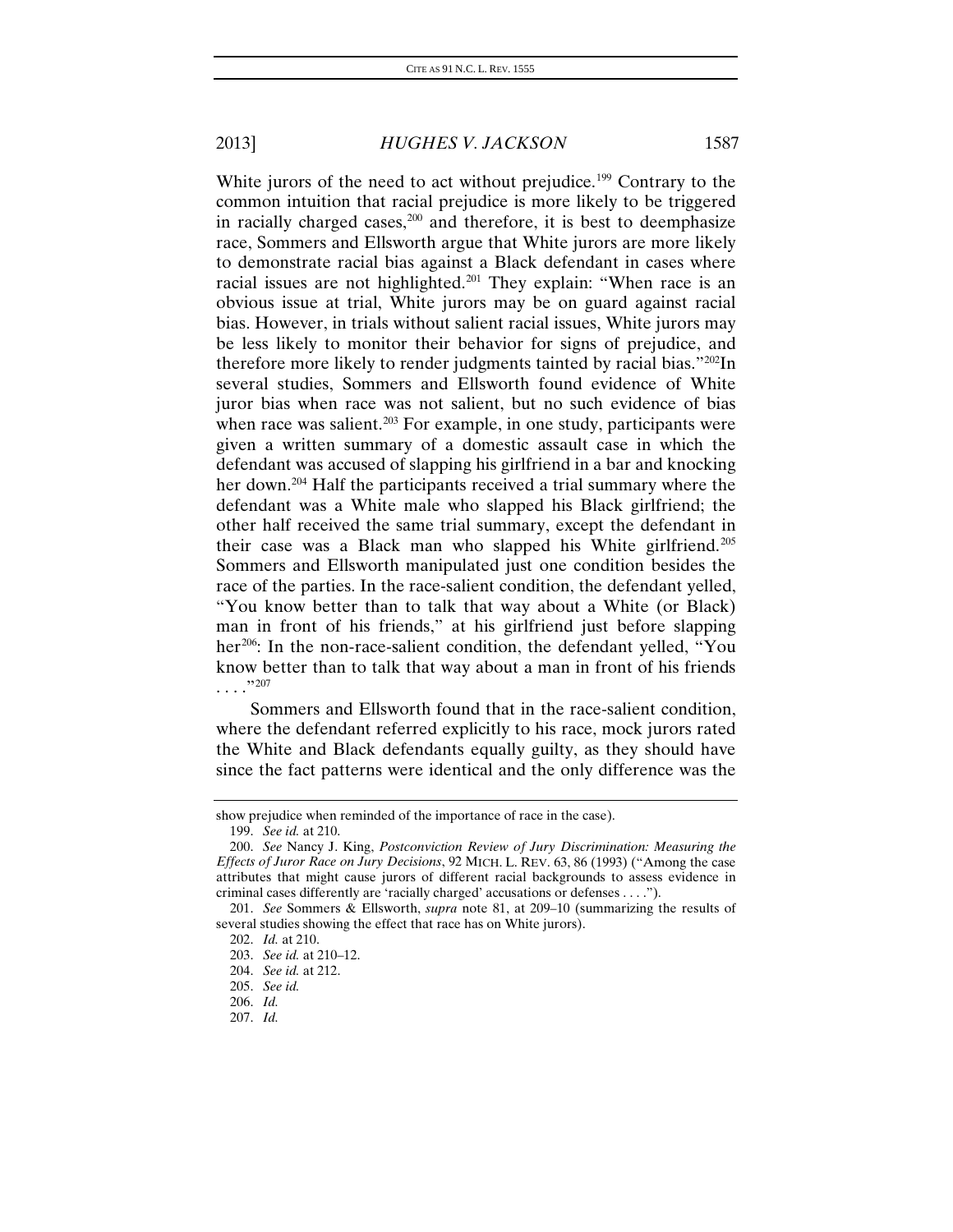race of the defendant.<sup>208</sup> In the non-race-salient condition, where the defendant did not refer to his race, mock jurors were much more likely to convict the Black defendant.<sup>[209](#page-34-1)</sup> In these cases, even though the conditions were identical except for the defendant's race, participants rated the prosecution's case against the Black defendant as stronger than the prosecution's identical case against the White defendant.<sup>[210](#page-34-2)</sup> Participants also rated the defense case presented on behalf of the Black defendant "as significantly weaker than the White defendant's defense," even though the defense arguments were identical in both cases.<sup>[211](#page-34-3)</sup> White jurors also rated the Black defendant as "significantly more . . . aggressive than the White defendant" and perceived the White defendant as "more honest and moral than the Black defendant."[212](#page-34-4) No such pattern of bias was found when race was made salient.<sup>213</sup>

What is important to note is that making race salient seems to even the scales. When race is salient, jurors tend to treat similarly situated Black and White defendants the same, as they should when the facts are identical in both cases and the only difference is the race of the defendant. Making race salient does not give the Black defendant an advantage over the similarly situated White defendant. Failing to make race salient, however, seems to lead to unequal treatment of similarly situated defendants, with the Black defendant receiving the short end of the stick.

In another study, Sommers and Ellsworth gave mock jurors a written trial summary about "a high school basketball player charged with one count of battery with serious bodily injury after an altercation with a teammate in the locker room."<sup> $214$ </sup> The prosecution argued that "the defendant was upset over losing his place in the starting line-up and attacked his replacement."<sup>[215](#page-34-7)</sup> The defendant admitted that he "confronted his teammate in the locker room, but claimed that when [another teammate] stepped in and tried to restrain him, [he] panicked and tried to break free," accidentally injuring his replacement in the process.<sup>[216](#page-34-8)</sup>

- 208. *See id.*
- <span id="page-34-3"></span><span id="page-34-2"></span><span id="page-34-1"></span><span id="page-34-0"></span>209. *Id.*
- 210. *See id.*
- <span id="page-34-4"></span>211. *Id.*
- 212. *Id.*
- <span id="page-34-5"></span>213. *See id.* at 213.
- 214. *Id.* at 216.
- <span id="page-34-8"></span><span id="page-34-7"></span><span id="page-34-6"></span>215. *Id.*
- 216. *Id.*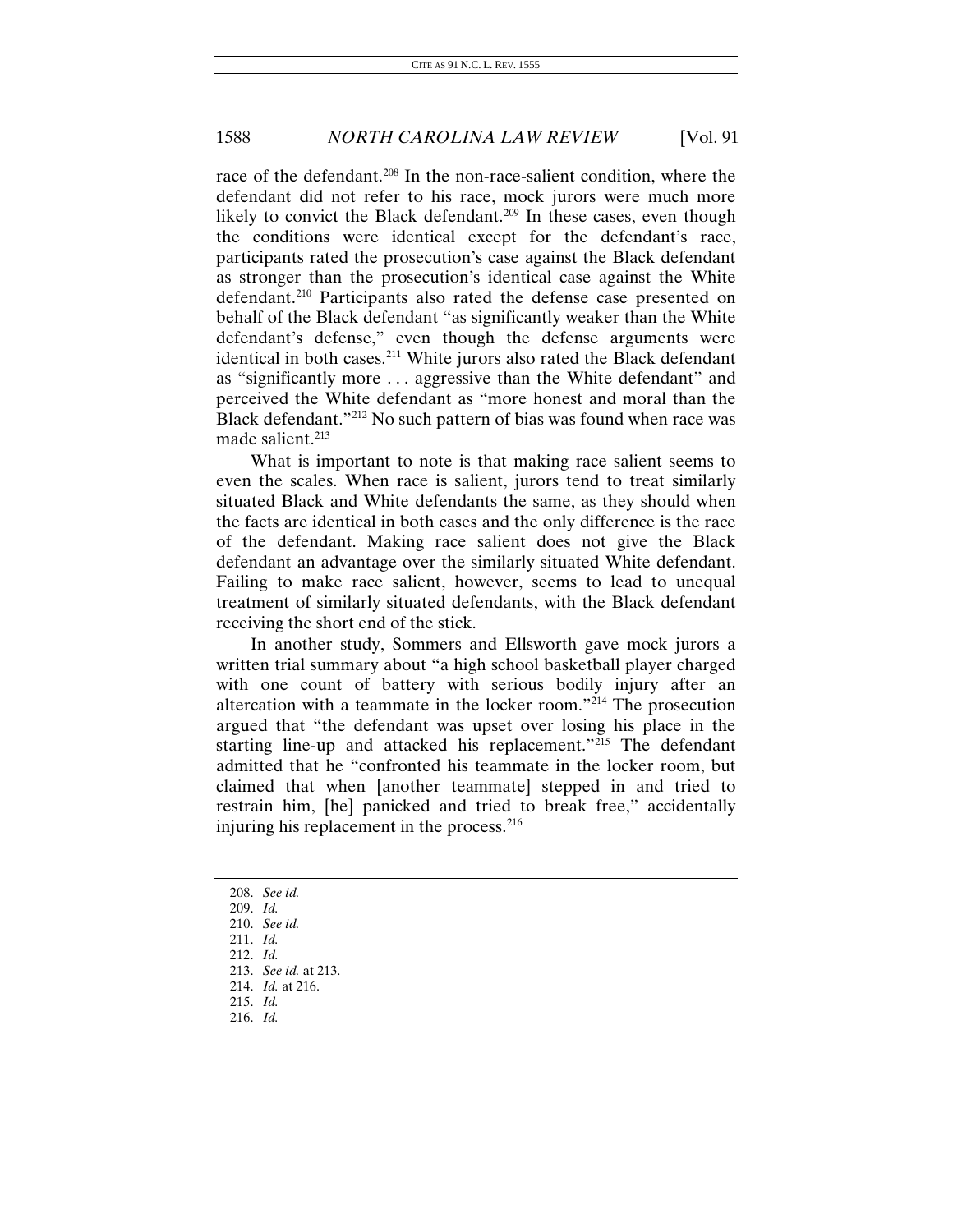To make race salient, Sommers and Ellsworth had a defense witness testify that the defendant was one of only two Whites (or Blacks) on the team and had been the "subject of racial remarks and unfair criticism" from many of his teammates.<sup>[217](#page-35-0)</sup> In the non-racesalient version of the case, "the same defense witness testified that the defendant had only one other friend on the team and had been the 'subject of obscene remarks and unfair criticism' from many of his teammates."[218](#page-35-1)

Sommers and Ellsworth found that when race was not made salient, White jurors were more willing to convict the Black defendant than the identical White defendant.<sup>[219](#page-35-2)</sup> In the non-racesalient condition, White jurors also recommended a harsher sentence for the Black defendant than for the White defendant.<sup>[220](#page-35-3)</sup> Additionally, jurors viewed the White defendant's defense as stronger than the Black defendant's defense even though their arguments were identical.[221](#page-35-4) In contrast, when race was made a salient issue at trial, White jurors convicted the Black and White defendants at approximately the same rates[.222](#page-35-5)

These studies suggest that making race salient evens the playing field, encouraging jurors to treat similarly situated Black and White defendants the same. Making race salient does not give Black defendants an unfair advantage over White defendants. However, when race is not made salient, jurors do not treat similarly situated Black and White defendants alike. In the non-race-salient condition, White defendants benefit by the lack of attention to race.

The research on race salience suggests that it is important to highlight the relevance of race and make jurors aware of the possibility of racial bias if one is concerned that implicit racial bias might result in unfair treatment of either a Black defendant or a Black victim. Below, this Part turns to some suggestions as to how attorneys concerned about implicit racial bias can make race salient. I then address possible objections to my proposal to make race salient as a model for reform.

- 217. *Id.*
- <span id="page-35-1"></span><span id="page-35-0"></span>218. *Id.*

<sup>219.</sup> *See id.* at 217.

<span id="page-35-5"></span><span id="page-35-4"></span><span id="page-35-3"></span><span id="page-35-2"></span><sup>220.</sup> *See id.* at 219.

<sup>221.</sup> *See id.*

<sup>222.</sup> *See id.* at 217.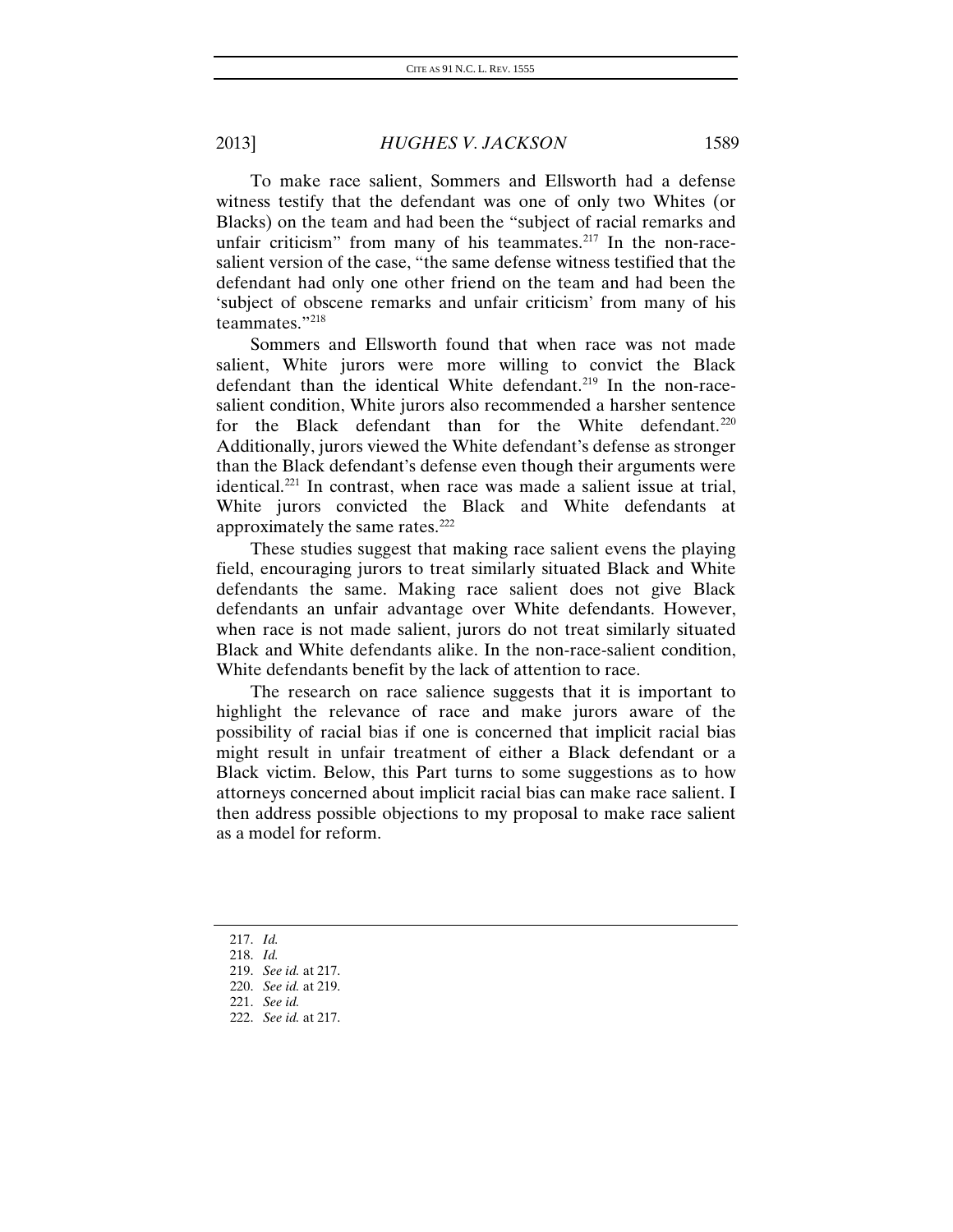#### *A. Voir Dire*

It is often said that a trial is won or lost at the jury selection stage.<sup>[223](#page-36-0)</sup> This is because the composition of the jury greatly influences how the jury perceives the evidence.<sup>[224](#page-36-1)</sup> Voir dire thus presents an important way for an attorney to make race salient.<sup>[225](#page-36-2)</sup> Voir dire is the process of questioning prospective jurors during jury selection in order to enable the attorneys to make intelligent decisions about which prospective jurors they should try to strike.<sup>[226](#page-36-3)</sup> An attorney

<span id="page-36-0"></span><sup>223.</sup> *See, e.g.*, Margaret Covington, *Jury Selection: Innovative Approaches to Both Civil and Criminal Litigation*, 16 ST. MARY'S L.J. 575, 575 (1985) ("Experienced trial lawyers agree that the jury selection process is the single most important aspect of the trial proceedings."); Herald Price Fahringer, *"Mirror, Mirror on the Wall* . . .*": Body Language, Intuition, and the Art of Jury Selection*, 17 AM. J. TRIAL ADVOC. 197, 197 (1993) (noting that "[a]cknowledged experts in the field believe that eighty-five percent of the cases litigated are won or lost when the jury is selected").

<span id="page-36-1"></span><sup>224.</sup> *See* Covington, *supra* note 223, at 576 (stating that "jurors bring to the courtroom biases and predispositions which largely determine the outcome of the case").

<span id="page-36-2"></span><sup>225.</sup> While variation exists from court to court, judge-conducted voir dire appears to be the norm in federal courts while attorney-conducted voir dire is more common in state courts. *See* GREGORY E. MIZE ET AL., THE STATE-OF-THE-STATES SURVEY OF JURY IMPROVEMENT EFFORTS: A COMPENDIUM REPORT 27 (2007). *But see* GORDON BERMANT & JOHN SHAPARD, THE VOIR DIRE EXAMINATION, JUROR CHALLENGES, AND ADVERSARY ADVOCACY 19 (1978) (noting that there is no requirement that voir dire be judge-directed in federal court and some states require judges to conduct voir dire, so the commonly held belief that judge-directed voir dire is the norm in federal courts and attorney-directed voir dire is the norm in state courts is not completely true).

<span id="page-36-3"></span><sup>226.</sup> Attorneys have the right to challenge an unlimited number of prospective jurors for cause. 1-14 CRIMINAL LAW DESKBOOK ¶ 14.02[5][c][i] (2008). Cause exists if the prospective juror cannot be fair and impartial. *Id.* Attorneys may also exercise a limited number of peremptory challenges. *Id.* Traditionally, the peremptory challenge allowed an attorney to strike a prospective juror for any reason or no reason at all. The Supreme Court, however, has held that attorneys may not use their peremptory challenges to strike prospective jurors on the basis of race or gender. *See* J.E.B. v. Alabama, 511 U.S. 127, 146 (1994) (extending *Batson* to gender); Georgia v. McCollum, 505 U.S. 42, 59 (1992) (extending *Batson* to criminal defense attorneys); Batson v. Kentucky, 476 U.S. 79, 88–89 (1986) (holding that race is not a valid reason for asserting a preemptory challenge). For additional information about for-cause challenges, see Maureen A. Howard, *Taking the High Road: Why Prosecutors Should Voluntarily Waive Peremptory Challenges*, 23 GEO. J. LEGAL ETHICS 369, 379–80 (2010) (explaining that "[a] for-cause challenge must be based on specific, demonstrable, and legally cognizable evidence of juror partiality" and that "[t]he number of for-cause challenges is unlimited in both state and federal courts"); Janeen Kerper, *The Art and Ethics of Jury Selection*, 24 AM. J. TRIAL ADVOC. 1, 24–25 (2000) (noting that the usual basis for a challenge for cause is "the juror's inability to be fair and impartial" but that "many other reasons exist for excusing jurors for cause, such as physical disability, impaired hearing, inability to understand English, illiteracy, and the like"). For additional information about peremptory challenges, see Carol A. Chase & Colleen P. Graffy, *A Challenge for Cause Against Peremptory Challenges in Criminal Proceedings*, 19 LOY. L.A. INT'L & COMP. L. REV. 507, 508 (1997) ("[P]eremptory challenges give parties the right to eliminate a limited number of jurors without stating a specific reason.").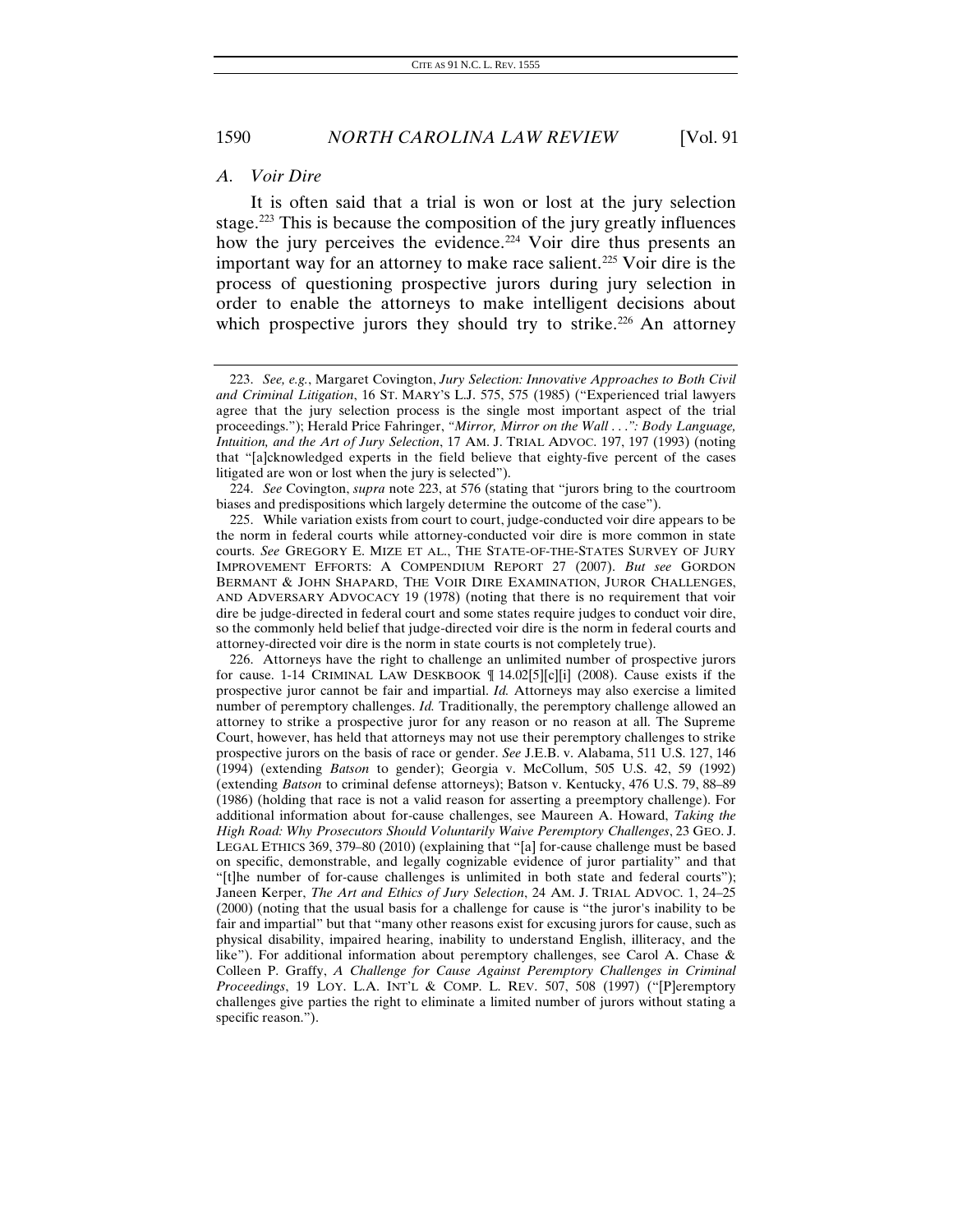concerned about implicit racial bias can ask the judge for permission to question the prospective jurors about racial bias. $^{227}$  $^{227}$  $^{227}$  If the attorney is in a jurisdiction where the judge conducts the voir dire and will not permit attorney-directed voir dire, the attorney can instead request permission to give prospective jurors a questionnaire that presents race relevant questions.<sup>[228](#page-37-1)</sup>

On several occasions, the Supreme Court has addressed the question of whether there is a constitutional right to voir dire into racial bias. In a few early cases, the Court seemed to suggest that a Black defendant in a racially charged case has a due process right to question prospective jurors on racial bias during voir dire. For example, in 1931, the Court reversed the first-degree murder conviction and death sentence of a Black defendant charged with murdering a White police officer, holding that the trial court erred in denying defense counsel's request to question prospective jurors about the possibility of racial bias.<sup>[229](#page-37-2)</sup> In 1973, the Court in *Ham v*. *South Carolina*[230](#page-37-3) held that a trial judge's refusal to grant a Black defendant's request for voir dire on the subject of racial prejudice violated the defendant's due process rights.<sup>231</sup>

In 1976, the Court retreated from its earlier rulings. In *Ristaino v. Ross*, [232](#page-37-5) the Court held that voir dire into racial prejudice was not constitutionally required in a case involving a Black defendant charged with a violent crime against a White victim.[233](#page-37-6) Similarly, in *Rosales-Lopez v. United States*, [234](#page-37-7) the Court found no error in the trial court's refusal to ask prospective jurors whether they would consider race or Mexican descent of the defendant in their evaluation of the

<span id="page-37-0"></span><sup>227.</sup> *See* Samuel R. Sommers, *On Racial Diversity and Group Decision Making: Identifying Multiple Effects of Racial Composition on Jury Deliberations*, 90 J. PERSONALITY & SOC. PSYCHOL. 597, 601 (2006) (opining that even if its potential to diagnose bias in prospective jurors is limited, race-related voir dire may still be useful by serving as "another way in which racial issues and concerns about prejudice [can be] made salient for jurors").

<span id="page-37-2"></span><span id="page-37-1"></span><sup>228.</sup> *See* Sommers & Ellsworth, *supra* note 82, at 1026–29 (finding that the presence of race-relevant questions on a jury questionnaire reduced White mock jurors' racial bias).

<sup>229.</sup> *See* Aldridge v. United States, 283 U.S. 308, 309–10, 315 (1931).

<sup>230.</sup> 409 U.S. 524 (1973).

<sup>231.</sup> *Id.* at 527.

<sup>232.</sup> 424 U.S. 589 (1976).

<span id="page-37-7"></span><span id="page-37-6"></span><span id="page-37-5"></span><span id="page-37-4"></span><span id="page-37-3"></span><sup>233.</sup> *Id.* at 589 ("Absent circumstances comparable in significance to those existing in *Ham v. South Carolina*, examination of veniremen during voir dire about racial prejudice is held not constitutionally required." (citation omitted)).

<sup>234.</sup> 451 U.S. 182 (1981).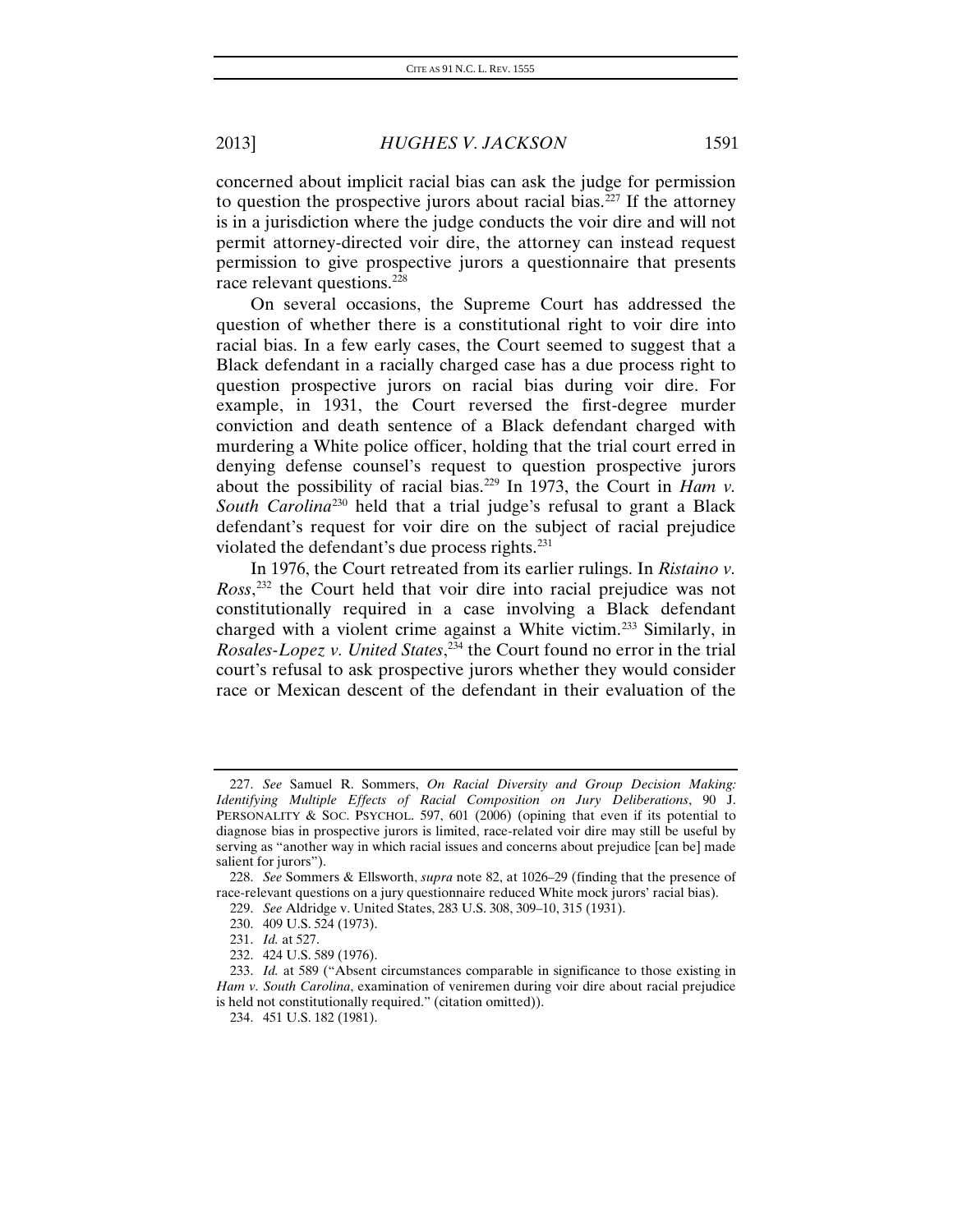case where defendant of Mexican descent was charged with smuggling Mexican aliens into the United States.<sup>[235](#page-38-0)</sup>

In 1986, the Court again addressed the issue of voir dire into racial bias in *Turner v. Murray*. [236](#page-38-1) This time, however, the Court held that "a capital defendant accused of an interracial crime is entitled to have prospective jurors informed of the race of the victim and questioned on the issue of racial bias" when the defendant has specifically requested such voir dire.<sup>[237](#page-38-2)</sup> Since *Turner v. Murray* involved an interracial crime of violence and is the Court's last statement on the issue of voir dire into racial bias, it appears that the only time when a defendant is entitled to voir dire into racial bias as a matter of due process is when the defendant is charged with a capital offense, the offense is an interracial crime of violence, and the defendant specifically requests such voir dire.<sup>[238](#page-38-3)</sup> The Court has never considered whether the prosecutor has a right to voir dire into racial bias.

Even though the due process right to voir dire into racial bias appears to be limited to death penalty cases involving crimes of interracial violence when the defendant has specifically requested such voir dire, voir dire into racial bias is not prohibited in other cases. It remains within the discretion of the trial court to permit or disallow such voir dire.<sup>[239](#page-38-4)</sup> If permitted to engage in voir dire into racial bias, an attorney would be wise not to start by asking prospective jurors whether any of them are racially biased. A question like this is likely to offend the prospective juror who may interpret such a question as an inquiry into whether the prospective juror is a racist.<sup>[240](#page-38-5)</sup> Instead, an attorney might start by trying to set the venire at ease before questioning them about their racial attitudes. The attorney's primary goal should be to educate the venire about the workings of implicit bias.<sup>[241](#page-38-6)</sup> The attorney should also aim to highlight the significance of race in the case at hand—to make race salient so that

<sup>235.</sup> *Id.* at 184, 192.

<sup>236.</sup> 476 U.S. 28 (1986).

<sup>237.</sup> *Id.* at 36–37.

<sup>238.</sup> *Id.*

<span id="page-38-4"></span><span id="page-38-3"></span><span id="page-38-2"></span><span id="page-38-1"></span><span id="page-38-0"></span><sup>239.</sup> *See* Ristaino v. Ross, 424 U.S. 589, 594 (1976) ("Voir dire 'is conducted under the supervision of the court, and a great deal must, of necessity, be left to its sound discretion.' " (quoting Connors v. United States, 158 U.S. 408, 413 (1895))).

<span id="page-38-5"></span><sup>240.</sup> *See* Albert W. Alschuler, *The Supreme Court and the Jury: Voir Dire, Peremptory Challenges, and the Review of Jury Verdicts*, 56 U. CHI. L. REV. 153, 160–61 (1989) (arguing that voir dire into racial bias is minimally useful, insulting, and patronizing).

<span id="page-38-6"></span><sup>241.</sup> *See* Sommers, *supra* note 227, at 601 (arguing that the goal is less to ferret out racially biased jurors and more to make race salient).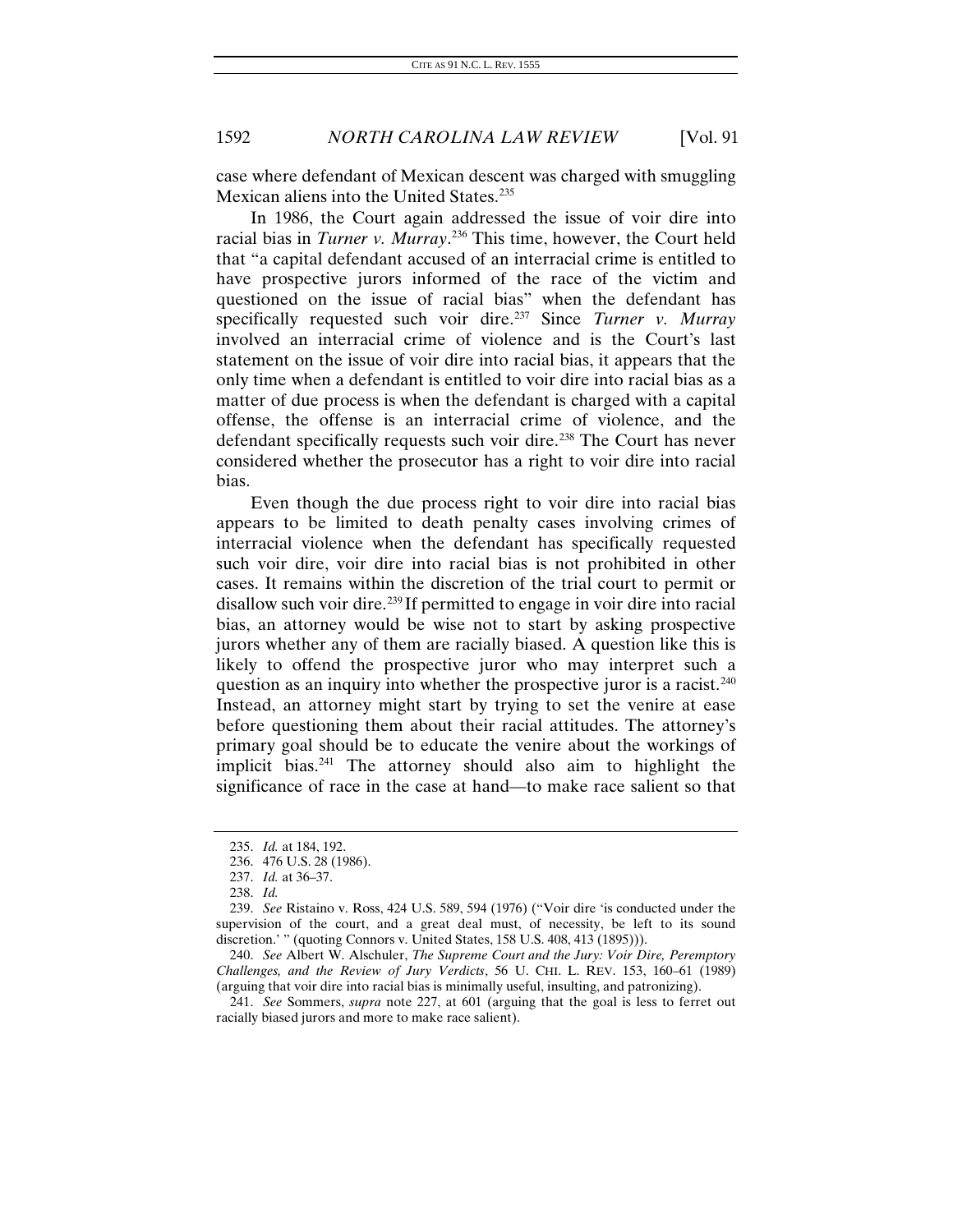those who end up on the jury will be more cognizant of the ways in which race may have shaped the perceptions of the individuals involved in the case and the ways in which race may influence the jurors' own perceptions.

Making race salient in this way was done very effectively in a criminal case out of Alaska. In that case, a criminal defense attorney representing a Black, male teenager charged with assaulting a White, male classmate started her voir dire by sharing a story about herself.<sup>[242](#page-39-0)</sup> The attorney described seeing a young Black male "driving" an expensive BMW and thinking 'drug dealer rather than' doctor's son."<sup>[243](#page-39-1)</sup> Hearing an attorney recounting a personal experience like this and admitting to her own racial bias gives prospective jurors "permission to admit their own stereotyp[ical] thinking."<sup>[244](#page-39-2)</sup> It also "diffuses the emotional content of the race discussion."[245](#page-39-3) If an attorney does not have a personal story to share, another way she can put prospective jurors at ease about their own implicit biases is to share the fact that even Jesse Jackson, a well-known African American civil rights activist, openly admits, "There is nothing more painful for me at this stage of my life, than to walk down the street and hear footsteps and start to think about robbery, and then look around and see somebody white, and feel relieved."[246](#page-39-4)

#### *B. Opening Statements*

If jury selection is the most important stage of the trial proceedings, the next most important phase is probably the opening statement.<sup>[247](#page-39-5)</sup> Good trial attorneys often use the opening statement to tell a compelling story about what happened and why.[248](#page-39-6) If the attorney can tell a story that makes sense to the jury, the jury will be

<span id="page-39-2"></span><span id="page-39-1"></span><span id="page-39-0"></span><sup>242.</sup> *See* James McComas & Cynthia Strout, *Combating the Effects of Racial Stereotyping in Criminal Cases*, CHAMPION, August 1999, at 22, 22–23.

<sup>243.</sup> *Id.* at 23.

<sup>244.</sup> *Id.*

<sup>245.</sup> *Id.*

<sup>246.</sup> *Id.*

<span id="page-39-5"></span><span id="page-39-4"></span><span id="page-39-3"></span><sup>247.</sup> *See* Kathryn Holmes Snedaker, *Storytelling in Opening Statements: Framing the Argumentation of the Trial*, 10 AM. J. TRIAL ADVOC. 15, 15 (1986) (noting that "[t]he opening statement can be one of the most important phases of the persuasion process and the most significant aspect of any trial"); Joseph Sorrentino, *Power and Prejudice in Opening Statements*, L.A. DAILY J., Jan. 29, 2013, at 1, 1 (discussing the importance of opening statements).

<span id="page-39-6"></span><sup>248.</sup> *See* Richard Lempert, *Telling Tales in Court: Trial Procedure and the Story Model*, 13 CARDOZO L. REV. 559, 565 (1991) (noting that "winning the battle of stories in the opening statements may help determine what evidence is attended to, how it is interpreted, and what is recalled both during and after the trial").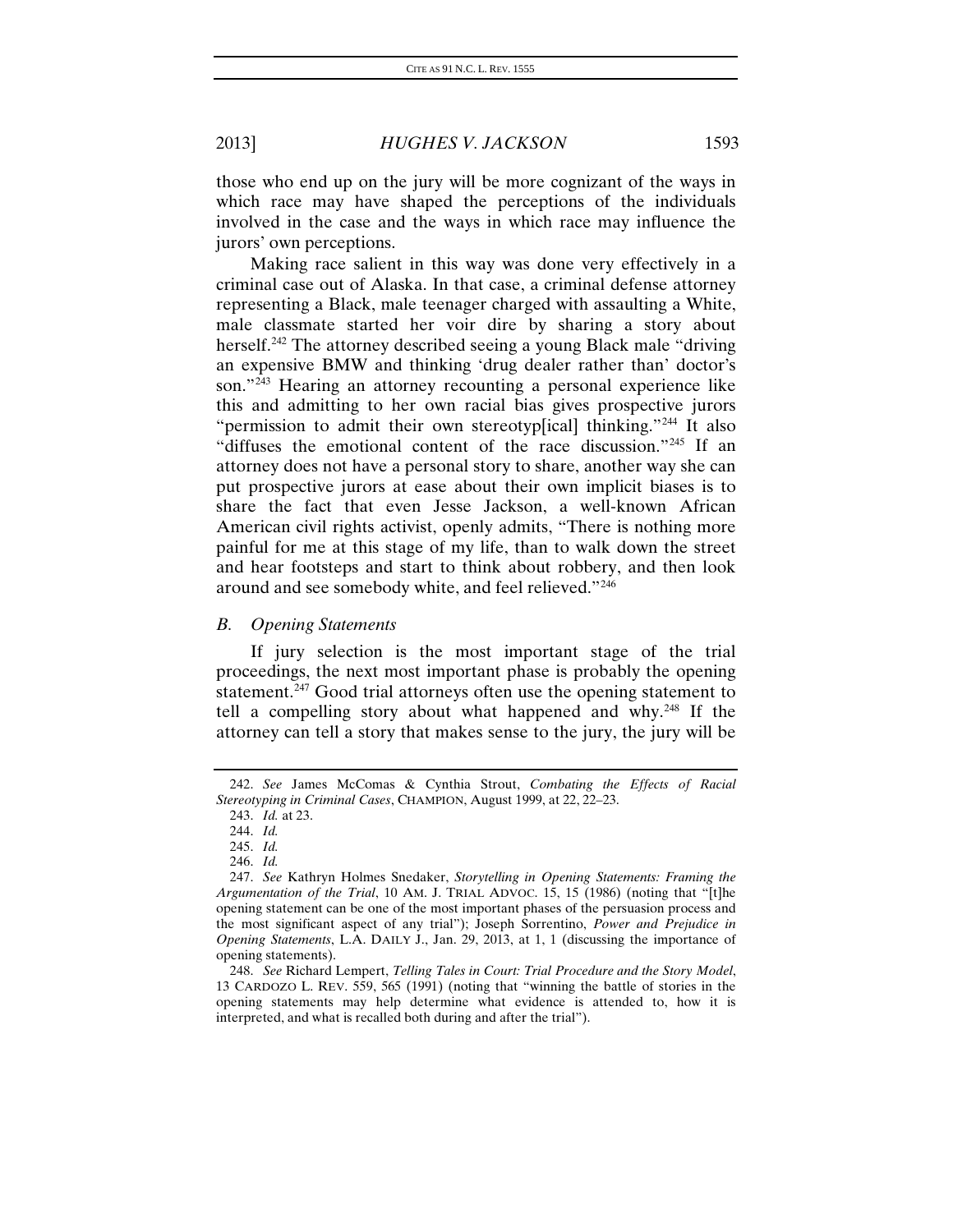more inclined to see the facts in a way that fits that story.<sup>249</sup> Thus, if an attorney is concerned that implicit racial bias may adversely affect the verdict, he may wish to tell a story that makes race salient in his opening statement.

In a case involving a claim of self-defense by a non-Black defendant against a Black victim, the prosecutor may be concerned that stereotypes about Blacks may lead jurors to see the victim as more dangerous, aggressive, or violent than they otherwise would. To counter such stereotypes, the prosecutor may want to emphasize in his opening statement the ways in which racial stereotypes may have influenced the defendant's belief that the victim posed a threat and the actions of the defendant that may have helped provoke the conflict. For example, in the Zimmerman case, the prosecutor may want to emphasize the fact that Zimmerman saw a young Black male walking in his neighborhood, and for no apparent reason began following that person, first in his car, then on foot, even after a 911 dispatcher told him this was not necessary.[250](#page-40-1) The prosecutor may wish to mention that the young Black male, Martin, was wearing a hoodie, and that stereotypes about young Black men as gang members who wear hoodies may have triggered Zimmerman's suspicions.<sup>[251](#page-40-2)</sup> Additionally, the prosecutor may wish to highlight the fact that Zimmerman initiated the confrontation by demanding that Martin tell him what he was doing in the neighborhood.<sup>[252](#page-40-3)</sup>

#### *C. Lay Witness Testimony*

Using lay witness testimony to highlight the racialized nature of the case is another way race can be made salient to the jury.[253](#page-40-4) If the

<span id="page-40-0"></span><sup>249.</sup> *See* Kenworthey Bilz, *We Don't Want to Hear It: Psychology, Literature and the Narrative Model of Judging*, 2010 U. ILL. L. REV. 429, 435 (stating that "most people process information by assembling it into plausible 'stories,' and then draw their final conclusions according to which of a set of possible stories makes the most narrative sense"); *see also* Nancy Pennington & Reid Hastie, *A Cognitive Theory of Juror Decision Making: The Story Model*, 13 CARDOZO L. REV. 519, 521, 523 (1991) (arguing that "jurors impose a narrative story organization on trial information" and "[t]he story that is accepted is the one that provides the greatest coverage of the evidence and is the most coherent").

<sup>250.</sup> *See* Barry et al., *supra* note 1.

<span id="page-40-2"></span><span id="page-40-1"></span><sup>251.</sup> Boyle, *supra* note 122 (noting that "the word 'hoodie' has echoes of racial overtones").

<sup>252.</sup> *See* Barry et al., *supra* note 1.

<span id="page-40-4"></span><span id="page-40-3"></span><sup>253.</sup> *See* Sommers & Ellsworth, *Race in the Courtroom*, *supra* note 193, at 1373. (discussing a study where race was made salient through the victim's testimony regarding words that the defendant shouted at her referring to his status as a Black man); Sommers & Ellsworth, *supra* note 81, at 214–15 (discussing a study where race was made salient through the testimony of a defense witness regarding remarks made about the defendant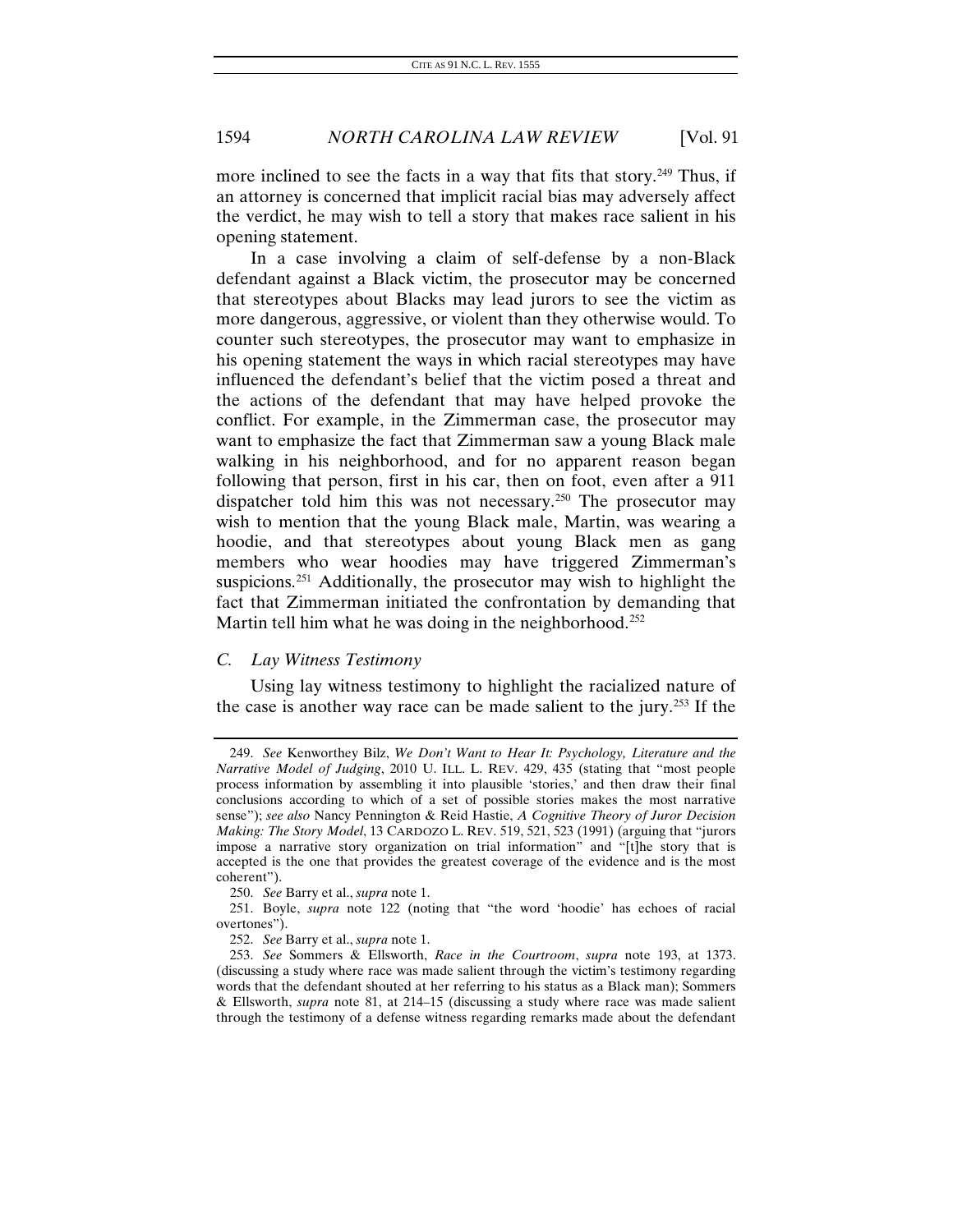defendant made reference to the victim's race or called the victim a racial slur in front of witnesses, the prosecution could call these witnesses to the stand to testify about these remarks. In one study, Ellen Cohn and others found that a defense witness's testimony about racial slurs shouted at the defendant by the victims reduced racial bias in jurors.[254](#page-41-0) Mock jurors were shown a videotape of an actual trial involving a Black man charged with attempted vehicular manslaughter.<sup>[255](#page-41-1)</sup> According to the facts brought out at trial, the defendant and his wife "were approaching their car after a football game when they noticed an emblem was missing from the exterior of [their] vehicle."<sup>[256](#page-41-2)</sup> Someone standing by their car accosted the defendant and his wife, claiming no one had touched the car.<sup>[257](#page-41-3)</sup> The defendant got into his car and quickly drove off, striking three White individuals in the process.<sup>[258](#page-41-4)</sup> The defendant was charged with attempted vehicular manslaughter.[259](#page-41-5) In the race-salient version of the trial, the defendant's wife testified that during the incident, a crowd of White persons surrounded her and her husband, shouting racial slurs ("[t]his nigger thinks he's a cop") and attacking their car.<sup>[260](#page-41-6)</sup> In the non-race salient version of the trial, jurors were not presented with this testimony.[261](#page-41-7) Cohn found that making race salient by informing jurors of the racial slurs that were yelled at the defendant reduced racial bias in White jurors.<sup>[262](#page-41-8)</sup> Racial bias was reduced even in jurors who scored highly on tests measuring racism.<sup>[263](#page-41-9)</sup>

<span id="page-41-0"></span>by other team members).

<span id="page-41-3"></span><span id="page-41-2"></span><span id="page-41-1"></span><sup>254.</sup> *See* Ellen S. Cohn et al., *Reducing White Juror Bias: The Role of Race Salience and Racial Attitudes*, 39 J. APPLIED SOC. PSYCHOL. 1953, 1966 (2009).

<sup>255.</sup> *See id.* at 1958–59.

<sup>256.</sup> *Id.* at 1959.

<sup>257.</sup> *Id.*

<sup>258.</sup> *See id.*

<sup>259.</sup> *See id.*

<sup>260.</sup> *Id.*

<sup>261.</sup> *See id.*

<span id="page-41-8"></span><span id="page-41-7"></span><span id="page-41-6"></span><span id="page-41-5"></span><span id="page-41-4"></span><sup>262.</sup> *See id.* at 1964 (finding that "making race salient reduced White juror racial bias, making the conviction rate approximately 50%," whereas "when race was not made salient, the conviction rate increased to 66%").

<span id="page-41-9"></span><sup>263.</sup> The tests measuring racism included the Old-Fashioned Racism Scale, which measures overt forms of prejudice, and the Modern Racism Scale, which measures more subtle forms of prejudice. *Id.* at 1959–60, 1966 ("The fact that there was no association between the scale and juror verdicts when race was made salient suggests that perhaps even highly racist individuals are made cognizant of appearing racist in cases in which race is made salient.").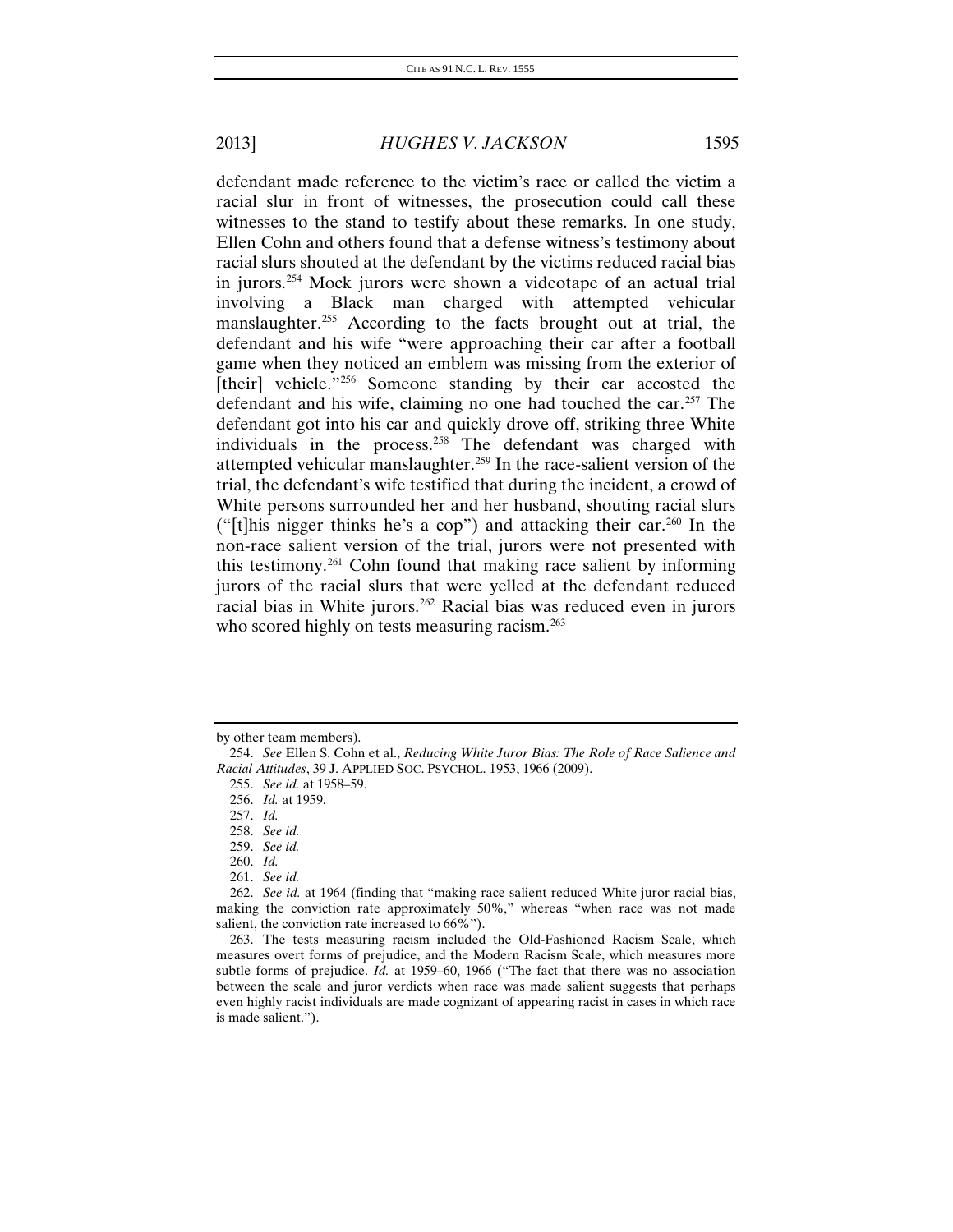#### *D. Expert Witness Testimony*

Another way an attorney can make race salient is by calling an expert witness to testify about the extensive social science research that has been conducted on implicit bias. Calling expert witnesses can be quite expensive, so this may not be a feasible option in every case. If a party has the resources, that party can retain a social psychologist who can discuss the differences between explicit and implicit bias and how implicit bias can be and has been measured. The expert witness may also be able to testify about the shooter bias studies discussed above, demonstrating that individuals have a bias toward shooting Black individuals over White individuals, and the equalizing effects of making race salient.

Whether the trial court will permit such expert witness testimony lies within the court's discretion.<sup>[264](#page-42-0)</sup> When it comes to expert witnesses, the trial court serves as gatekeeper and must be convinced that the proffered testimony is relevant and reliable.<sup>[265](#page-42-1)</sup> If opposing counsel objects to the proffered testimony on relevance or reliability grounds,<sup>[266](#page-42-2)</sup> the attorney wishing to call the expert witness can respond with several arguments. She may explain that just as expert witnesses have provided helpful information to juries on matters such as "eyewitness unreliability, post-traumatic stress disorders, or crosscultural differences in the meaning of behavior," the expert witness testimony that she is proffering will provide the jury with helpful "information about the social and psychological context in which contested adjudicative facts occurred" and "knowledge about the context will help the [jury] interpret the contested adjudicative

<span id="page-42-0"></span><sup>264.</sup> Daubert v. Merrell Dow Pharm., 509 U.S. 579, 592 (1993) (holding that the trial judge determines whether to allow an expert witness to testify based on a finding of relevance and reliability).

<span id="page-42-1"></span><sup>265.</sup> *Id.* at 597 (holding that under the Federal Rules of Evidence, the trial judge acts as a gatekeeper who must "ensur[e] that an expert's testimony both rests on a reliable foundation and is relevant to the task at hand").

<span id="page-42-2"></span><sup>266.</sup> FED. R. EVID. 702(c). In weighing whether to sustain such objections, Rule 702 provides the trial judge with a framework for assessing the relevance and reliability of expert witness testimony.

A witness who is qualified as an expert by knowledge, skill, experience, training, or education may testify in the form of an opinion or otherwise if: (a) the expert's scientific, technical, or other specialized knowledge will help the trier of fact to understand the evidence or to determine a fact in issue; (b) the testimony is based on sufficient facts or data; (c) the testimony is the product of reliable principles and methods; and (d) the expert has reliably applied the principles and methods to the facts of the case.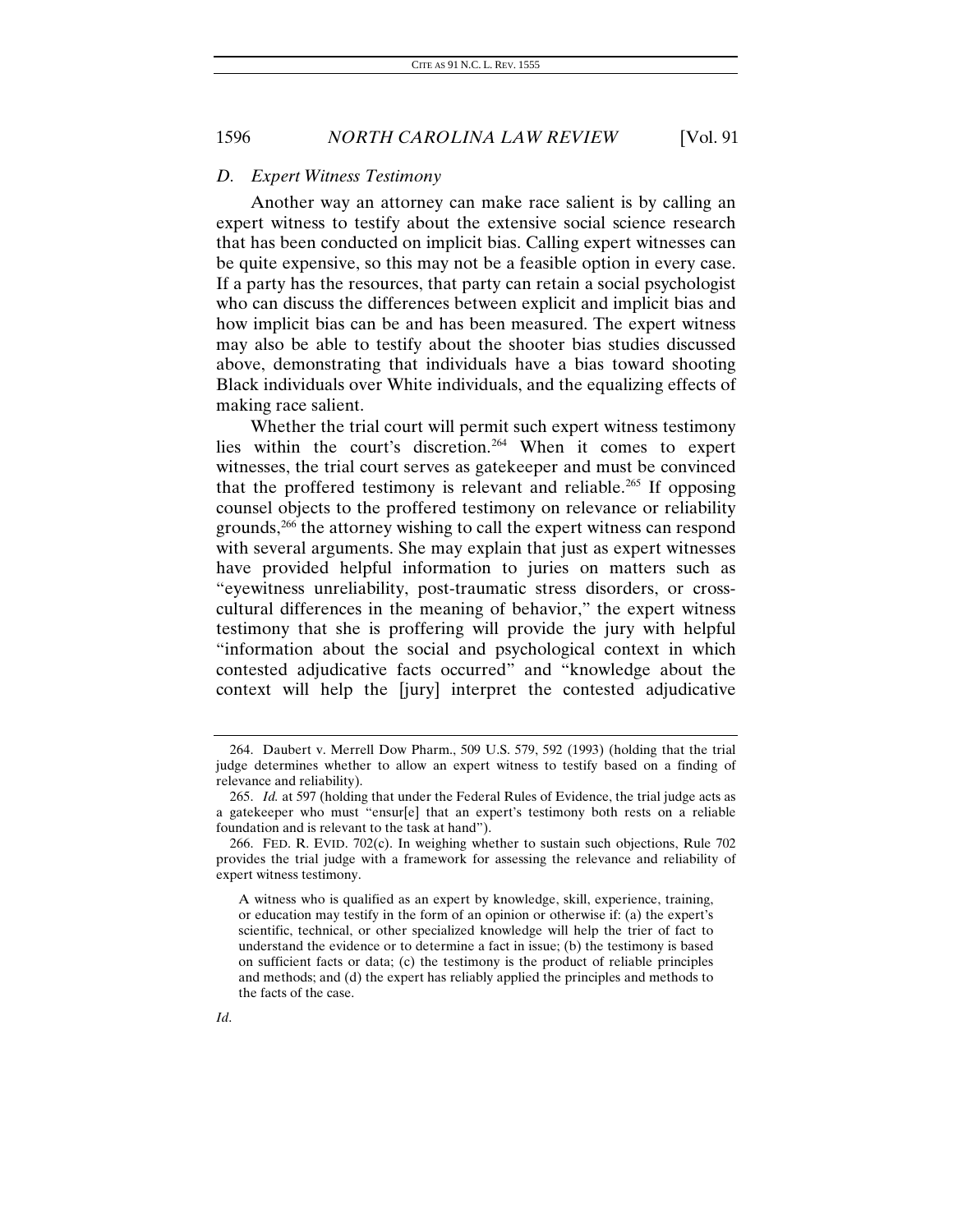facts."[267](#page-43-0) In other words, the expert witness will provide what has been called "social framework evidence," which can aid the jury in interpreting disputed facts.[268](#page-43-1) The claim that implicit bias research is not reliable can be countered by referencing the work of Anthony Greenwald, Jerry Kang, and Justin Levinson and Robert Smith, synthesizing and explaining the numerous studies that have been conducted on implicit bias.<sup>[269](#page-43-2)</sup>

### *E. Jury Instructions*

Another way race can be made salient is through jury instructions.[270](#page-43-3) For example, U.S. District Court Judge Mark Bennett expressly tells jurors in his courtroom that they should not rely on implicit biases:

Do not decide the case based on "implicit biases." As we discussed in jury selection, everyone, including me, has feelings,

<span id="page-43-0"></span><sup>267.</sup> Neil J. Vidmar & Regina A. Schuller, *Juries and Expert Evidence: Social Framework Testimony*, 52 LAW & CONTEMP. PROBS. 133, 133 (1989) (discussing Laurens Walker & John Monahan, *Social Frameworks: A New Use of Social Science in Law*, 73 VA. L. REV. 559 (1987)). While acknowledging concerns about the risk of undue prejudice, Vidmar and Schuller tentatively conclude that "juries can utilize social framework evidence in a legally appropriate manner." *Id.* at 134.

<span id="page-43-1"></span><sup>268.</sup> *See id.* at 138 (explaining that "social framework evidence can be *defined* solely by its function: to supply the [jury] with information about some aspect of human behavior to aid in interpreting disputed facts"). Furthermore, as Vidmar and Schuller elaborate, "The purpose of social framework evidence, as with any expert evidence, is to assist the trier of fact by providing information that is either unknown to the trier or potentially at variance with what the trier believes to be true." *Id*. at 139.

<span id="page-43-2"></span><sup>269.</sup> *See generally* Anthony G. Greenwald et al., *Understanding and Using the Implicit Association Test: III. Meta-Analysis of Predictive Validity*, 97 J. PERSONALITY & SOC. PSYCHOL. 17 (2009) (assessing the predictive validity of IATs in measuring attitudes, stereotypes, and implicit biases). After an extensive survey of the available research, Greenwald concludes that there is a moderate correlation in predictive validity, especially concerning socially sensitive topics, noting that "IAT measures had greater predictive validity than did self-report measures for criterion measures involving interracial behavior and other intergroup behavior." *Id*. at 28. For an overview of the research literature on how implicit biases play out in legal contexts, see generally Kang et al., *supra* note 23. Kang's aim is "to provide useful and realistic strategies" for "legal practitioners of good faith, including judges, who conclude that implicit bias is a problem (one among many) but do not know quite what to do about it." *Id*. at 1127. The study offers readers an introduction to the scientific literature on implicit bias, then explains how these biases can manifest themselves in judicial proceedings by providing a "step-by-step examination of how criminal and civil trials proceed, followed by suggestions designed to address the harms." *Id.* For a broad-ranging critical examination of how implicit racial bias persists across the American legal system, see generally IMPLICIT RACIAL BIAS ACROSS THE LAW, *supra* note 102.

<span id="page-43-3"></span><sup>270.</sup> *See* Jeffrey E. Pfeifer & James R. P. Ogloff, *Ambiguity and Guilt Determinations: A Modern Racism Perspective*, 21 J. APPLIED SOC. PSYCHOL. 1713, 1720 (1991).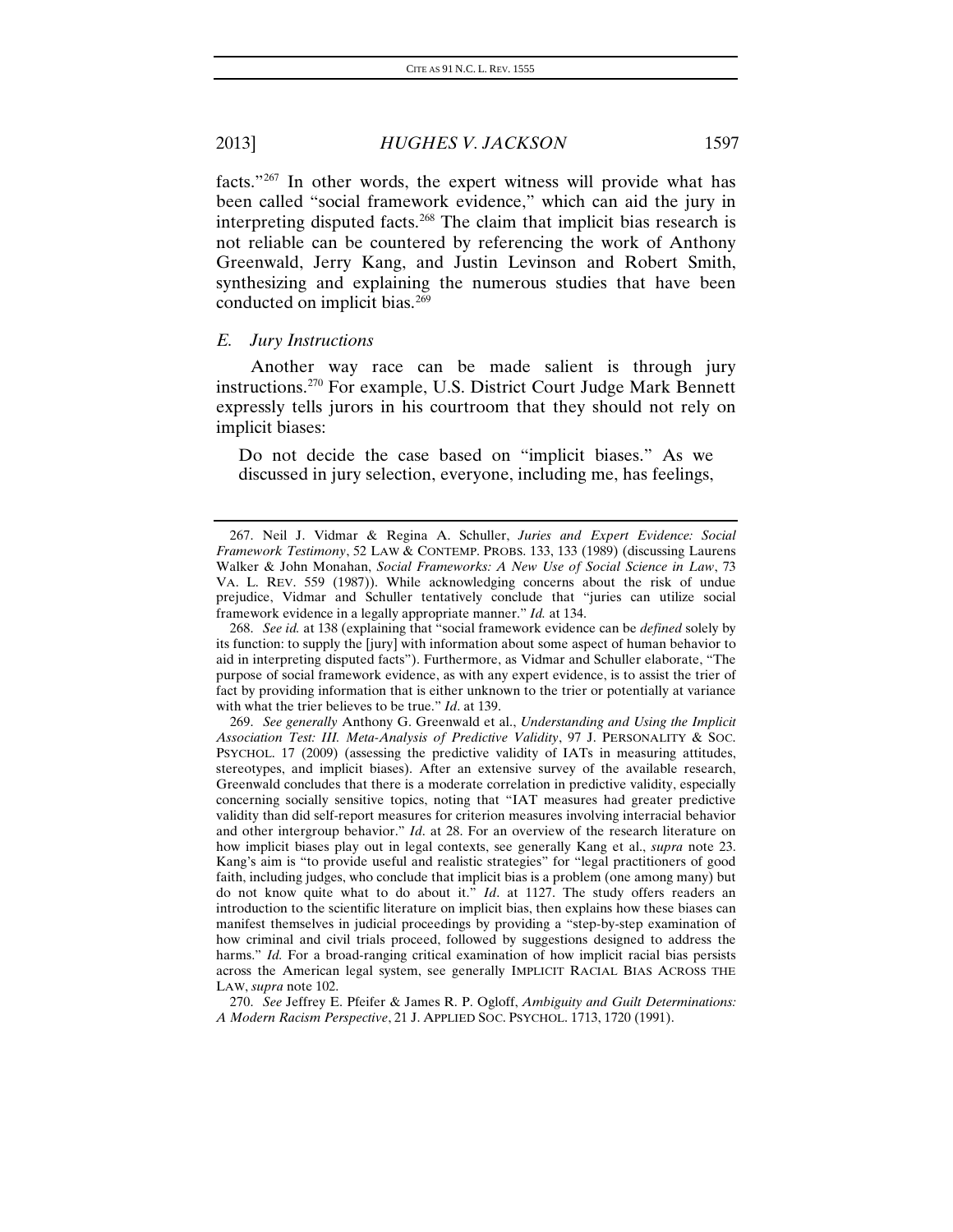assumptions, perceptions, fears, and stereotypes, that is, "implicit biases," that we may not be aware of. These hidden thoughts can impact what we see and hear, how we remember what we see and hear, and how we make important decisions. Because you are making very important decisions in this case, I strongly encourage you to evaluate the evidence carefully and to resist jumping to conclusions based on personal likes or dislikes, generalizations, gut feelings, prejudices, sympathies, stereotypes, or biases. The law demands that you return a just verdict, based solely on the evidence, your individual evaluation of that evidence, your reason and common sense, and these instructions. Our system of justice is counting on you to render a fair decision based on the evidence, not on biases.<sup>[271](#page-44-0)</sup>

Judge Bennett's instruction goes further than most model jury instructions, which simply tell jurors to determine the facts without bias or prejudice. For example, Maryland's Criminal Pattern Jury Instructions state: "[Y]ou must consider and decide this case fairly and impartially. You are to perform this duty without bias or prejudice as to any party. You should not be swayed by sympathy, prejudice or public opinion."[272](#page-44-1) Some model jury instructions go a bit further and explicitly tell jurors not to be influenced by race, ethnicity, or gender. For example, the criminal jury instructions for the District of Columbia suggest that judges instruct juries as follows: "[Y]ou should determine the facts without prejudice, fear, sympathy, or favoritism. You should not be improperly influenced by anyone's race, ethnic origin, or gender. Decide the case solely from a fair consideration of the evidence."<sup>[273](#page-44-2)</sup> California's model jury instructions on bias go even further in terms of attempting to educate jurors about stereotypes and implicit bias, providing:

Each one of us has biases about or certain perceptions or stereotypes of other people. We may be aware of some of our biases, though we may not share them with others. We may not be fully aware of some of our other biases.

Our biases often affect how we act, favorably or unfavorably, toward someone. Bias can affect our thoughts, how we remember, what we see and hear, whom we believe or disbelieve, and how we make important decisions.

<span id="page-44-0"></span><sup>271.</sup> Anna Roberts, *(Re)forming the Jury: Detection and Disinfection of Implicit Juror Bias*, 44 CONN. L. REV. 827, 859 (2012).

<span id="page-44-2"></span><span id="page-44-1"></span><sup>272.</sup> MD. STATE BAR ASS'N, MARYLAND CRIMINAL PATTERN JURY INSTRUCTIONS § 2:04 (2012).

<sup>273.</sup> CRIMINAL JURY INSTRUCTIONS FOR D.C. § 2.102 (2012).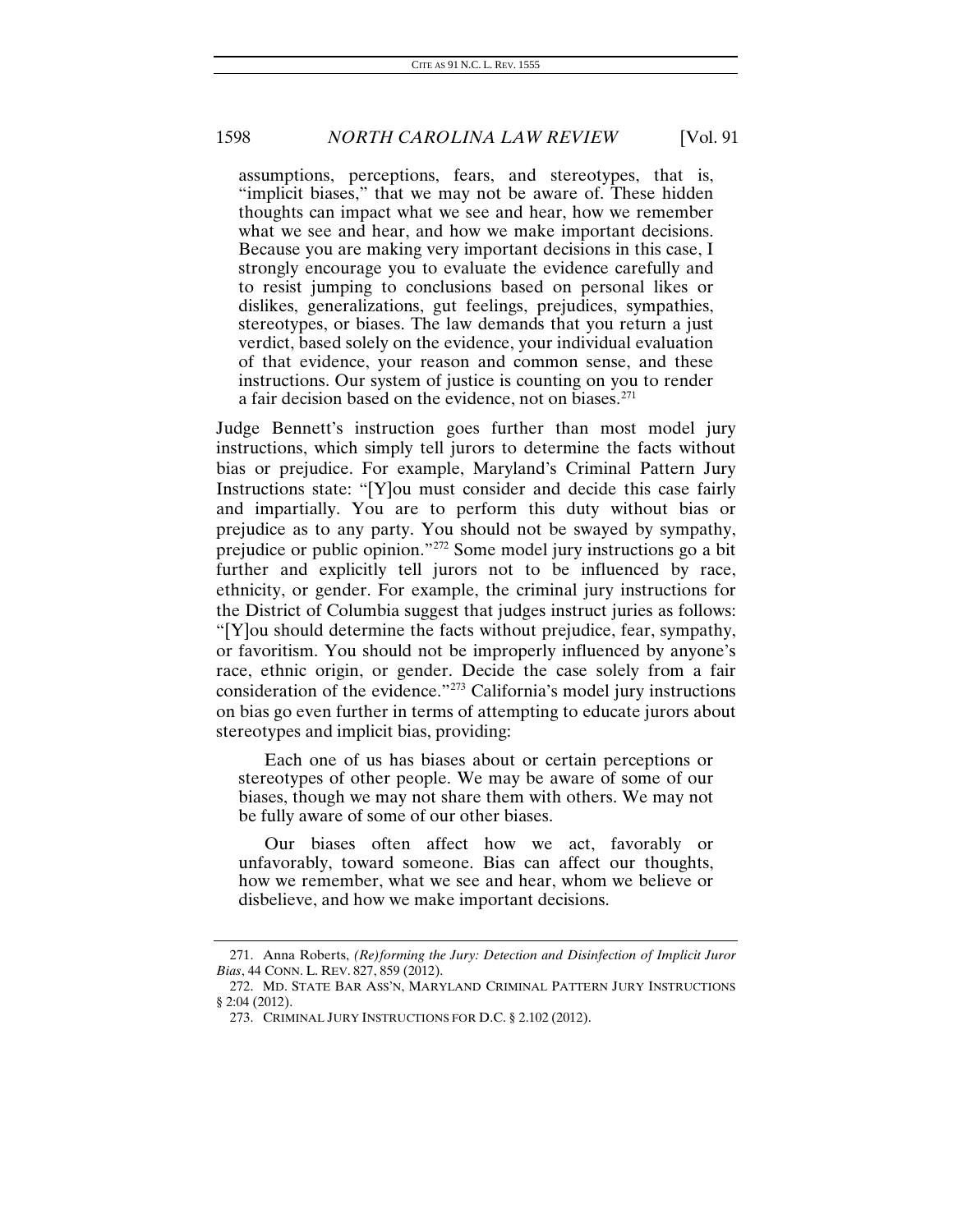As jurors you are being asked to make very important decisions in this case. You must not let bias, prejudice, or public opinion influence your decision.

Your verdict must be based solely on the evidence presented. You must carefully evaluate the evidence and resist any urge to reach a verdict that is influenced by bias for or against any party or witness.[274](#page-45-0)

Because jurors are forming impressions of the case throughout the trial, it may be better to inform them of the importance of not allowing racial stereotypes to influence their decision-making earlier in the process, rather than waiting until they are about to deliberate. By the time jurors receive their jury instructions, it may be too late to shake them of earlier formed opinions. Anna Roberts helpfully suggests that courts prepare a video that would impart the same kind of information as Judge Bennett's jury instruction, but would be shown to all individuals who show up for jury duty before they are even assigned to a courtroom.[275](#page-45-1) Roberts's proposal has the advantage of informing jurors of the possibility of bias at the beginning of the process, rather than at the end. Since the video would be shown to all prospective jurors, even individuals who are not selected for a jury, it would have the additional advantage of reaching a greater proportion of the citizenry. Moreover, since the video would be shown to all prospective jurors, not just jurors on racially sensitive cases, prospective jurors who ended up serving on a case involving interracial violence would not feel as if one party in the case, the racial minority, was being favored.

In previous work, the author has suggested a race-switching jury instruction as another way race can be made salient.<sup>[276](#page-45-2)</sup> In an interracial case involving a claim of self-defense, a party concerned with the influence of racial stereotypes could request, or the judge could sua sponte give, a race-switching jury instruction, one that suggests to jurors that they imagine the same facts and circumstances but simply switch the race of the defendant with the race of the victim. For example, if the defendant is a White man and the victim is a Black man, jurors would imagine the same facts with a Black male

<sup>274.</sup> CAL. FORMS OF JURY INSTRUCTION § 113 (2012).

<sup>275.</sup> *See* Roberts, *supra* note 271, at 861–66.

<span id="page-45-2"></span><span id="page-45-1"></span><span id="page-45-0"></span><sup>276.</sup> *See* LEE, MURDER AND THE REASONABLE MAN, *supra* note 154, at 224–25 (discussing race-switching as a means of helping the jury to figure out what is normatively reasonable); Lee, *Race and Self-Defense*, *supra* note 154, at 421–22 (discussing the idea of race-switching).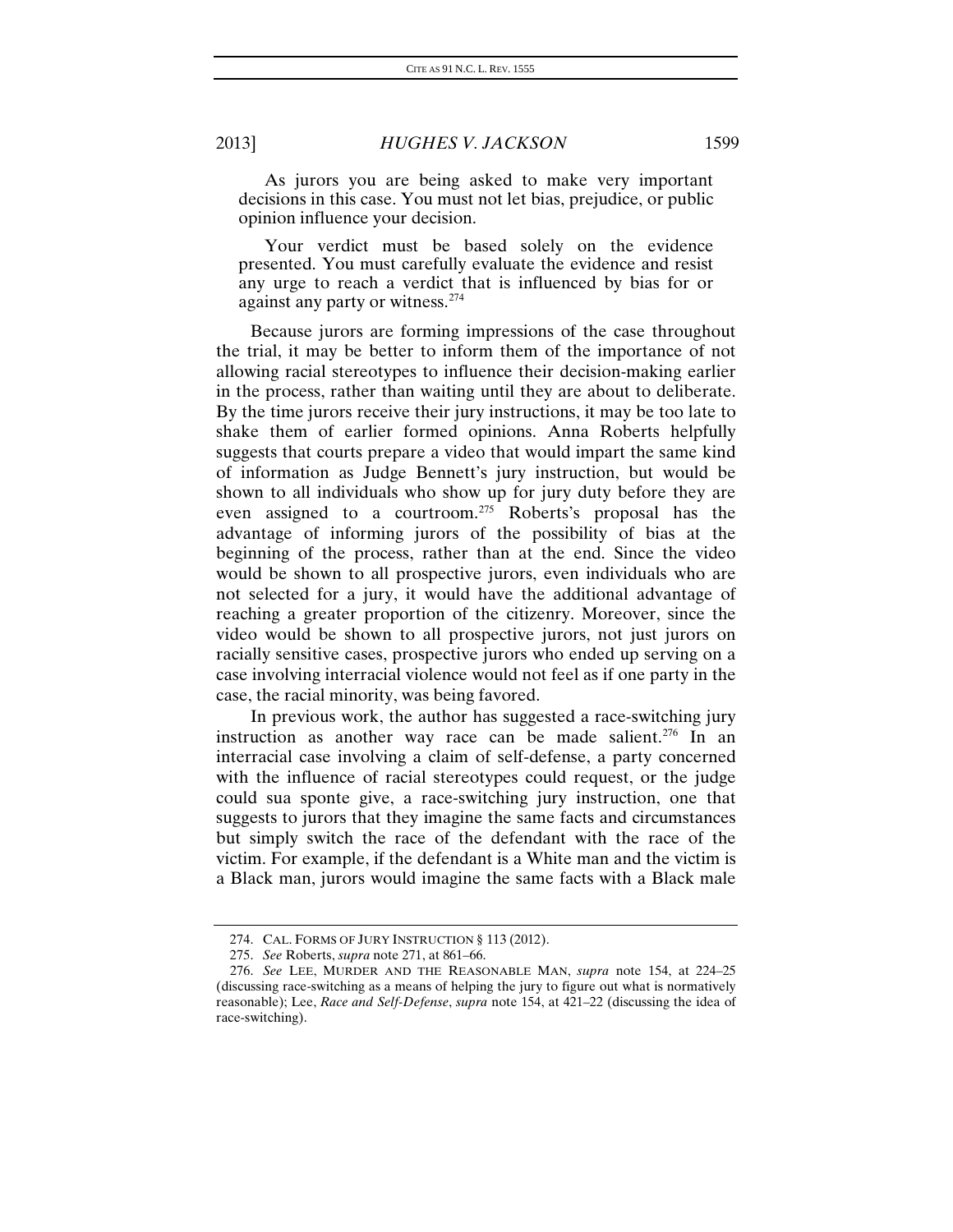defendant and a White male victim. If jurors come to a different conclusion about the reasonableness of the defendant's belief that he needed to use deadly force in self-defense, this should alert jurors to the possibility that racial stereotypes and implicit racial bias may have influenced their decision-making and that they should deliberate anew about whether the defendant's use of deadly force was reasonable. A race-switching jury instruction could take the following form:

It is natural to make assumptions about the parties and witnesses based on stereotypes. Stereotypes constitute welllearned sets of associations or expectations correlating particular traits with members of a particular social group. You should try not to make assumptions about the parties and witnesses based on their membership in a particular racial group. If you are unsure about whether you have made any unfair assessments based on racial stereotypes, you may engage in a race-switching exercise to test whether stereotypes have colored your evaluation of the case before you. Race-switching involves imagining the same events, the same circumstances, the same people, but switching the races of the parties. For example, if the defendant is White and the victim is Latino, you would imagine a Latino defendant and a White victim. If your evaluation of the case before you is different after engaging in race-switching, this suggests a subconscious reliance on stereotypes. You may then wish to reevaluate the case from a neutral, unbiased perspective.[277](#page-46-0)

A race-switching jury instruction was used in an actual criminal case in Alaska and may have helped defense attorneys secure a not guilty verdict for their client, a Black teenager charged with aggravated assault upon a White classmate.<sup>[278](#page-46-1)</sup>

#### *F. Closing Arguments*

The judge may choose not to give a race-switching jury instruction, so an attorney concerned about implicit racial bias may wish to suggest race-switching to the jury in her closing statement. This was done in the movie adaptation<sup>[279](#page-46-2)</sup> of John Grisham's book, *A Time to Kill*. [280](#page-46-3) Grisham's book revolves around the trial of a Black father charged with murdering two White men who brutally beat and

<span id="page-46-0"></span><sup>277.</sup> Lee, *Race and Self-Defense*, *supra* note 154, at 482.

<span id="page-46-1"></span><sup>278.</sup> *See* McComas & Strout, *supra* note 242, at 24.

<span id="page-46-2"></span><sup>279.</sup> A TIME TO KILL (Warner Bros. 1996).

<span id="page-46-3"></span><sup>280.</sup> JOHN GRISHAM, A TIME TO KILL (Island Books 1992).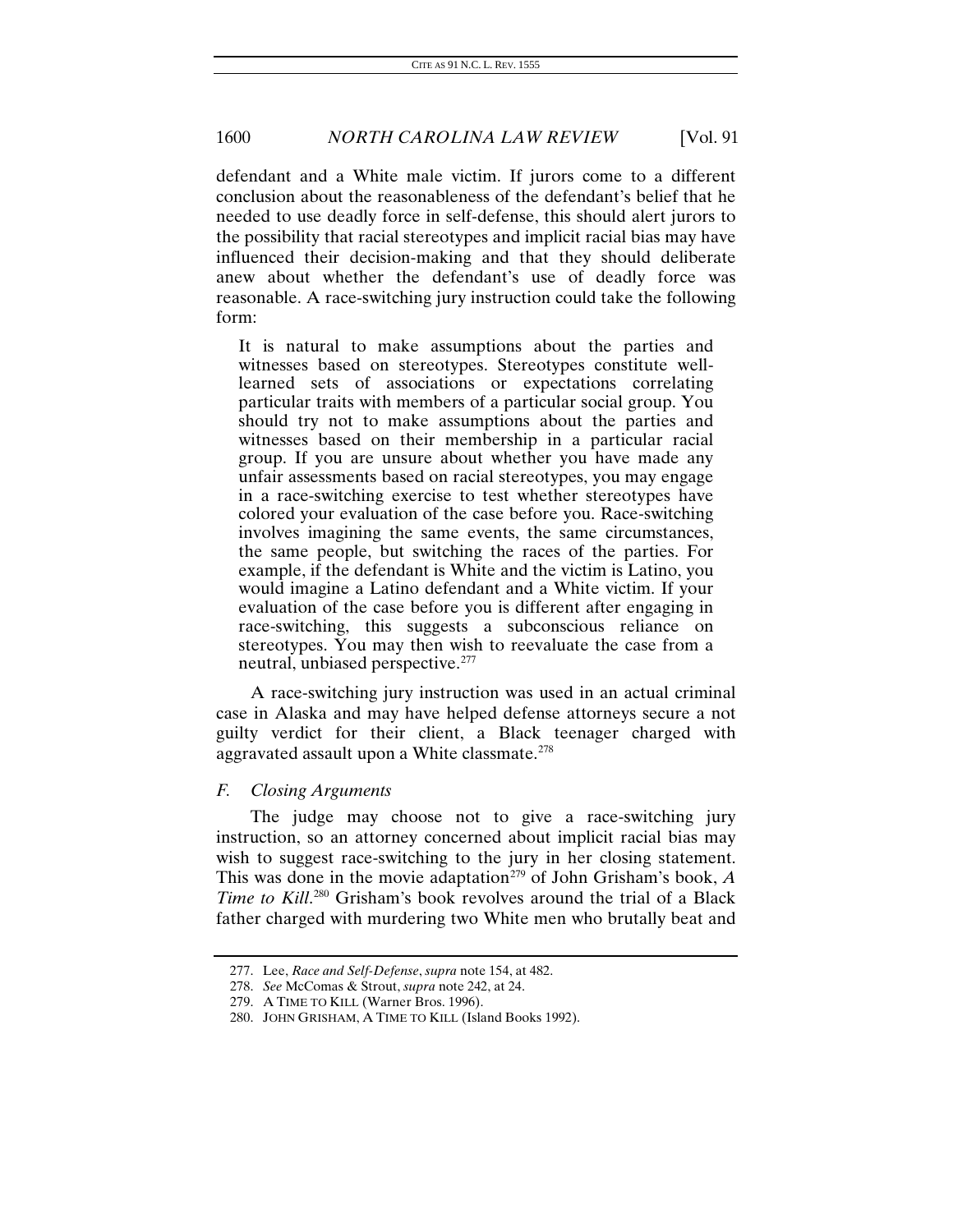raped the Black man's ten-year-old daughter.<sup>281</sup> In the book, one of the jurors asks the other jurors to close their eyes and imagine a blond-haired, blue-eyed little girl getting raped and beaten by two Black men.[282](#page-47-1) In the movie, the defendant's attorney asks jurors to do the same during his closing statement.<sup>283</sup> After imagining that a blondhaired, blue-eyed, little girl was raped and beaten by two Black men and that her White father is on trial for murdering the two Black men, the jury finds the Black father not guilty on all counts[.284](#page-47-3)

#### *G. Possible Objections to Making Race Salient*

Despite the recent social science research suggesting that making race salient encourages equal treatment of all defendants regardless of race, fair-minded individuals might nonetheless object to making race salient as a way to combat implicit racial bias. These objections might take several forms. First, one might object to highlighting the inappropriateness of making assumptions based on racial stereotypes on the ground that it is unfair to the individual defendant who had to act on the spur of the moment and, unlike the jury, did not have the luxury of time to deliberate. Second, one might object on the ground that a person who honestly believes she is about to be killed is not morally blameworthy if she responds to the perceived threat with deadly force, even if her belief in the need to act in self-defense stemmed from racial bias. Since the State cannot punish a person for the status of being a racist or for holding racist views and beliefs, it should not be able to preclude a defendant from asserting a defense based on racially biased beliefs. Third, one might believe that making race salient is an ineffective way to debias extremely prejudiced individuals on the jury and that race salience might reinforce their racial biases rather than defuse them. Fourth, one might worry that if attorneys make race too salient, this may encourage overcorrection and lead to unjust verdicts. The fear here is that jurors may bend over backwards to prove they are not engaging in racially biased decision making and convict innocent White defendants while acquitting guilty Black defendants. Finally, one might object to making race salient as a model for reform on the ground that race conscious decisionmaking violates the principle of colorblindness. Each of these objections are addressed in turn.

<span id="page-47-0"></span><sup>281.</sup> *See generally id.* (exploring fictional racial tension in the American court system).

<span id="page-47-1"></span><sup>282.</sup> *See id.* at 503–04, 513.

<span id="page-47-2"></span><sup>283.</sup> *See* A TIME TO KILL, *supra* note 279, at 02:13:01 to 02:20:20.

<span id="page-47-3"></span><sup>284.</sup> *Id.*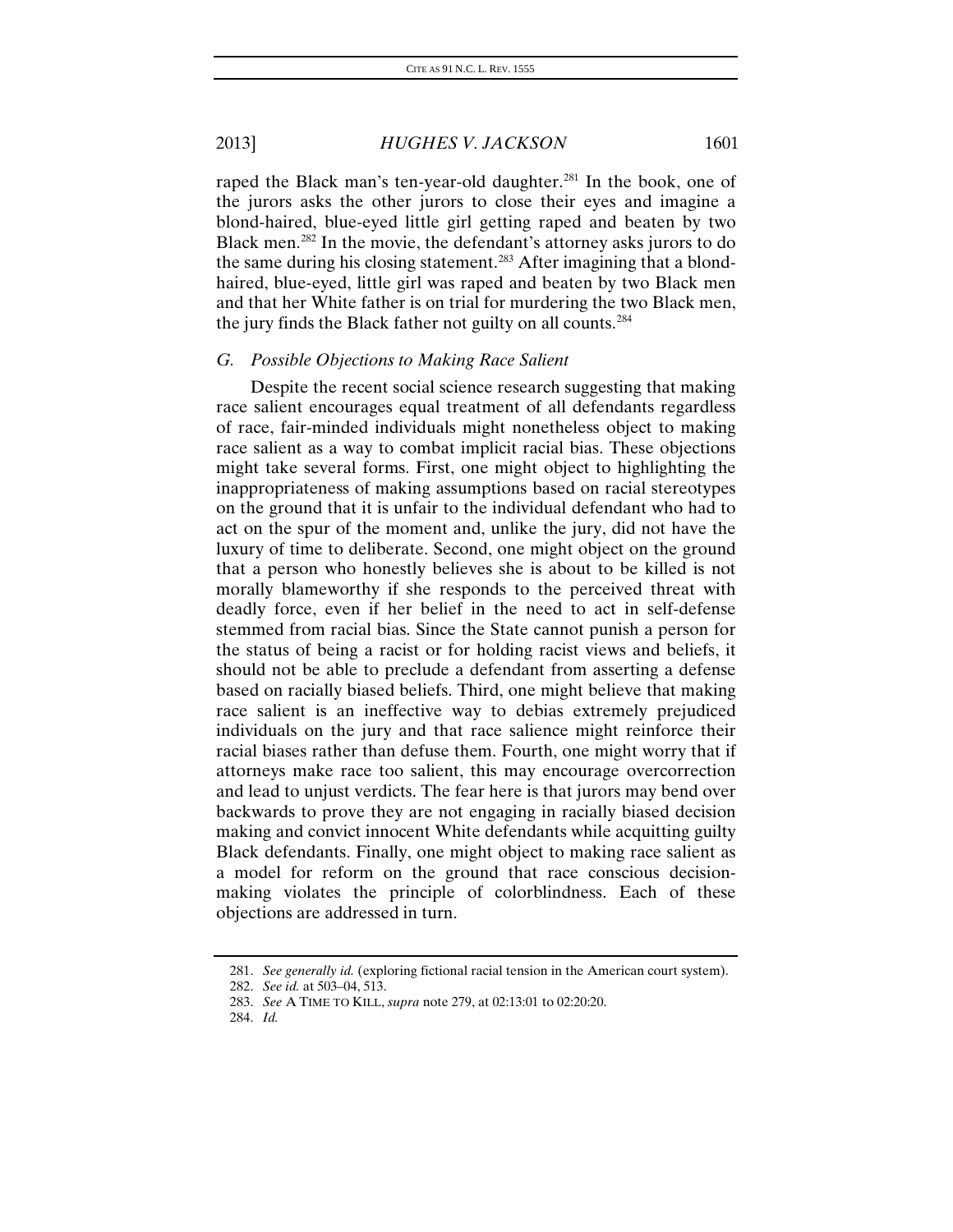### 1. Objection 1: Unfair to Hold Zimmerman Liable for Acting on Implicit Biases

One might object to efforts to make race salient on the ground that it is unfair to hold Zimmerman liable for acting upon biases that are implicit and automatic, not consciously chosen. While the jury enjoys the luxury of time to deliberate, Zimmerman had to act on the spur of the moment. He did not know whether Martin actually posed a threat of death or grievous bodily injury, but believed Martin was going to kill him or at least seriously injure him unless he acted to stop Martin from doing so.

It does not seem fair to expect Zimmerman to have engaged in the same kind of conscious rejection of racial stereotypes that race salience may encourage in jurors. "Detached reflection cannot be demanded in the presence of an uplifted knife."[285](#page-48-0) On the other hand, well before Zimmerman found himself on the ground in a tussle with Martin, he had plenty of time to think about whether he was making unfair assumptions about Martin based on Martin's race. He also had time to think about whether to act on these assumptions. When Zimmerman first spotted Martin and thought Martin looked suspicious, Zimmerman could have simply called 911 and let the police handle things. Instead, Zimmerman followed Martin in his car and then on foot, even after the 911 dispatcher specifically told him that was not necessary.[286](#page-48-1) Zimmerman did not have to confront Martin or ask him what he was doing in the neighborhood.<sup>[287](#page-48-2)</sup> Individuals have a right to walk the public streets. In short, there were many opportunities for Zimmerman to have avoided the confrontation that ultimately resulted in the death of Trayvon Martin.

Additionally, precautionary measures exist to avoid harm, such as crossing the street or not getting onto an elevator. When an individual chooses to go beyond these measures and instead uses deadly force to kill another human being, and then claims selfdefense, it is fair to scrutinize that self-defense claim. The jury should determine that it was indeed reasonable for the individual to believe

<sup>285.</sup> Brown v. United States, 256 U.S. 335, 343 (1921).

<sup>286.</sup> *See supra* notes 7–8 and accompanying text.

<span id="page-48-2"></span><span id="page-48-1"></span><span id="page-48-0"></span><sup>287.</sup> *See CNN Special Report with Soledad O'Brien*, *supra* note 60. Benjamin Crump, attorney for Trayvon Martin's family, told CNN reporter Soledad O'Brien that Trayvon's girlfriend, Dee Dee, overheard part of his conversation with Zimmerman via cellphone. As Crump recounted, "[W]hat she heard was not [Zimmerman] coming to identify himself as any neighborhood association or anything like that. He said, 'what are you doing around here?' As to suggest [Trayvon] didn't have a right to be here." *Id*.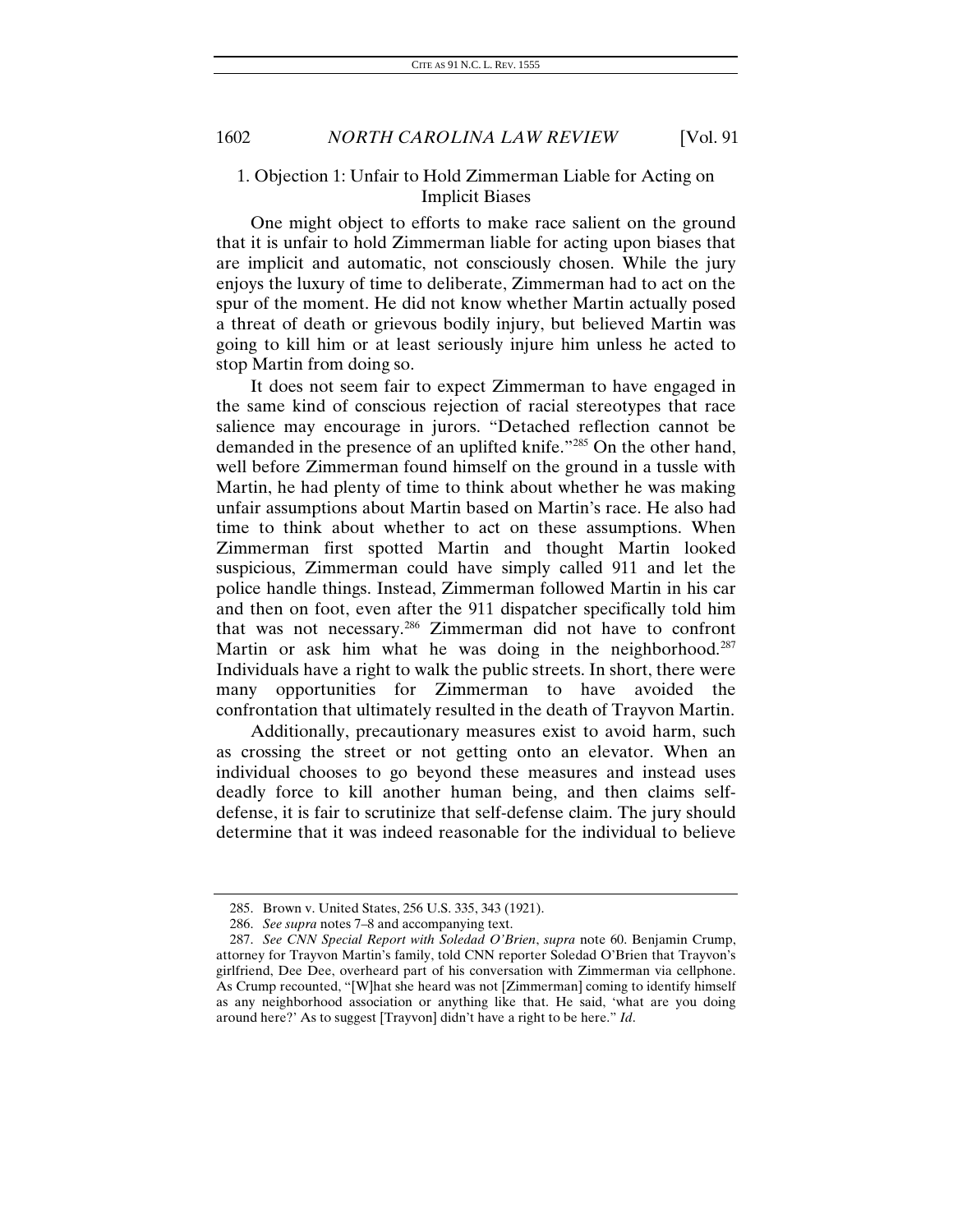the use of deadly force was necessary to counter an imminent threat of death or grievous bodily injury.

Moreover, making race salient does not direct the jury to hold the defendant liable. It does not direct a verdict against the defendant. What making race salient does (or should do) is call attention to the ways in which race, or more specifically racial bias, may have affected the defendant's perceptions and actions. With this knowledge, the jury is free to decide whether to accept or reject the defendant's claim of self-defense.

Jurors made aware of the racial stereotypes that may have influenced George Zimmerman's beliefs and actions may nonetheless think it unfair to convict Zimmerman of murder, when they themselves might have been afraid of Trayvon Martin because of Martin's race. While jurors may believe Zimmerman should be held criminally responsible for having killed Martin, they may also think that convicting Zimmerman of murder would be unjust.

One problem arising in the Zimmerman case is that the jury will be faced with an "all or nothing" choice. Zimmerman's jury will either have to convict Zimmerman of second degree murder, which means a possible sentence of between thirty years and life,<sup>[288](#page-49-0)</sup> or acquit Zimmerman altogether. Zimmerman does not appear to be as culpable as an intentional murderer, but allowing him to go free also does not seem fair.

Many jurisdictions, although not Florida, recognize the partial defense of imperfect self-defense, which allows the jury to find the defendant not guilty of murder, and instead guilty of voluntary manslaughter if it feels the defendant honestly but unreasonably believed that he needed to use deadly force in self-defense<sup>[289](#page-49-1)</sup> or used

<span id="page-49-0"></span><sup>288.</sup> *See* FLA. STAT. ANN. § 782.04(2) (West 2012) ("The unlawful killing of a human being, when perpetrated by any act imminently dangerous to another and evincing a depraved mind regardless of human life, although without any premeditated design to effect the death of any particular individual, is murder in the second degree and constitutes a felony of the first degree . . . ."); *id.* § 775.082(3)(b) (West 2013) (setting mandatory thirty year term of imprisonment for first degree felonies unless otherwise provided by statute); *id.* § 775.087(2)(a)(3) (West 2013) (establishing minimum mandatory sentence of twenty-five years for "[a]ny person who is convicted of a felony . . . and during the course of the commission of the felony such person discharged a 'firearm' . . . and, as the result of the discharge, death or great bodily harm was inflicted upon any person"); *see also id.* § 27.366 (codifying the requirement that the state attorney must explain, in writing, why a defendant did not receive the statutory minimum sentence); WILLIAM H. BURGESS, FLORIDA SENTENCING § 6:69 (16th ed. 2012) (noting that "[o]nly the State Attorney has the discretion to waive the [twenty-five year] minimum mandatory sentence" for murder with a firearm).

<span id="page-49-1"></span><sup>289.</sup> Twenty-two states recognize this version of imperfect self-defense. COLO. REV.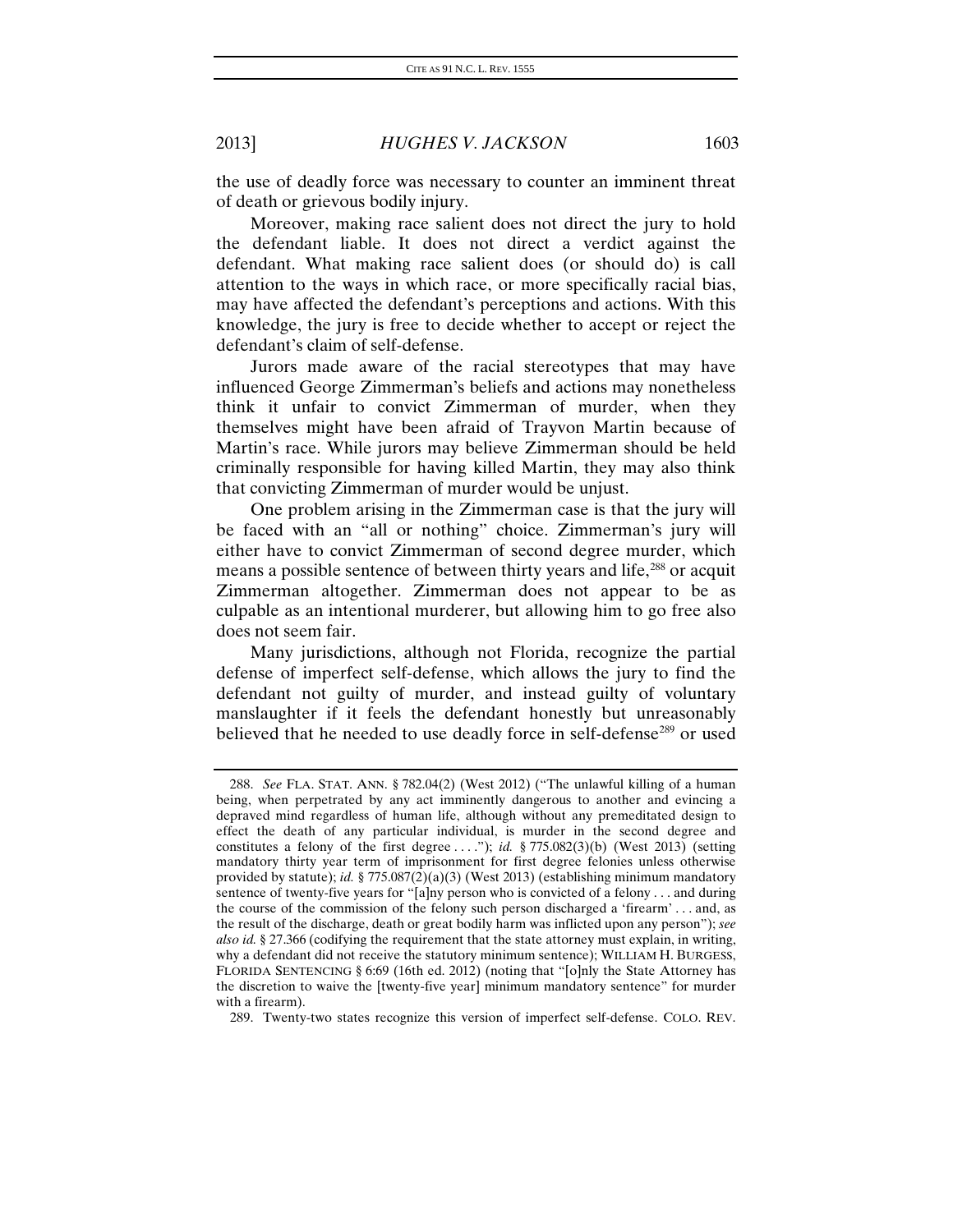disproportionate force in self-defense.<sup>[290](#page-50-0)</sup> A jury could easily find that Zimmerman honestly but unreasonably believed he was being threatened with imminent death or serious bodily injury or that Zimmerman's use of a gun to shoot Martin was wildly disproportionate to the threatened force of Martin's fists. If Florida recognized imperfect self-defense, the jury could find Zimmerman guilty of voluntary manslaughter.<sup>[291](#page-50-1)</sup> Instead, jurors will have to choose between finding Zimmerman guilty of murder or acquitting him when a murder conviction seems overly severe and an acquittal seems overly lenient. Lack of an intermediate verdict option poses a far greater threat to injustice than making race salient.

### 2. Objection 2: Unfair to Hold Zimmerman Liable for Acting on an Honest but Unreasonable Belief in the Need to Use Deadly Force in Self-Defense

A second, related objection to making race salient might be that it is unfair to hold Zimmerman liable for acting on a sincere belief that he was about to be killed and thus deadly force was the only way he could protect himself, even if his beliefs stemmed from racially biased assumptions. As Stephen Garvey explains, "[T]he belief that . . . I am about to be killed, and deadly force is necessary to avoid

STAT. ANN. § 18-1-704 (West 2003); DEL. CODE ANN. tit. 11, § 470 (West 1995); Harshaw v. State, 39 S.W.3d 753, 756 n.1 (Ark. 2001); In re Christian S., 872 P.2d 574, 575 (Cal. 1994); Mathis v. State, 968 A.2d 492 (Del. 2009), 2009 WL 405872, at \*2; Williams v. United States, 858 A.2d 984, 993 n.13 (D.C. 2004); Paz v. State, 852 P.2d 1355, 1363 (Idaho 1993); People v. Taylor, 600 N.E.2d 9, 13 (Ill. App. Ct. 1992); State v. Sterrett, 45 N.W. 401, 402 (Iowa 1890); State v. Harris, 269 P.3d 820, 825 (Kan. 2012); Davis v. Commonwealth, No. 2008-SC-000406-MR, 2009 WL 4251646, at \*3 (Ky. Nov 25, 2009); State v. Hanaman, 2012 ME 40, 38 A.3d 1278, 1282 n.4; State v. Greco, 24 A.3d 135, 143 (Md. Ct. Spec. App. 2011); Beale v. State, 2 So. 3d 693, 700 (Miss. Ct. App. 2008); State v. Phroper, 619 S.W.2d 83, 87–88 (Mo. Ct. App. 1981); Lucas v. State, 111 N.W. 145, 147 (Neb. 1907); State v. Abeyta, 901 P.2d 164, 171 (N.M. 1995), *abrogated by* State v. Campos, 1996-NMSC-043, 122 N.M. 148, 921 P.2d 1266; State v. Clark, 1997 ND 199, ¶ 11, 570 N.W.2d 195, 199; McHam v. State, 2005 OK CR 28, 126 P.3d 662, 668; Commonwealth v. Truong, 36 A.3d 592, 599 (Pa. Super. Ct. 2012); State v. Low, 2008 UT 58, 192 P.3d 867, 877; Couture v. Commonwealth, 656 S.E.2d 425, 430 (Va. Ct. App. 2008); State v. Camacho, 501 N.W.2d 380, 383 (Wis. 1993).

<span id="page-50-0"></span><sup>290.</sup> *See* Sanchez v. People, 470 P.2d 857, 860 (Colo. 1970) (en banc); Commonwealth v. Young, 959 N.E.2d 943, 954 (Mass. 2012); State v. Henley, 2010-NMSC-039, ¶ 20, 148 N.M. 359, 237 P.3d 103, 108; State v. Revels, 195 N.C. App. 546, 551, 673 S.E.2d 677, 681 (2009); *Couture*, 656 S.E.2d at 430; *Camacho*, 501 N.W.2d at 388–89.

<span id="page-50-1"></span><sup>291.</sup> *See* Darren Lenard Hutchinson, *Trayvon Martin: "Stand Your Ground" Rule Has NOTHING to Do with This Case*, DISSENTING JUST. (Mar. 21, 2012, 9:01 PM), http://dissentingjustice.blogspot.com/2012/03/trayvon-martin-stand-your-ground-rule.html (opining that the force Zimmerman used was not proportionate to the force threatened).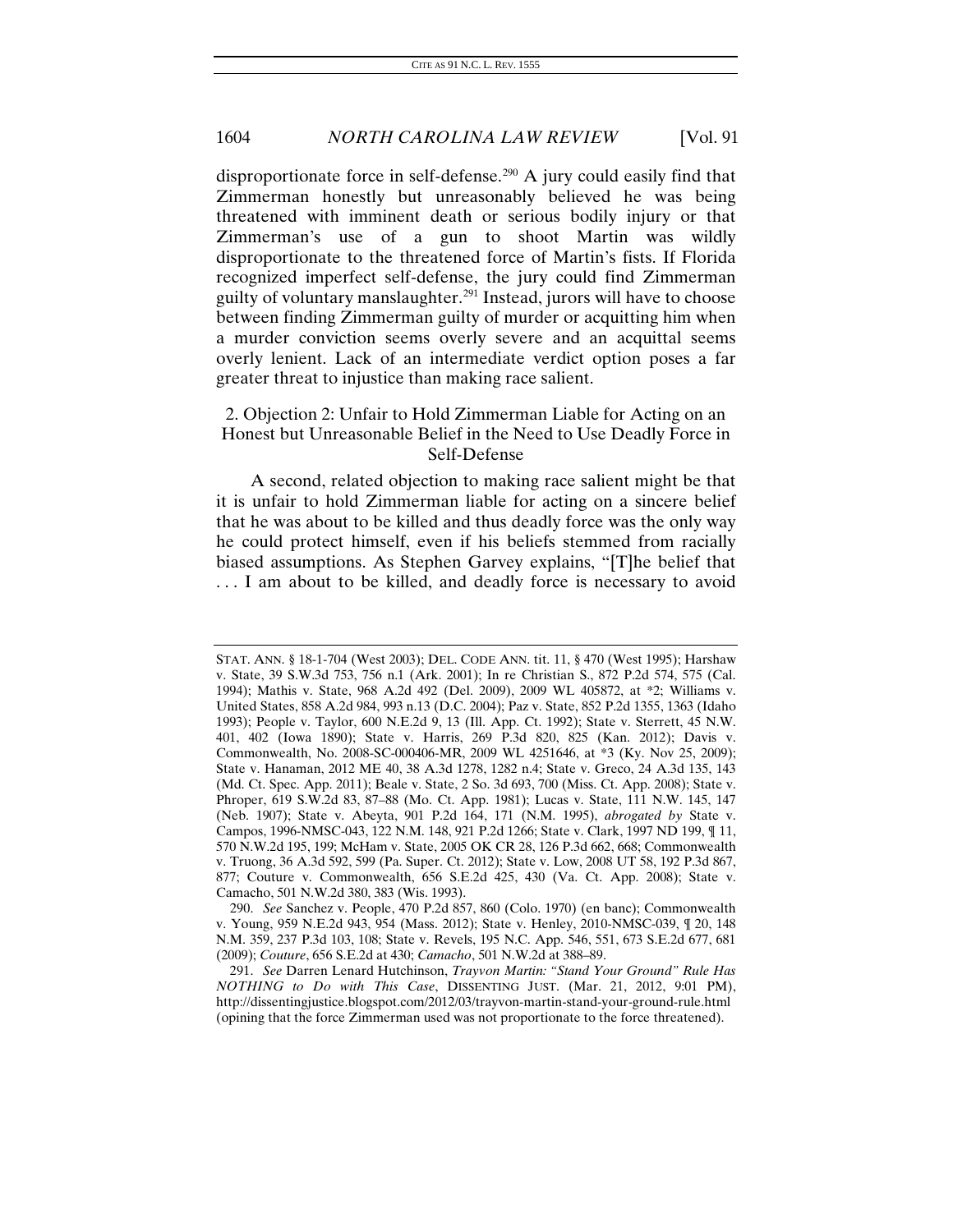being killed—is one that only a saint or a fool would ignore."[292](#page-51-0) Garvey suggests that "self-defense should, all else being equal, be available to any actor who killed because and only because he believed that doing so was necessary to avoid being killed or seriously injured."[293](#page-51-1)

Allowing an actor to claim self-defense based on the actor's honest belief that he was threatened with imminent death or serious bodily injury, regardless of the reasonableness of that belief, is deeply problematic. Under this view, an individual suffering from serious delusions caused by mental illness could shoot a totally innocent person based on a sincere belief that the victim was threatening him with death or serious bodily injury and completely escape punishment, even if no one else in the defendant's situation would have felt the same way. This occurred in *State v. Simon*, [294](#page-51-2) a case involving an elderly man from Kansas who shot at his Asian American next-door duplex neighbor as the neighbor was entering his own home and claimed he acted in self-defense.<sup>[295](#page-51-3)</sup> The defendant, who was described as a "psychological invalid" by his own expert witness, assumed his neighbor was an expert in martial arts because he was Chinese.<sup>[296](#page-51-4)</sup> After being instructed that "[a] person is justified in the use of force to defend himself against an aggressor's imminent use of unlawful force *to the extent it appears reasonable to him* under the circumstances then existing," the jury found the defendant not guilty of aggravated assault.[297](#page-51-5)

The reasonableness requirement in self-defense doctrine, while not a model of clarity, serves an important limiting function. It ensures that not all claims of self-defense result in an acquittal. The problem lies in determining which claims of self-defense are reasonable and which are not. If the reasonable person is simply understood to mean the average person, the defendant's belief in the need to act in self-defense will be considered reasonable if the

293. *Id.*

<span id="page-51-2"></span><span id="page-51-1"></span><span id="page-51-0"></span><sup>292.</sup> Stephen P. Garvey, *Self-Defense and the Mistaken Racist*, 11 NEW CRIM. L. REV. 119, 126 (2008).

<sup>294.</sup> 646 P.2d 1119 (Kan. 1982).

<sup>295.</sup> *Id.* at 1121.

<sup>296.</sup> *Id.*

<span id="page-51-5"></span><span id="page-51-4"></span><span id="page-51-3"></span><sup>297.</sup> *Id.* (emphasis added). On appeal, the Kansas Supreme Court ruled that the trial judge incorrectly told the jury to apply a subjective standard of reasonableness, *see id.* at 1121–22, which was similar to telling the jury they could acquit if they found that the defendant honestly believed that he needed to use deadly force in self-defense. Because of double jeopardy, Simon could not be retried and remained free based on the jury's not guilty verdict. *See id.* at 1122.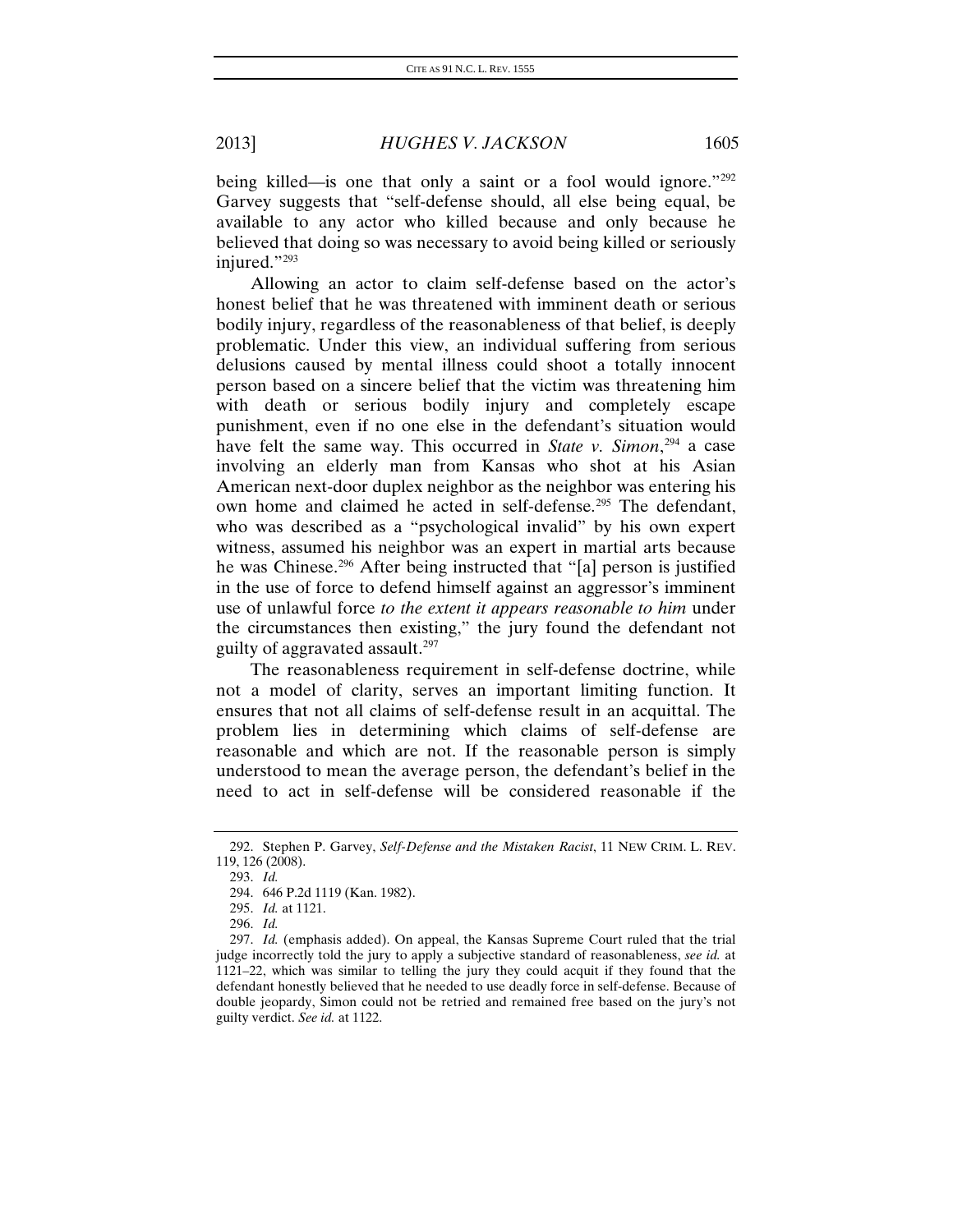ordinary person in the defendant's situation would have thought the victim was threatening and dangerous. In cases where the defendant was influenced by negative racial stereotypes about Blacks as violent, dangerous criminals, simply equating reasonableness with typicality is problematic because this permits majoritarian attitudes and beliefs, which may be highly prejudicial, to control the verdict.<sup>[298](#page-52-0)</sup>

Garvey goes further than simply defending an actor who uses deadly force because of an honest but unreasonable belief in the need to act in self-defense. Garvey also argues that a liberal state has no business denying a racist citizen the ability to assert a claim of selfdefense.[299](#page-52-1) Garvey draws support for this position from the rule in criminal law that the State may not punish a person for a status, such as being a narcotics addict.[300](#page-52-2) According to Garvey, if the state cannot punish a person for having a particular status, then it cannot punish a person for being a racist.<sup>301</sup> Garvey also points out that a liberal state lacks authority to punish a person for having state-disapproved beliefs or desires.[302](#page-52-4) Garvey concludes that if a state cannot punish a citizen for being a racist or for having racist views, neither can it deny him a defense on these grounds.<sup>[303](#page-52-5)</sup>

Garvey's argument makes a lot of sense, but does not square with existing Supreme Court precedent. The Court has made clear on several occasions that the constitutional right to present evidence in one's defense is not absolute. For example, in *Montana v. Egelhoff*, [304](#page-52-6) the Court held that a state may deny a defendant the right to assert evidence of voluntary intoxication to negate the mens rea element of the charged offense.<sup>[305](#page-52-7)</sup> The Court based its decision, at least in part, on the public policy rationale that precluding defendants from asserting evidence of voluntary intoxication would serve to discourage drunkenness and reckless behavior by drunken individuals.[306](#page-52-8) Similarly, in *Clark v. Arizona*, [307](#page-52-9) the Court held that a state may preclude a defendant from offering evidence of mental

<span id="page-52-0"></span><sup>298.</sup> LEE, MURDER AND THE REASONABLE MAN, *supra* note 154, at 235–45.

<span id="page-52-1"></span><sup>299.</sup> Garvey, *supra* note 292, at 168–70.

<span id="page-52-2"></span><sup>300.</sup> *See, e.g.*, Robinson v. California, 370 U.S. 660, 666–67 (1962).

<span id="page-52-3"></span><sup>301.</sup> Garvey, *supra* note 292, at 154–57.

<span id="page-52-4"></span><sup>302.</sup> *See id.* at 168–69.

<span id="page-52-5"></span><sup>303.</sup> *Id.* at 154–57.

<span id="page-52-6"></span><sup>304.</sup> 518 U.S. 37 (1996).

<span id="page-52-7"></span><sup>305.</sup> *Id*. at 56.

<span id="page-52-8"></span><sup>306.</sup> *Id.* at 49–51.

<span id="page-52-9"></span><sup>307.</sup> 548 U.S. 735 (2006).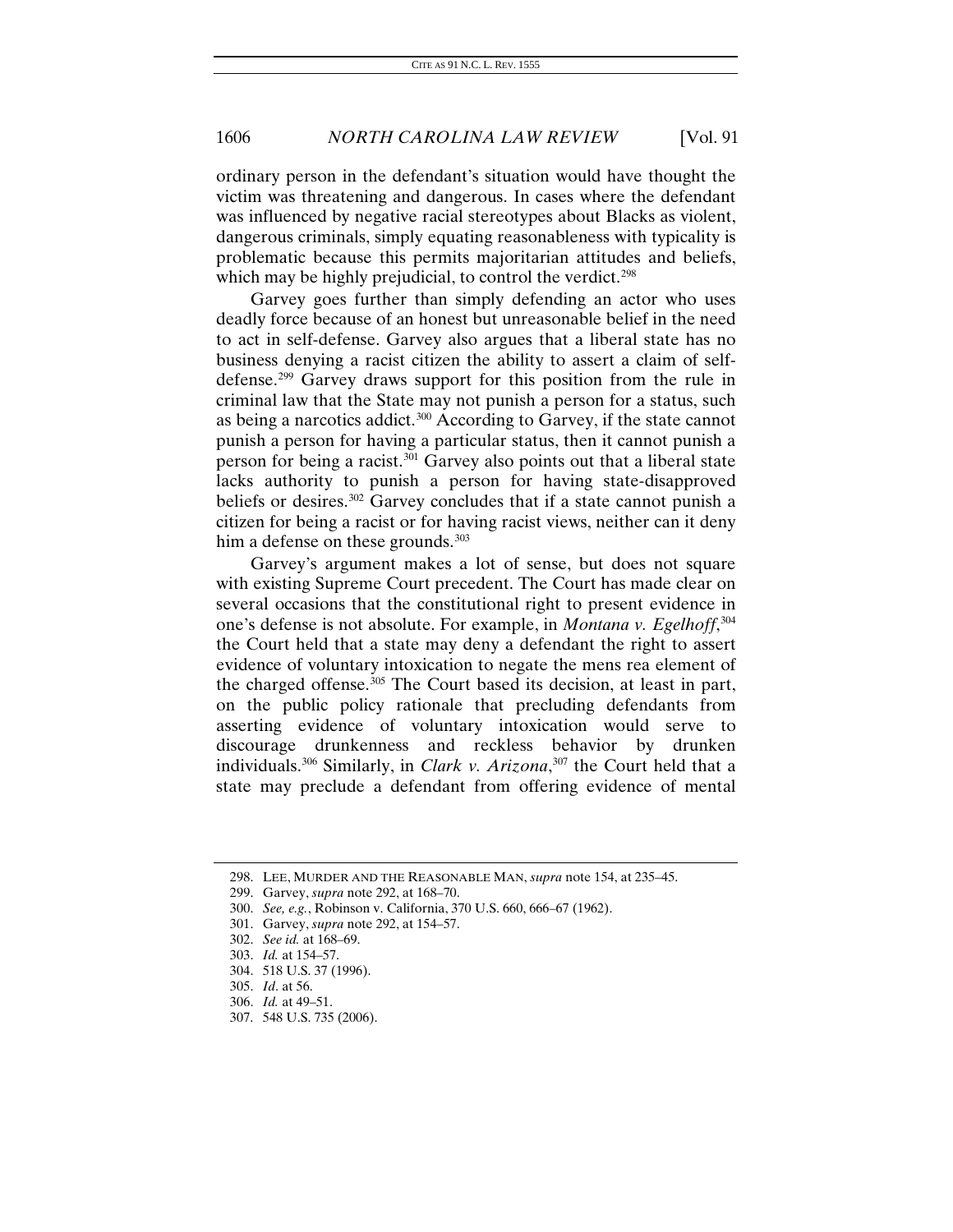incapacity stemming from mental illness to negate the mens rea element of the charged offense.<sup>[308](#page-53-0)</sup>

While one can disagree with these Supreme Court decisions on the ground that a defendant's constitutional right to present a defense ought to be absolute or near absolute, these decisions suggest that a state has great leeway to decide whether to allow a defendant to assert a particular defense. If a state can completely preclude a defendant from asserting a particular defense, even one that merely requires the state to uphold its burden of proving every element of the charged offense, it can certainly impose restrictions that might make a defense less persuasive to the jury.

One could argue, as Claire Finkelstein does, that the defense of self-defense is different from other defenses and the state should not be able to take away one's right to act in self-defense.<sup>[309](#page-53-1)</sup> Making race salient, however, does not preclude a defendant from asserting a claim of self-defense. Making race salient simply encourages jurors to consider whether racial bias influenced the defendant's beliefs and acts when assessing whether the defendant acted reasonably in selfdefense.

### 3. Objection 3: Making Race Salient Might Reinforce Racial Prejudice in Certain Jurors

A third objection to this Article's proposal is that making race salient may be ineffective as to highly prejudiced individuals or those whose beliefs are congruent with the Black-as-Criminal stereotype. Making race salient to highly prejudiced individuals might reinforce their existing racial biases and provide them with even more reason to perceive the defendant's actions as justified.

It is true that early social science research suggested that egalitarian-minded individuals reminded of the racialized nature of a particular situation were most likely to try to correct their own implicit biases, suggesting that highly prejudiced individuals would not act in a more egalitarian way even if the racialized nature of the situation was made salient.<sup>[310](#page-53-2)</sup> More recent social science research on

<sup>308.</sup> *Id.* at 769–71.

<span id="page-53-1"></span><span id="page-53-0"></span><sup>309.</sup> Claire Finkelstein, *A Puzzle About Hobbes on Self-Defense*, 82 PAC. PHILA. Q. 332, 334 (2001). For Finkelstein, a natural right to self-defense is the central protection all citizens have against their government. *Id.* at 356–57. Consequently, any government that "failed to respect the right of self-defense of [its] citizens would be a [government] to whom citizens no longer owed their allegiance." *Id.* at 359.

<span id="page-53-2"></span><sup>310.</sup> *See* Patricia Devine, *Stereotypes and Prejudice: Their Automatic and Controlled Components*, 56 J. PERSONALITY & SOC. PSYCHOL. 5, 14–15 (1989).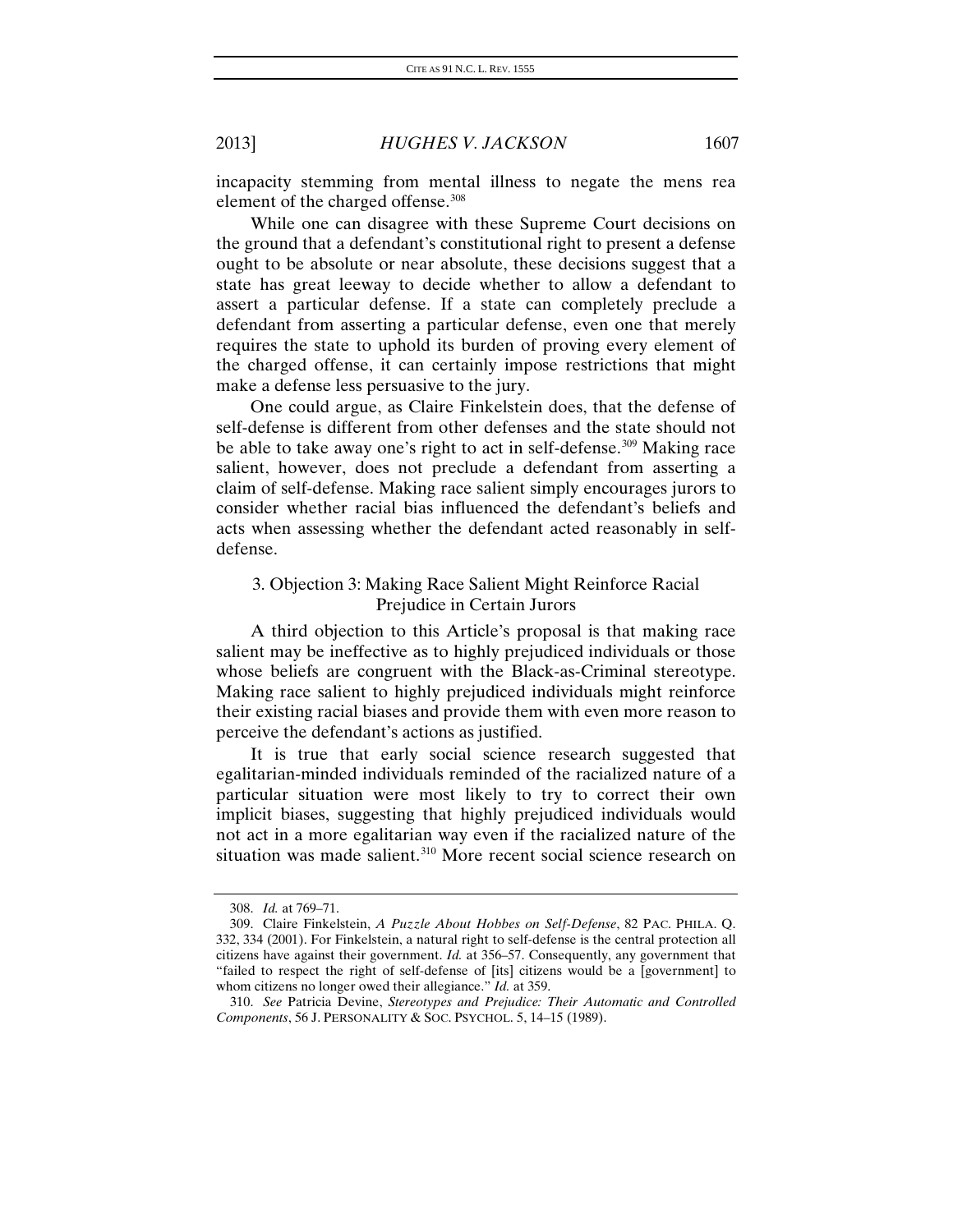race salience, however, suggests that making race salient helps to reduce racial bias in both egalitarian-minded and highly prejudiced individuals.[311](#page-54-0) This is probably due to the fact that race norms in today's society are more egalitarian than in days past. Given the decidedly egalitarian race norms that are prevalent today, even highly prejudiced individuals may attempt to appear egalitarian in front of others. In the context of jury decision making, having to decide the guilt or innocence of a defendant with eleven other individuals<sup>[312](#page-54-1)</sup> means that both egalitarian-minded and highly prejudiced individuals are more likely to try to act in racially unbiased ways when the racialized nature of the case is salient.

#### 4. Objection 4: Making Race Salient May Lead to Overcorrection

A fourth possible objection to my proposal is that making race salient may encourage jurors to overcorrect. According to this objection, jurors, in an effort to correct their implicit racial biases, may overcorrect by convicting innocent White defendants and acquitting guilty Black defendants.

It would be problematic if making race salient did lead to such overcorrection. Theoretically, one could see how race salience could lead jurors to acquit a guilty defendant. The fictional account in John Grisham's book *A Time to Kill* illustrates how this might happen. The African American father who shot and killed his daughter's rapists in *A Time to Kill* clearly laid in wait, premeditated, and deliberated upon killing his victims, and yet his jury acquitted him of first degree murder, presumably because they thought they would acquit a similarly situated White father.

The social science research on race salience, however, suggests only that jurors are more likely to treat Black and White defendants equally when race is made salient, not that jurors are more likely to treat Black defendants better than White defendants. Further research needs to be done on this front, but until there is some tangible evidence that making race salient would lead jurors to overcorrect in racially unjust ways, it seems imprudent not to even attempt to deal with the racial bias we know exists through my proposed reform. Moreover, if making race salient encourages jurors

<sup>311.</sup> Cohn et al., *supra* note 254, at 1964–66.

<span id="page-54-1"></span><span id="page-54-0"></span><sup>312.</sup> While most jurisdictions utilize twelve-person juries in criminal cases, the United States Supreme Court has held that twelve-person juries are not constitutionally required. *See* Williams v. Florida, 399 U.S. 78, 102–03 (1970).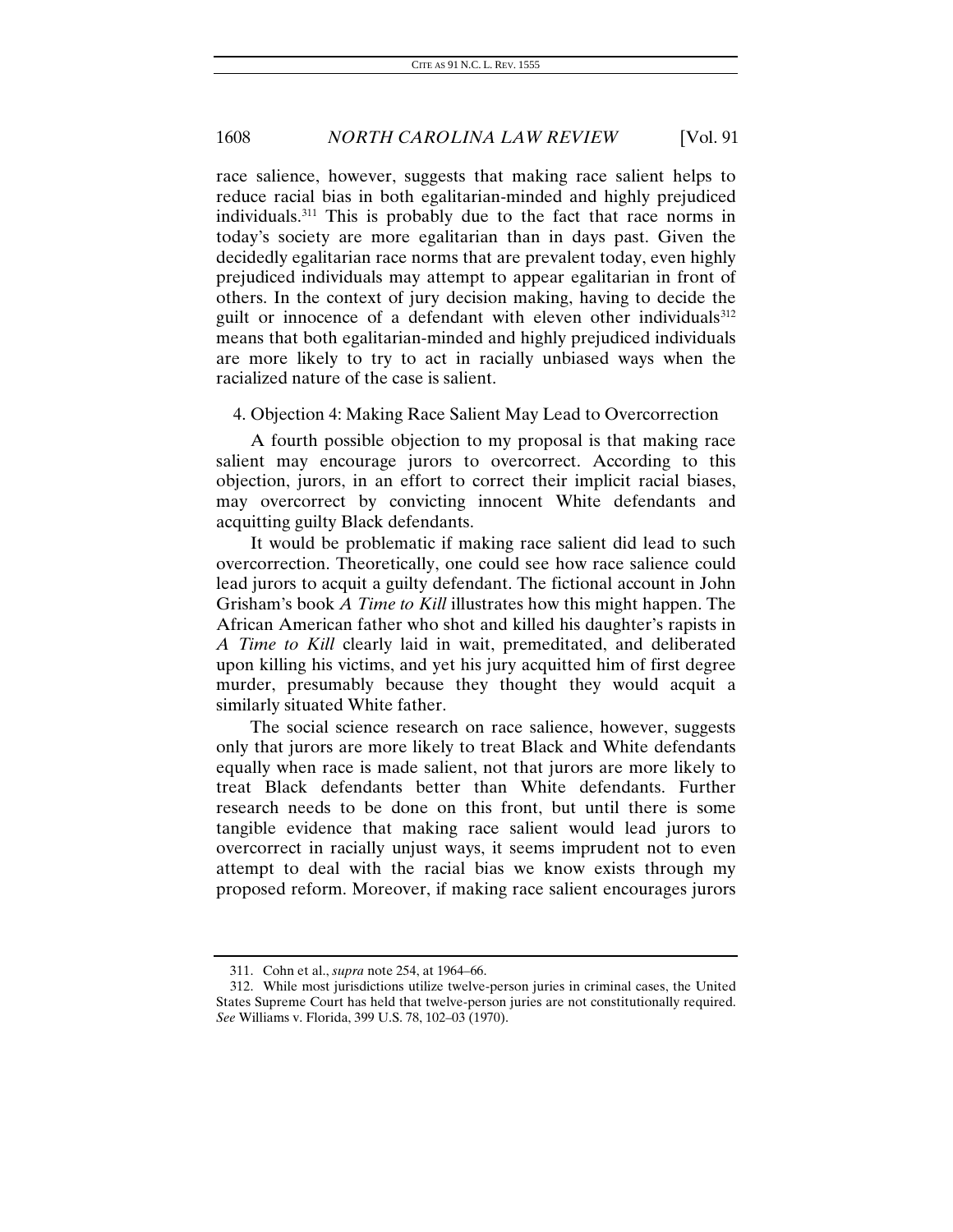to exercise the same leniency toward Black defendants that they would toward White defendants, this may not be such a bad thing.

### 5. Objection 5: Making Race Salient Violates Our Constitutional Commitment to Color-Blindness

A fifth possible objection to making race salient is the argument that calling attention to race violates our constitutional commitment to colorblindness. Proponents of this objection might argue that if we want to get beyond race, we should stop noticing race.<sup>[313](#page-55-0)</sup> Under this view, making race salient encourages jurors to take race into account when judging the merits of the defendant's self-defense claim, which is precisely the opposite of being colorblind.

The principle of colorblindness embraces the notion that inattention to race is "a moral requirement of all 'right' thinking people."[314](#page-55-1) Proponents of colorblindness believe that "ignoring race in making social policy will bring about justice."[315](#page-55-2) As Neil Gotanda notes, "Advocates of the colorblind model argue that nonrecognition by government is a decision-making technique that is clearly superior to any race-conscious process."[316](#page-55-3) The principle of colorblindness "runs deep in the American civil rights narratives, from the first Justice Harlan's dissent in *Plessy v. Ferguson* to Martin Luther King, Jr.'s hope that his children would be judged by the 'content of their character' rather than by the 'color of their skin.' "[317](#page-55-4) The principle of colorblindness is so pervasive in American society that both liberals and conservatives routinely invoke it.<sup>[318](#page-55-5)</sup>

<span id="page-55-0"></span><sup>313.</sup> *See, e.g.*, Parents Involved in Cmty. Sch. v. Seattle Sch. Dist. No. 1, 551 U.S. 701, 748 (2007) ("The way to stop discrimination on the basis of race is to stop discriminating on the basis of race.").

<span id="page-55-1"></span><sup>314.</sup> Jerome McCristal Culp, Jr., *Colorblind Remedies and the Intersectionality of Oppression: Policy Arguments Masquerading as Moral Claims*, 69 N.Y.U. L. REV. 162, 162 (1994).

<sup>315.</sup> *Id.* at 162.

<span id="page-55-3"></span><span id="page-55-2"></span><sup>316.</sup> Neil Gotanda, *A Critique of "Our Constitution is Color-Blind"*, 44 STAN. L. REV. 1, 16 (1991).

<span id="page-55-4"></span><sup>317.</sup> T. Alexander Aleinikoff, *A Case for Race-Consciousness*, 91 COLUM. L. REV. 1060, 1060–61 (1991) (footnote omitted).

<span id="page-55-5"></span><sup>318.</sup> *Compare* Bobby Jindal, *How Republicans Can Win Future Elections*, CNN (Nov. 15, 2012, 5:22 PM), http://www.cnn.com/2012/11/15/opinion/jindal-gop-election ("The old notion that ours should be a colorblind society is the right one, and we should pursue that with vigor."), Rush Limbaugh, *The Rush Limbaugh Show*, PREMIERE RADIO NETWORKS (Oct. 12, 2008), *available at* http://mediamatters.org/video/2009/10/12/limbaugh-imcolorblind-i-treat-everybody-equall/155605 ("Frankly, the biggest problem I face in the current climate of political correctness is that I'm colorblind about it."), *and* Chris Matthews, *The State of the Union* (MSNBC television broadcast Jan. 27, 2010) ("I was trying to think about who [Barack Obama] was tonight. It's interesting; he is post-racial,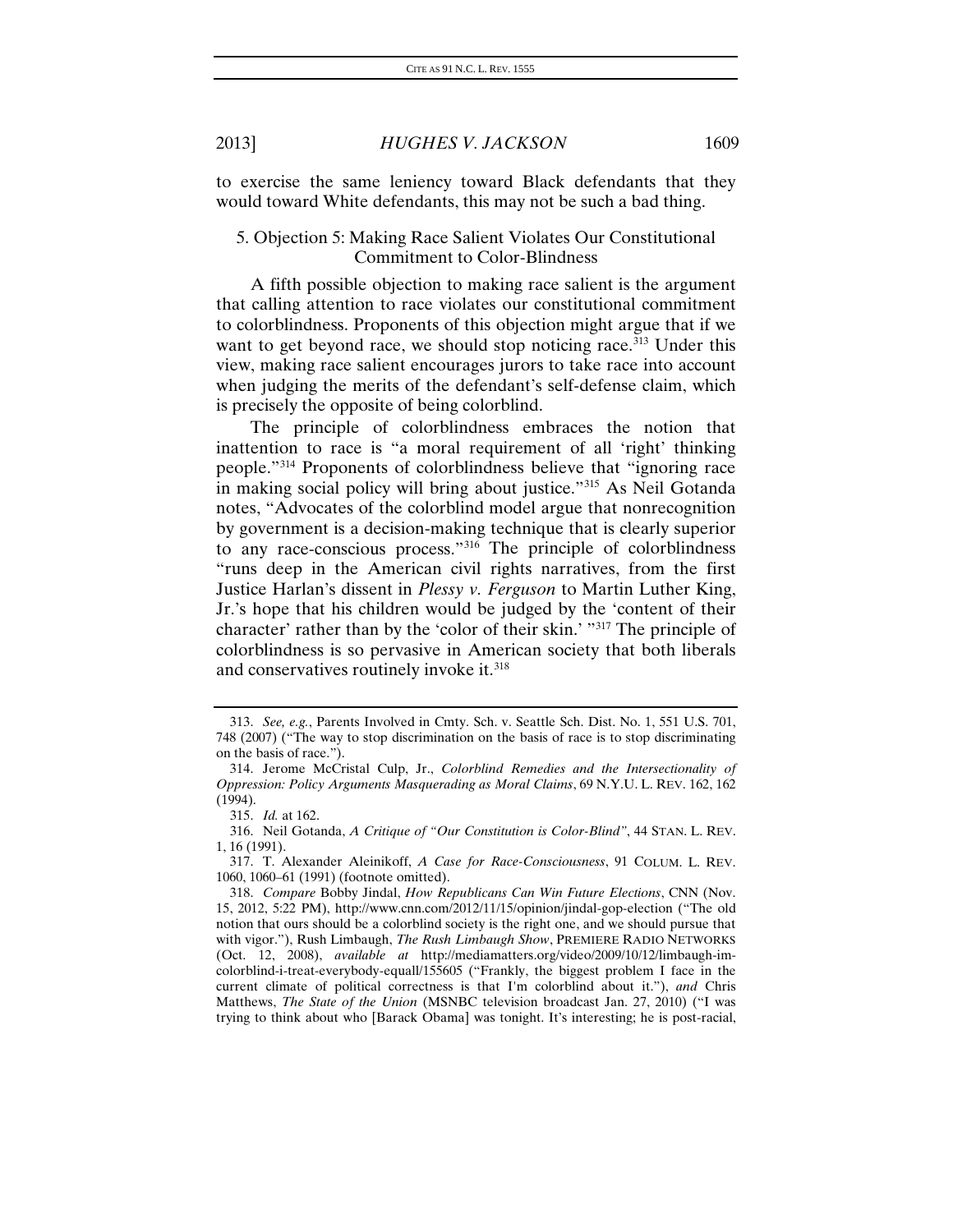The problem with colorblindness is that it ignores reality. Even if we believe that race should not matter, the fact is that it does matter. As the research on social cognition and implicit bias has shown over and over, most people are implicitly biased in favor of Whites and implicitly biased against Blacks.<sup>[319](#page-56-0)</sup> Pretending that race does not matter, which the principle of colorblindness encourages, only exacerbates the problem of implicit bias. When individuals are not cognizant of their implicit biases, those biases can automatically trigger stereotypes and prejudice.<sup>[320](#page-56-1)</sup> It is conscious awareness of racial bias, not blindness to race, that encourages one to correct assumptions that one might otherwise make about others because of their race.<sup>[321](#page-56-2)</sup> If we really want to counter racial bias, we should be race-conscious, not colorblind.

#### **CONCLUSION**

Trayvon Martin died prematurely when he was shot by George Zimmerman last year. The untimely death of an innocent Black teenager and the Sanford Police Department's failure to arrest the man who shot him sparked a nationwide debate about race and justice in America. Race was made salient in the Trayvon Martin case by the huge public outcry following the shooting and the extensive media coverage of the shooting. One unexpected benefit that came from all this public attention was that it focused people's attention on the pervasiveness of racial stereotypes. Most criminal cases, however, do not garner the same level of media attention or public scrutiny. In the run-of-the-mill criminal case, race is not an issue that is highlighted by either party even when the defendant or victim is a racial minority and racial stereotypes and implicit racial bias are likely to influence the verdict.

Recent social science research on race salience demonstrates that making race salient can encourage jurors to treat Black and White defendants equally. The same research indicates that not making race salient can lead to unequal treatment of Black and White defendants.

by all appearances. I forgot he was black tonight for an hour."), *with* Daniel Schorr, *A New, 'Post-Racial' Political Era in America*, NPR (Jan. 28, 2008), http://www.npr.org/templates/story/story.php?storyId=18489466 ("The post-racial era, as embodied by Obama, is the era where civil rights veterans of the past century are consigned to history and Americans begin to make race-free judgments on who should lead them.").

<sup>319.</sup> *See supra* Part II.

<span id="page-56-2"></span><span id="page-56-1"></span><span id="page-56-0"></span><sup>320.</sup> *See* Cynthia Lee, *The Gay Panic Defense*, 42 U.C. DAVIS L. REV. 471, 541–42 (2008).

<sup>321.</sup> *See supra* text accompanying notes 194–223.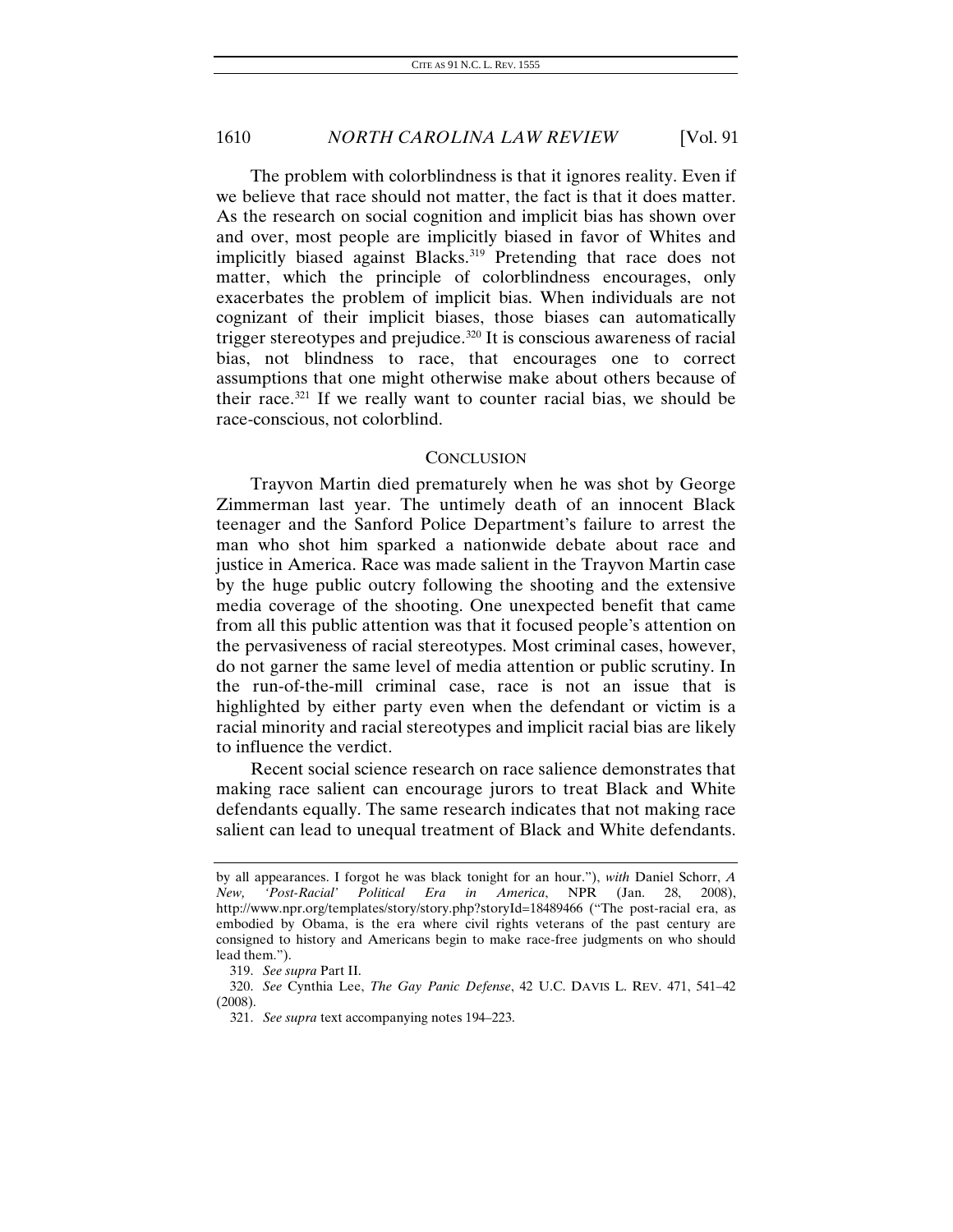In light of this research, this Article urges attorneys who are concerned about the effects of implicit racial bias to make race salient. Making race salient, not being blind to racial difference, may be the best way to even the scales of justice.

In February 2013, United States Supreme Court Justice Sonia Sotomayor, the Court's first Hispanic Justice, made race painfully salient for one federal prosecutor by publicly criticizing his racially stigmatizing questioning of an African American defendant charged with participating in a drug conspiracy.<sup>[322](#page-57-0)</sup> A critical issue in the case was whether the defendant knew that the people with whom he was traveling were about to engage in a drug deal.<sup>[323](#page-57-1)</sup> During crossexamination, the prosecutor stated, "You've got African Americans, you've got Hispanics, you've got a bag full of money. Does that tell you—a light bulb doesn't go off in your head and say, 'This is a drug deal?' ["324](#page-57-2)

Justice Sotomayor chastised the prosecutor for his remarks, stating, "By suggesting that race should play a role in establishing a defendant's criminal intent, the prosecutor here tapped a deep and sorry vein of racial prejudice that has run through the history of criminal justice in our Nation."[325](#page-57-3) Justice Sotomayor continued, "The prosecutor's comment . . . was pernicious in its attempt to substitute racial stereotype for evidence, and racial prejudice for reason."[326](#page-57-4) And to make sure her disapproval was crystal clear, she concluded, "It is deeply disappointing to see a representative of the United States resort to this base tactic more than a decade into the 21st Century. . . . We expect the Government to seek justice, not to fan the flames of fear and prejudice. . . . I hope never to see a case like this again.["327](#page-57-5)

<span id="page-57-0"></span><sup>322.</sup> Calhoun v. United States, 133 S. Ct. 1136, 1136 (2013) (Statement of Sotomayor, J.).

<sup>323.</sup> *Id.*

<span id="page-57-2"></span><span id="page-57-1"></span><sup>324.</sup> *Id.* During his rebuttal closing argument, the prosecutor reiterated, "I got accused by [defense counsel] of, I guess, racially, ethnically profiling people when I asked the question of Mr. Calhoun, Okay, you got African-American[s] and Hispanics, do you think it's a drug deal? But there's one element that's missing. The money. So what are they doing in this room with a bag full of money? What does your common sense tell you that these people are doing in a hotel room with a bag full of money, cash? None of these people are Bill Gates or computer [magnates]? None of them are real estate investors." *Id.* at 1137 n.\*.

<sup>325.</sup> *Id.* at 1137.

<sup>326.</sup> *Id.*

<span id="page-57-5"></span><span id="page-57-4"></span><span id="page-57-3"></span><sup>327.</sup> *Id.* at 1138. In an interview, the prosecutor at issue said, "I can't disagree with the idea [Justice Sotomayor] was expressing," and explained that it was not his intent to interject race into the case. Robert Barnes, *Sotomayor Says Prosecutor Was Wrong to*